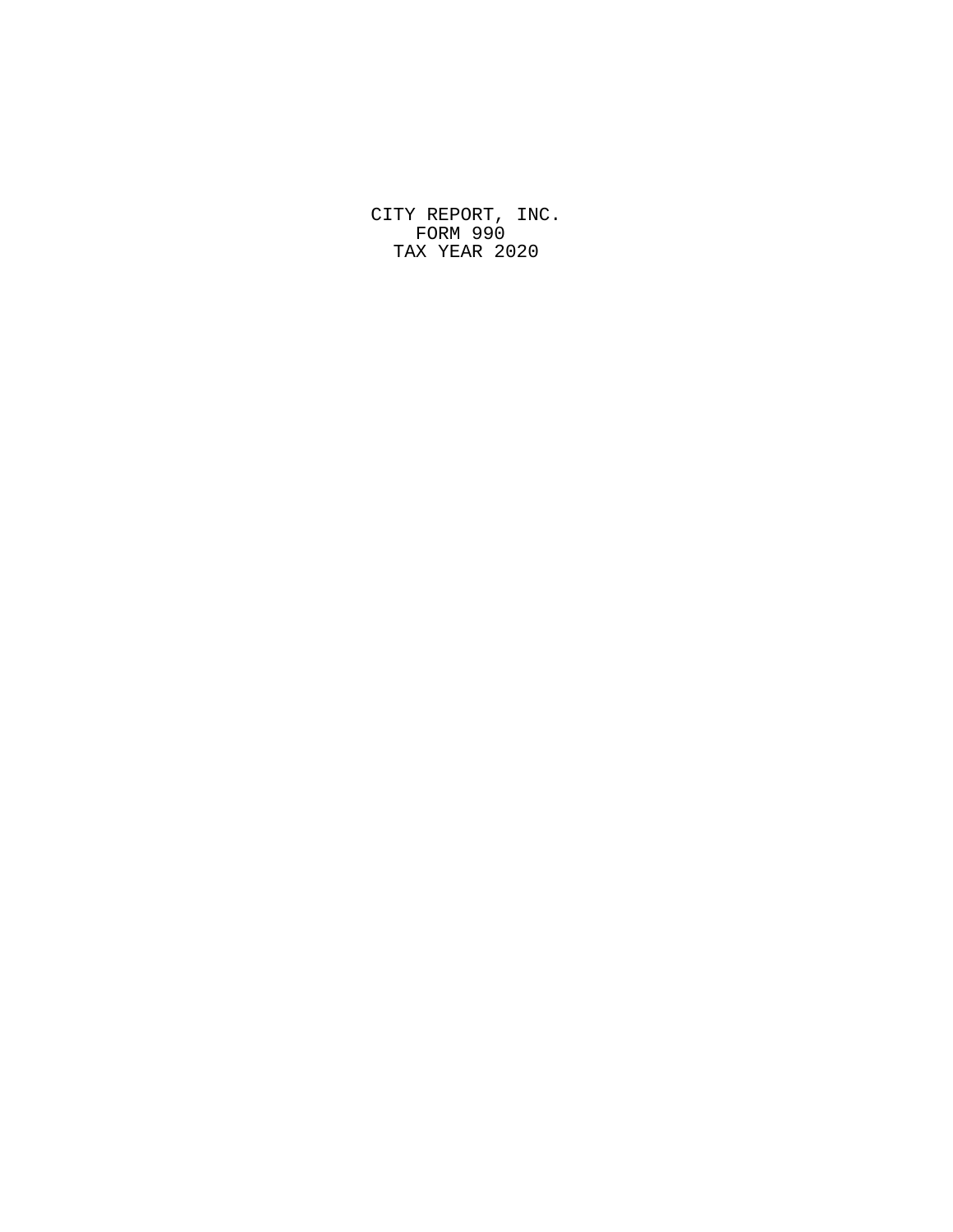



1155 Avenue of the Americas, Suite 1200 **|** New York, NY 10036-2711 **|**  212.867.4000

John Wotowicz City Repot, Inc. 35 West 31st Street New York, NY 10001

Dear Mr. Wotowicz,

Enclosed are the following income tax returns prepared on behalf of CITY REPORT, INC. for the year ended December 31, 2020.

2020 990 - Return of Organization Exempt from Income Tax 2020 New York State Annual Filing for Charitable Organizations

The original of each of the above mentioned returns should be dated and signed in accordance with the following instructions included with the copy of the return. This copy is for your use and should be retained for your files.

Upon an audit of the return(s), requests may be made for supporting documentation. Therefore, we recommend that you retain all pertinent records.

An additional copy of the Form 990 has been included, to be made available for public inspection upon request. Please note that all statements of donors' contributions are not subject to public inspection and have been removed, as appropriate.

Form 990 must be made available for public inspection for a period of three years, beginning with the date the return is filed. The available document must be an exact copy of the return and schedules as filed with the IRS, except that the names and addresses of the contributors may be excluded. Any organization that fails to comply with this provision is subject to a penalty of \$20 for each day that inspection is not permitted, up to a maximum of \$10,000. Any organization that willfully fails to comply shall be subject to an additional penalty of \$5,000. You are also required to provide copies of the return if you receive such a request. Should you receive a request for inspection or for copies of your return, you may want to contact us for further details.

These return(s) were prepared from information provided by you or your representative. The preparation of tax returns does not include the independent verification of information used. Therefore, we recommend you review the return(s) before signing to ensure there are no omissions or misstatements. If you note anything which may require a change to the return(s), please contact us before filing them. We recommend that you retain all pertinent records that support the information reported on your return.

Before preparing your tax return, we provided you with access to a summary of transactions identified by the U.S. Treasury as reportable transactions. The law provides for a penalty as high as \$200,000 per transaction for failure to adequately disclose any of them on your tax return if applicable. Unless you notified us otherwise, your tax return was prepared with the assumption you have not engaged in any reportable transaction. Otherwise, we have prepared your tax return in accordance with the information you provided to us and have attached the appropriate disclosure statement to your tax return. We are not liable for any penalties resulting from your failure to provide us with accurate and timely information about such transactions or to timely file the required disclosure statements. If you have any questions about reportable transactions, please contact us before filing your return.

We appreciate this opportunity to serve you. Please contact us if you have any questions or if we may be of further assistance.

Sincerely,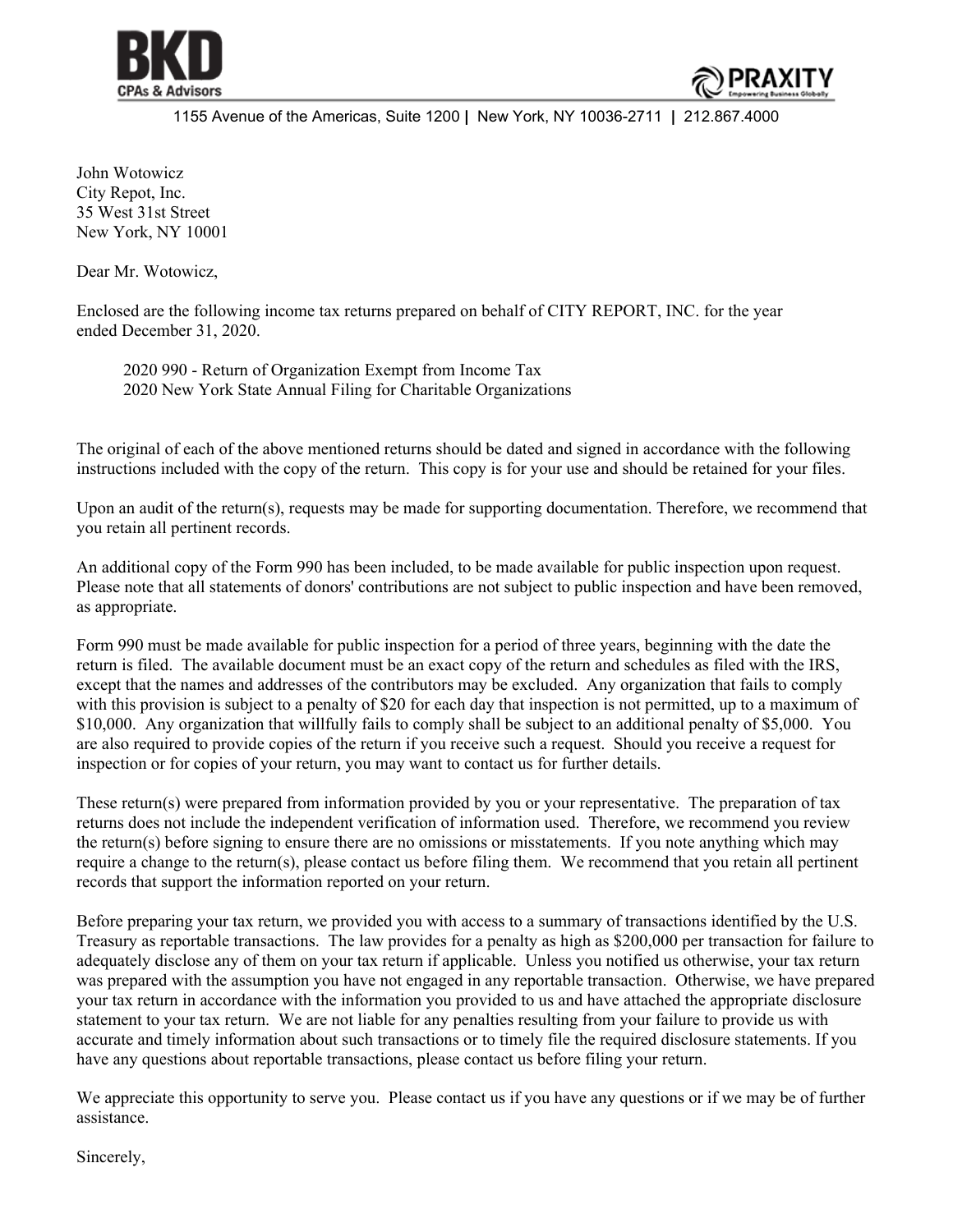Aaron Shapiro, CPA Director BKD, LLP

Enclosures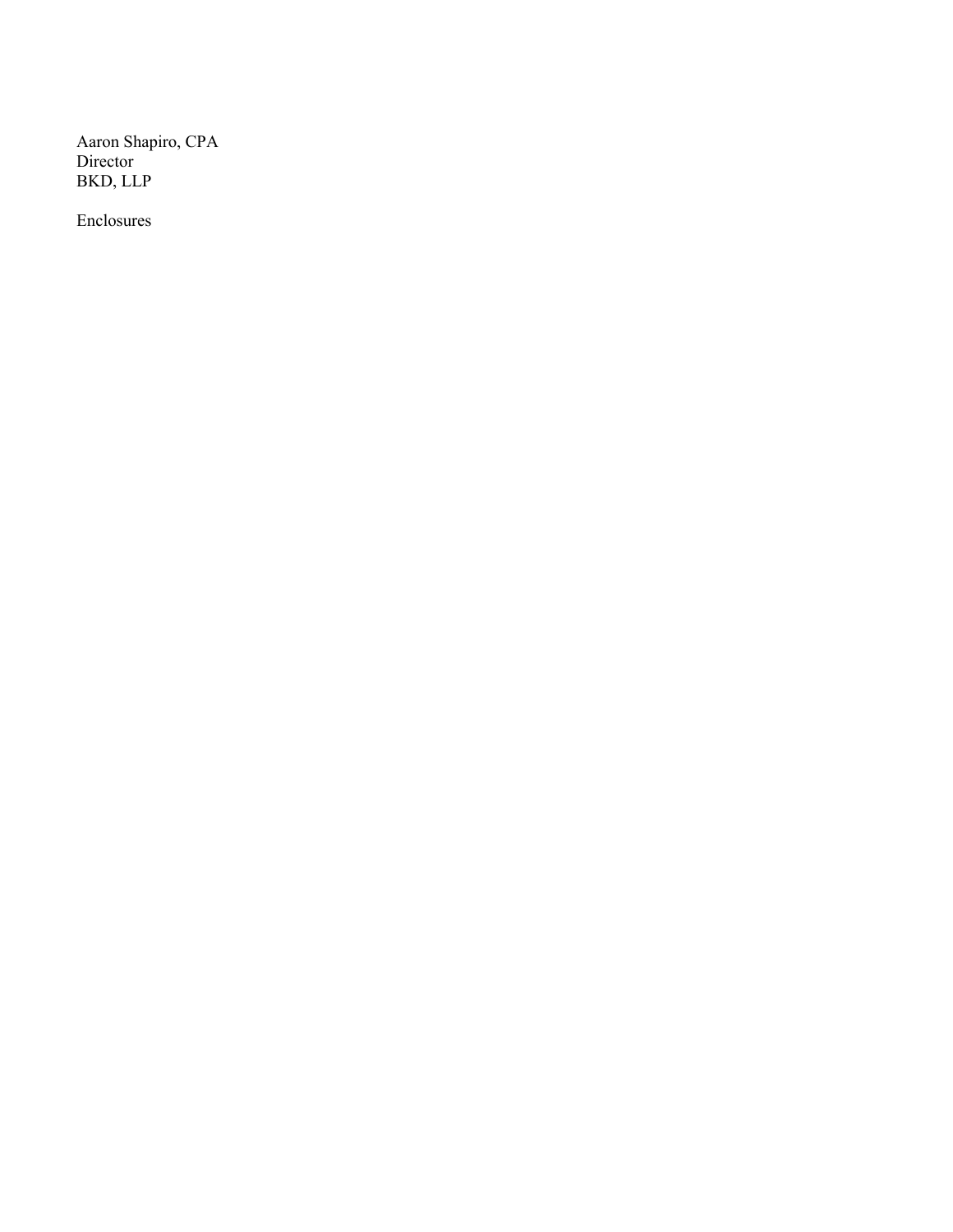



1155 Avenue of the Americas, Suite 1200 **|** New York, NY 10036-2711 **|**  212.867.4000

### CITY REPORT, INC. Instructions for Filing Form 8879-EO IRS e-file Signature Authorization for Form 990 For the year ended December 31, 2020

The original IRS E-file Signature Authorization form should be signed (use full name) and dated by an authorized officer of the organization.

Return your signed IRS e-file Signature Authorization Form 8879-EO to:

 BKD, LLP 1155 Avenue of the Americas #1200 NEW YORK NY 10036

> or Fax to: 212.867.9810 Attn: eFile Administration

or Email to: efileNewYorkCity@bkd.com

There is no tax due with the filing of this return.

Under current IRS regulations, your return is subject to public inspection. Before filing, you should review all information in this return to determine that the disclosures are appropriate, accurate and complete. Please contact us if you believe any of the disclosures should be modified.

Do NOT separately file Form 990 with the Internal Revenue Service. Doing so will delay the processing of your return. We must receive your signed form before we can electronically transmit your return, which is due on or before November 15, 2021. We would appreciate you returning this form as soon as possible as this will expedite the processing of your return. The Internal Revenue Service will notify us when your return is accepted. Your return is not considered filed until the Internal Revenue Service confirms their acceptance, which may occur after the due date of your return.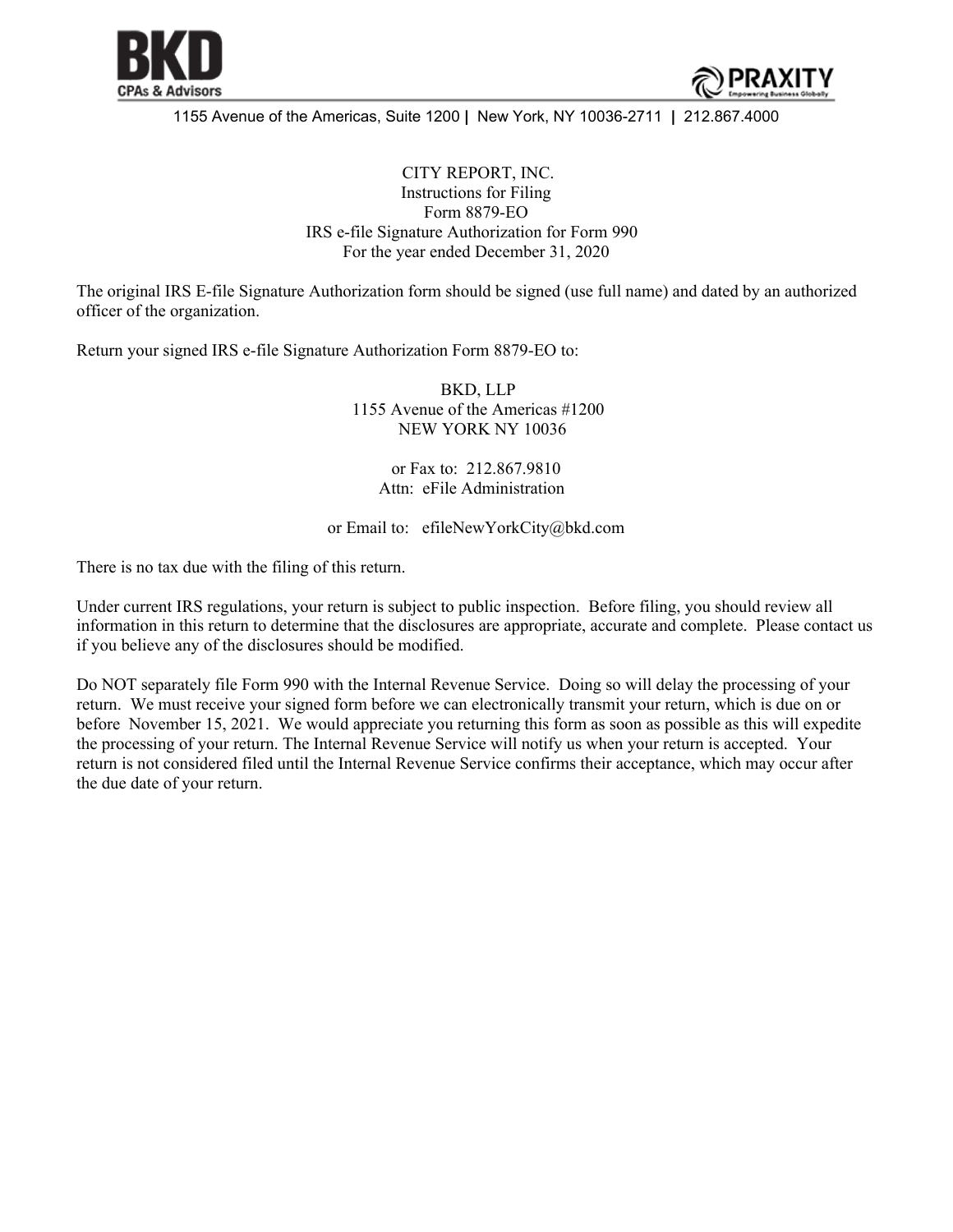Form **990**

# **Return of Organization Exempt From Income Tax**

**Under section 501(c), 527, or 4947(a)(1) of the Internal Revenue Code (except private foundations)** À¾¶´

Department of the Treasury

I **Do not enter social security numbers on this form as it may be made public. Open to Public** Go to www.irs.gov/Form990 for instructions and the latest information.

|                                |                               | A For the 2020 calendar year, or tax year beginning                                                                                                                        |                                                                                                 | , 2020, and ending |                                                        | , 20                                     |
|--------------------------------|-------------------------------|----------------------------------------------------------------------------------------------------------------------------------------------------------------------------|-------------------------------------------------------------------------------------------------|--------------------|--------------------------------------------------------|------------------------------------------|
|                                |                               | C Name of organization                                                                                                                                                     |                                                                                                 |                    | D Employer identification number                       |                                          |
|                                | <b>B</b> Check if applicable: | CITY REPORT, INC.                                                                                                                                                          |                                                                                                 |                    | 37-1896785                                             |                                          |
|                                | Address<br>change             | Doing business as                                                                                                                                                          |                                                                                                 |                    |                                                        |                                          |
|                                |                               | Number and street (or P.O. box if mail is not delivered to street address)<br>Name change                                                                                  |                                                                                                 | Room/suite         | E Telephone number                                     |                                          |
|                                |                               | 35 WEST 31ST STREET<br>Initial return                                                                                                                                      |                                                                                                 | 4TH FL             | $(917) 671 - 0404$                                     |                                          |
|                                | terminated                    | City or town, state or province, country, and ZIP or foreign postal code<br>Final return/                                                                                  |                                                                                                 |                    |                                                        |                                          |
|                                | Amended<br>return             | NEW YORK, NY 10001                                                                                                                                                         |                                                                                                 |                    | G Gross receipts \$                                    | 5,328,707.                               |
|                                | Application<br>pending        | F Name and address of principal officer:                                                                                                                                   | JOHN WOTOWICZ                                                                                   |                    | $H(a)$ is this a group return for                      | $X \mid$ No<br>Yes                       |
|                                |                               |                                                                                                                                                                            | 35 WEST 31ST STREET, 4TH FLOOR, NEW YORK, NY 10001                                              |                    | subordinates?<br>H(b) Are all subordinates included?   | <b>Yes</b><br>No                         |
|                                |                               | $X \big  501(c)(3)$<br>Tax-exempt status:<br>$501(c)$ (                                                                                                                    | (insert no.)<br>4947(a)(1) or<br>$\rightarrow$                                                  | 527                |                                                        | If "No," attach a list. See instructions |
|                                |                               | Website: WWW.THECITY.NYC                                                                                                                                                   |                                                                                                 |                    | $H(c)$ Group exemption number                          |                                          |
| Κ                              |                               | Form of organization: $X \mid$ Corporation<br>Trust                                                                                                                        | Other $\blacktriangleright$<br>Association                                                      |                    | L Year of formation: $2018$ M State of legal domicile: | DE                                       |
|                                | Part I                        | <b>Summary</b>                                                                                                                                                             |                                                                                                 |                    |                                                        |                                          |
|                                | 1                             | Briefly describe the organization's mission or most significant activities: CITY REPORT, INC. LAUNCHED IN APRIL 2019                                                       |                                                                                                 |                    |                                                        |                                          |
|                                |                               | AS A NONPROFIT, NONPARTISAN, DIGITAL NEWS PLATFORM DEDICATED TO                                                                                                            |                                                                                                 |                    |                                                        |                                          |
|                                |                               | HARD-HITTING REPORTING THAT SERVES THE PEOPLE OF NEW YORK.                                                                                                                 |                                                                                                 |                    |                                                        |                                          |
|                                |                               |                                                                                                                                                                            |                                                                                                 |                    |                                                        |                                          |
| Governance                     | 2                             | Check this box $\blacktriangleright$                                                                                                                                       | if the organization discontinued its operations or disposed of more than 25% of its net assets. |                    |                                                        | 15.                                      |
|                                | 3                             | Number of voting members of the governing body (Part VI, line 1a)                                                                                                          |                                                                                                 |                    | 3                                                      | $\overline{15}$ .                        |
| ctivities &                    | 4                             | Number of independent voting members of the governing body (Part VI, line 1b)                                                                                              |                                                                                                 |                    | 4                                                      | 27.                                      |
|                                | 5                             | Total number of individuals employed in calendar year 2020 (Part V, line 2a)                                                                                               |                                                                                                 |                    | 5                                                      |                                          |
|                                | 6                             |                                                                                                                                                                            |                                                                                                 |                    | 6                                                      | 15.                                      |
|                                |                               |                                                                                                                                                                            |                                                                                                 |                    | 7a                                                     | 0.                                       |
|                                |                               |                                                                                                                                                                            |                                                                                                 |                    | 7b                                                     |                                          |
|                                |                               |                                                                                                                                                                            |                                                                                                 |                    | <b>Prior Year</b>                                      | <b>Current Year</b>                      |
|                                | 8                             |                                                                                                                                                                            |                                                                                                 |                    | 5,264,064.                                             | 5,328,707.                               |
|                                | 9                             |                                                                                                                                                                            |                                                                                                 |                    | 0.                                                     | 0.                                       |
| Revenue                        | 10                            |                                                                                                                                                                            |                                                                                                 |                    | 0.                                                     | 0.                                       |
|                                | 11                            | Other revenue (Part VIII, column (A), lines 5, 6d, 8c, 9c, 10c, and 11e)                                                                                                   |                                                                                                 |                    | 0.                                                     | 0.                                       |
|                                | 12                            | Total revenue - add lines 8 through 11 (must equal Part VIII, column (A), line 12)                                                                                         |                                                                                                 |                    | 5, 264, 064.                                           | 5,328,707.                               |
|                                | 13                            | Grants and similar amounts paid (Part IX, column (A), lines 1-3)                                                                                                           |                                                                                                 |                    | 0.                                                     | 0.                                       |
|                                | 14                            | Benefits paid to or for members (Part IX, column (A), line 4)                                                                                                              |                                                                                                 |                    | 0.                                                     | 0.                                       |
|                                | 15                            | Salaries, other compensation, employee benefits (Part IX, column (A), lines 5-10)                                                                                          |                                                                                                 |                    | 2,025,387.                                             | 3,530,603.                               |
| Expenses                       |                               | 16a Professional fundraising fees (Part IX, column (A), line 11e)                                                                                                          |                                                                                                 |                    | 0.                                                     | 0.                                       |
|                                |                               | <b>b</b> Total fundraising expenses (Part IX, column (D), line 25) $\blacktriangleright$                                                                                   | 351,910.                                                                                        |                    |                                                        |                                          |
|                                | 17                            | Other expenses (Part IX, column (A), lines 11a-11d, 11f-24e)                                                                                                               |                                                                                                 |                    | 561,400.                                               | 875,795.                                 |
|                                | 18                            | Total expenses. Add lines 13-17 (must equal Part IX, column (A), line 25)                                                                                                  |                                                                                                 |                    | 2,586,787.                                             | 4,406,398.                               |
|                                | 19                            |                                                                                                                                                                            |                                                                                                 |                    | 2,677,277.                                             | 922,309.                                 |
|                                |                               |                                                                                                                                                                            |                                                                                                 |                    | <b>Beginning of Current Year</b>                       | <b>End of Year</b>                       |
|                                | 20                            |                                                                                                                                                                            |                                                                                                 |                    | 2,916,975.                                             | 4,323,220.                               |
| Net Assets or<br>Fund Balances | 21                            |                                                                                                                                                                            |                                                                                                 |                    | 239,698.                                               | 723,634.                                 |
|                                | 22                            | Net assets or fund balances. Subtract line 21 from line 20.                                                                                                                |                                                                                                 |                    | 2,677,277.                                             | 3,599,586.                               |
|                                | <b>Part II</b>                | <b>Signature Block</b>                                                                                                                                                     |                                                                                                 |                    |                                                        |                                          |
|                                |                               | Under penalties of perjury, I declare that I have examined this return, including accompanying schedules and statements, and to the best of my knowledge and belief, it is |                                                                                                 |                    |                                                        |                                          |
|                                |                               | true, correct, and complete. Declaration of preparer (other than officer) is based on all information of which preparer has any knowledge.                                 |                                                                                                 |                    |                                                        |                                          |
|                                |                               |                                                                                                                                                                            |                                                                                                 |                    |                                                        |                                          |
| Sign                           |                               | Signature of officer                                                                                                                                                       |                                                                                                 |                    | Date                                                   |                                          |
| Here                           |                               |                                                                                                                                                                            |                                                                                                 |                    |                                                        |                                          |
|                                |                               | Type or print name and title                                                                                                                                               |                                                                                                 |                    |                                                        |                                          |
|                                |                               | Print/Type preparer's name                                                                                                                                                 | Preparer's signature                                                                            | Date               |                                                        | <b>PTIN</b>                              |
| Paid                           |                               | AARON<br>SHAPIRO                                                                                                                                                           |                                                                                                 |                    | if<br>Check<br>self-employed                           | P01333816                                |
|                                | Preparer                      |                                                                                                                                                                            |                                                                                                 |                    |                                                        |                                          |
|                                | Use Only                      | $\blacktriangleright$ BKD, LLP<br>Firm's name                                                                                                                              |                                                                                                 |                    | Firm's EIN $\triangleright$ 44-0160260                 |                                          |
|                                |                               | Firm's address >1155 AVENUE OF THE AMERICAS #1200 NEW YORK, NY 10036                                                                                                       |                                                                                                 |                    | Phone no.                                              | 212.867.4000                             |
|                                |                               |                                                                                                                                                                            |                                                                                                 |                    |                                                        | Χ<br>Yes<br>No                           |
|                                |                               | For Paperwork Reduction Act Notice, see the separate instructions.                                                                                                         |                                                                                                 |                    |                                                        | Form 990 (2020)                          |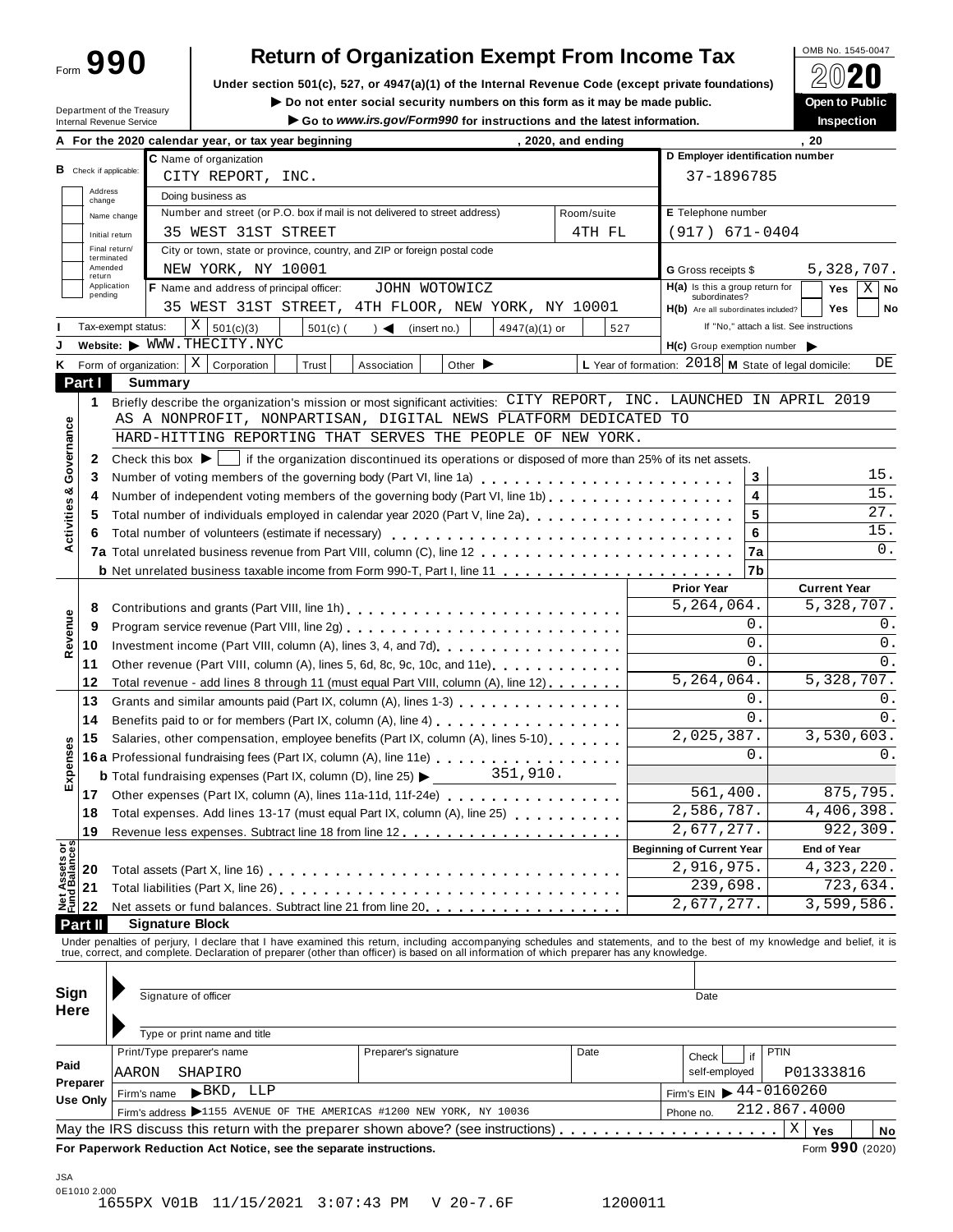| Part III<br><b>Statement of Program Service Accomplishments</b><br>1 Briefly describe the organization's mission:<br>CITY REPORT, INC. LAUNCHED IN APRIL 2019 AS A NONPROFIT, NONPARTISAN,<br>DIGITAL NEWS PLATFORM DEDICATED TO HARD-HITTING REPORTING THAT SERVES<br>THE PEOPLE OF NEW YORK.<br>2 Did the organization undertake any significant program services during the year which were not listed on the<br>If "Yes," describe these new services on Schedule O.<br>Did the organization cease conducting, or make significant changes in how it conducts, any program<br>3<br>X Yes<br>If "Yes," describe these changes on Schedule O.<br>4 Describe the organization's program service accomplishments for each of its three largest program services, as measured by<br>expenses. Section $501(c)(3)$ and $501(c)(4)$ organizations are required to report the amount of grants and allocations to others,<br>the total expenses, and revenue, if any, for each program service reported.<br>$(\text{Expenses }$ \$ 3,259,670. including grants of \$ ) (Revenue \$ )<br>4a (Code:<br>ATTACHMENT 1<br>4b (Code: ) (Expenses \$ including grants of \$ ) (Revenue \$<br>(Expenses \$ including grants of \$ ) (Revenue \$<br>4c (Code: |                 |
|--------------------------------------------------------------------------------------------------------------------------------------------------------------------------------------------------------------------------------------------------------------------------------------------------------------------------------------------------------------------------------------------------------------------------------------------------------------------------------------------------------------------------------------------------------------------------------------------------------------------------------------------------------------------------------------------------------------------------------------------------------------------------------------------------------------------------------------------------------------------------------------------------------------------------------------------------------------------------------------------------------------------------------------------------------------------------------------------------------------------------------------------------------------------------------------------------------------------------------------------------|-----------------|
|                                                                                                                                                                                                                                                                                                                                                                                                                                                                                                                                                                                                                                                                                                                                                                                                                                                                                                                                                                                                                                                                                                                                                                                                                                                  |                 |
|                                                                                                                                                                                                                                                                                                                                                                                                                                                                                                                                                                                                                                                                                                                                                                                                                                                                                                                                                                                                                                                                                                                                                                                                                                                  | $\mathbf{x}$    |
|                                                                                                                                                                                                                                                                                                                                                                                                                                                                                                                                                                                                                                                                                                                                                                                                                                                                                                                                                                                                                                                                                                                                                                                                                                                  |                 |
|                                                                                                                                                                                                                                                                                                                                                                                                                                                                                                                                                                                                                                                                                                                                                                                                                                                                                                                                                                                                                                                                                                                                                                                                                                                  |                 |
|                                                                                                                                                                                                                                                                                                                                                                                                                                                                                                                                                                                                                                                                                                                                                                                                                                                                                                                                                                                                                                                                                                                                                                                                                                                  |                 |
|                                                                                                                                                                                                                                                                                                                                                                                                                                                                                                                                                                                                                                                                                                                                                                                                                                                                                                                                                                                                                                                                                                                                                                                                                                                  |                 |
|                                                                                                                                                                                                                                                                                                                                                                                                                                                                                                                                                                                                                                                                                                                                                                                                                                                                                                                                                                                                                                                                                                                                                                                                                                                  | $ X $ No<br>Yes |
|                                                                                                                                                                                                                                                                                                                                                                                                                                                                                                                                                                                                                                                                                                                                                                                                                                                                                                                                                                                                                                                                                                                                                                                                                                                  | No              |
|                                                                                                                                                                                                                                                                                                                                                                                                                                                                                                                                                                                                                                                                                                                                                                                                                                                                                                                                                                                                                                                                                                                                                                                                                                                  |                 |
|                                                                                                                                                                                                                                                                                                                                                                                                                                                                                                                                                                                                                                                                                                                                                                                                                                                                                                                                                                                                                                                                                                                                                                                                                                                  |                 |
|                                                                                                                                                                                                                                                                                                                                                                                                                                                                                                                                                                                                                                                                                                                                                                                                                                                                                                                                                                                                                                                                                                                                                                                                                                                  |                 |
|                                                                                                                                                                                                                                                                                                                                                                                                                                                                                                                                                                                                                                                                                                                                                                                                                                                                                                                                                                                                                                                                                                                                                                                                                                                  |                 |
|                                                                                                                                                                                                                                                                                                                                                                                                                                                                                                                                                                                                                                                                                                                                                                                                                                                                                                                                                                                                                                                                                                                                                                                                                                                  |                 |
|                                                                                                                                                                                                                                                                                                                                                                                                                                                                                                                                                                                                                                                                                                                                                                                                                                                                                                                                                                                                                                                                                                                                                                                                                                                  |                 |
|                                                                                                                                                                                                                                                                                                                                                                                                                                                                                                                                                                                                                                                                                                                                                                                                                                                                                                                                                                                                                                                                                                                                                                                                                                                  |                 |
|                                                                                                                                                                                                                                                                                                                                                                                                                                                                                                                                                                                                                                                                                                                                                                                                                                                                                                                                                                                                                                                                                                                                                                                                                                                  |                 |
|                                                                                                                                                                                                                                                                                                                                                                                                                                                                                                                                                                                                                                                                                                                                                                                                                                                                                                                                                                                                                                                                                                                                                                                                                                                  |                 |
|                                                                                                                                                                                                                                                                                                                                                                                                                                                                                                                                                                                                                                                                                                                                                                                                                                                                                                                                                                                                                                                                                                                                                                                                                                                  |                 |
|                                                                                                                                                                                                                                                                                                                                                                                                                                                                                                                                                                                                                                                                                                                                                                                                                                                                                                                                                                                                                                                                                                                                                                                                                                                  |                 |
|                                                                                                                                                                                                                                                                                                                                                                                                                                                                                                                                                                                                                                                                                                                                                                                                                                                                                                                                                                                                                                                                                                                                                                                                                                                  |                 |
| 4d Other program services (Describe on Schedule O.)<br>(Expenses \$<br>including grants of \$<br>) (Revenue \$<br>3,259,670.<br>4e Total program service expenses >                                                                                                                                                                                                                                                                                                                                                                                                                                                                                                                                                                                                                                                                                                                                                                                                                                                                                                                                                                                                                                                                              |                 |
| <b>JSA</b><br>0E1020 1.000                                                                                                                                                                                                                                                                                                                                                                                                                                                                                                                                                                                                                                                                                                                                                                                                                                                                                                                                                                                                                                                                                                                                                                                                                       | Form 990 (2020) |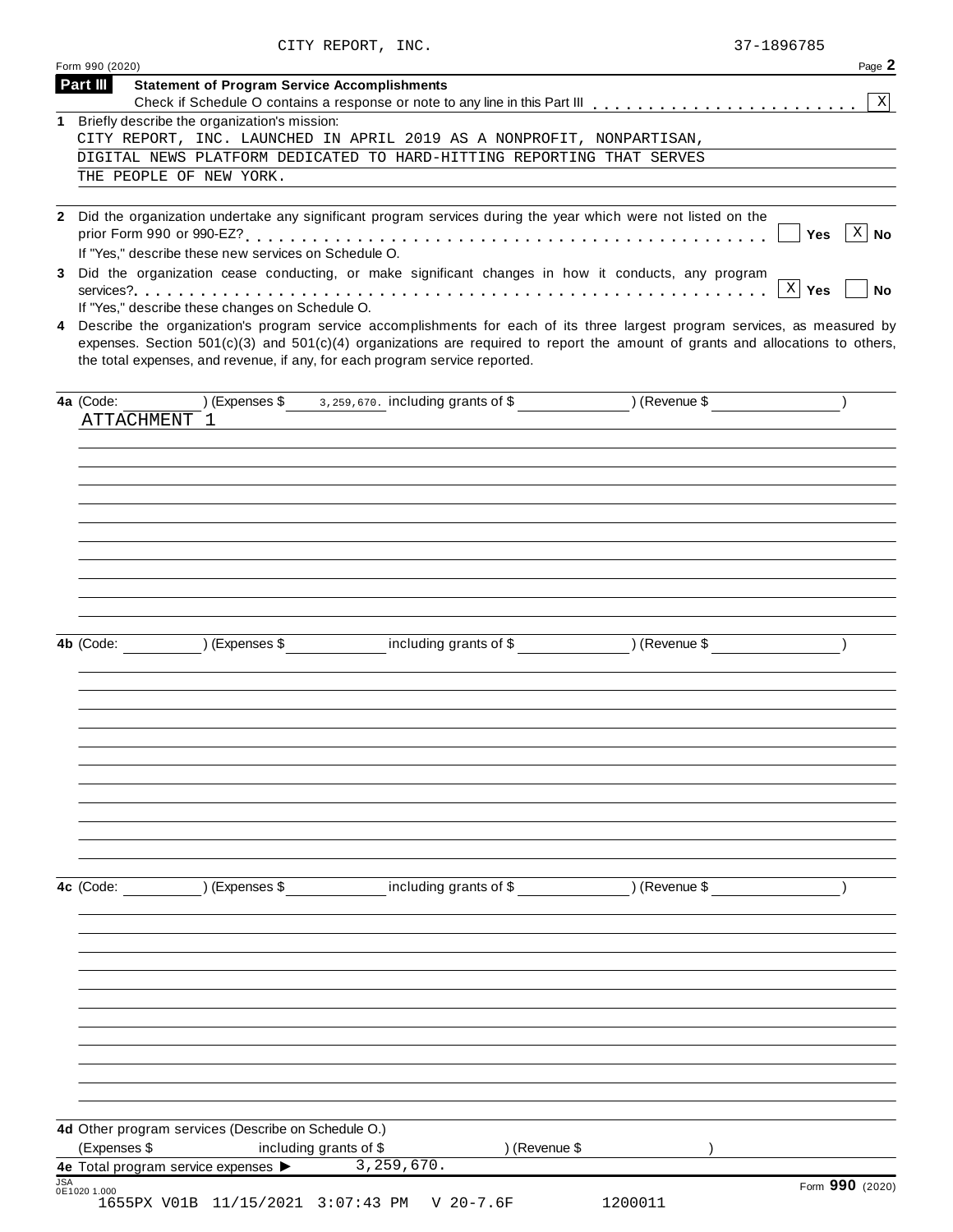| 1            | Is the organization described in section $501(c)(3)$ or $4947(a)(1)$ (other than a private foundation)? If "Yes,"                                                                                                               |                        | Yes                     | No |
|--------------|---------------------------------------------------------------------------------------------------------------------------------------------------------------------------------------------------------------------------------|------------------------|-------------------------|----|
|              |                                                                                                                                                                                                                                 | 1                      | Χ                       |    |
| $\mathbf{2}$ | Is the organization required to complete Schedule B, Schedule of Contributors See instructions?                                                                                                                                 | $\overline{2}$         | $\overline{\mathbf{x}}$ |    |
| 3            | Did the organization engage in direct or indirect political campaign activities on behalf of or in opposition to                                                                                                                |                        |                         |    |
|              |                                                                                                                                                                                                                                 | 3                      |                         |    |
| 4            | Section 501(c)(3) organizations. Did the organization engage in lobbying activities, or have a section 501(h)                                                                                                                   |                        |                         |    |
|              |                                                                                                                                                                                                                                 | 4                      |                         |    |
| 5.           | Is the organization a section $501(c)(4)$ , $501(c)(5)$ , or $501(c)(6)$ organization that receives membership dues,                                                                                                            |                        |                         |    |
|              | assessments, or similar amounts as defined in Revenue Procedure 98-19? If "Yes," complete Schedule C, Part III                                                                                                                  | 5                      |                         |    |
| 6            | Did the organization maintain any donor advised funds or any similar funds or accounts for which donors                                                                                                                         |                        |                         |    |
|              | have the right to provide advice on the distribution or investment of amounts in such funds or accounts? If                                                                                                                     |                        |                         |    |
|              |                                                                                                                                                                                                                                 | 6                      |                         |    |
| 7            | Did the organization receive or hold a conservation easement, including easements to preserve open space,                                                                                                                       |                        |                         |    |
|              | the environment, historic land areas, or historic structures? If "Yes," complete Schedule D, Part II.                                                                                                                           | 7                      |                         |    |
| 8            | Did the organization maintain collections of works of art, historical treasures, or other similar assets? If "Yes,"                                                                                                             |                        |                         |    |
|              |                                                                                                                                                                                                                                 | 8                      |                         |    |
| 9            | Did the organization report an amount in Part X, line 21, for escrow or custodial account liability, serve as a<br>custodian for amounts not listed in Part X; or provide credit counseling, debt management, credit repair, or |                        |                         |    |
|              |                                                                                                                                                                                                                                 | 9                      |                         |    |
| 10           | Did the organization, directly or through a related organization, hold assets in donor-restricted endowments                                                                                                                    |                        |                         |    |
|              |                                                                                                                                                                                                                                 | 10                     |                         |    |
| 11           | If the organization's answer to any of the following questions is "Yes," then complete Schedule D, Parts VI,                                                                                                                    |                        |                         |    |
|              | VII, VIII, IX, or X as applicable.                                                                                                                                                                                              |                        |                         |    |
|              | a Did the organization report an amount for land, buildings, and equipment in Part X, line 10? If "Yes,"                                                                                                                        |                        |                         |    |
|              |                                                                                                                                                                                                                                 | 11a                    |                         |    |
|              | <b>b</b> Did the organization report an amount for investments-other securities in Part X, line 12, that is 5% or more                                                                                                          |                        |                         |    |
|              | of its total assets reported in Part X, line 16? If "Yes," complete Schedule D, Part VII                                                                                                                                        | 11 <sub>b</sub>        |                         |    |
|              | c Did the organization report an amount for investments-program related in Part X, line 13, that is 5% or more                                                                                                                  |                        |                         |    |
|              | of its total assets reported in Part X, line 16? If "Yes," complete Schedule D, Part VIII                                                                                                                                       | 11c                    |                         |    |
|              | d Did the organization report an amount for other assets in Part X, line 15, that is 5% or more of its total assets                                                                                                             |                        |                         |    |
|              |                                                                                                                                                                                                                                 | 11d                    |                         |    |
|              | e Did the organization report an amount for other liabilities in Part X, line 25? If "Yes," complete Schedule D, Part X                                                                                                         | 11e                    |                         |    |
|              | f Did the organization's separate or consolidated financial statements for the tax year include a footnote that addresses                                                                                                       |                        |                         |    |
|              | the organization's liability for uncertain tax positions under FIN 48 (ASC 740)? If "Yes," complete Schedule D, Part X                                                                                                          | 11f                    |                         |    |
|              | 12a Did the organization obtain separate, independent audited financial statements for the tax year? If "Yes," complete                                                                                                         | 12a                    | Χ                       |    |
|              | <b>b</b> Was the organization included in consolidated, independent audited financial statements for the tax year? If                                                                                                           |                        |                         |    |
|              | "Yes," and if the organization answered "No" to line 12a, then completing Schedule D, Parts XI and XII is optional                                                                                                              | 12 <sub>b</sub>        |                         |    |
| 13           | Is the organization a school described in section $170(b)(1)(A)(ii)$ ? If "Yes," complete Schedule E                                                                                                                            | 13                     |                         |    |
|              | 14a Did the organization maintain an office, employees, or agents outside of the United States?.                                                                                                                                | 14a                    |                         |    |
|              | <b>b</b> Did the organization have aggregate revenues or expenses of more than \$10,000 from grantmaking,                                                                                                                       |                        |                         |    |
|              | fundraising, business, investment, and program service activities outside the United States, or aggregate                                                                                                                       |                        |                         |    |
|              | foreign investments valued at \$100,000 or more? If "Yes," complete Schedule F, Parts I and IV                                                                                                                                  | 14b                    |                         |    |
| 15           | Did the organization report on Part IX, column (A), line 3, more than \$5,000 of grants or other assistance to or                                                                                                               |                        |                         |    |
|              |                                                                                                                                                                                                                                 | 15                     |                         |    |
| 16           | Did the organization report on Part IX, column (A), line 3, more than \$5,000 of aggregate grants or other                                                                                                                      |                        |                         |    |
|              | assistance to or for foreign individuals? If "Yes," complete Schedule F, Parts III and IV                                                                                                                                       | 16                     |                         |    |
| 17           | Did the organization report a total of more than \$15,000 of expenses for professional fundraising services on                                                                                                                  |                        |                         |    |
|              | Part IX, column (A), lines 6 and 11e? If "Yes," complete Schedule G, Part I See instructions                                                                                                                                    | 17                     |                         |    |
| 18           | Did the organization report more than \$15,000 total of fundraising event gross income and contributions on                                                                                                                     |                        |                         |    |
|              |                                                                                                                                                                                                                                 | 18                     |                         |    |
| 19           | Did the organization report more than \$15,000 of gross income from gaming activities on Part VIII, line 9a?                                                                                                                    |                        |                         |    |
|              |                                                                                                                                                                                                                                 | 19                     |                         |    |
|              | 20a Did the organization operate one or more hospital facilities? If "Yes," complete Schedule H<br><b>b</b> If "Yes" to line 20a, did the organization attach a copy of its audited financial statements to this return?        | 20a<br>20 <sub>b</sub> |                         |    |
|              |                                                                                                                                                                                                                                 |                        |                         |    |
| 21           | Did the organization report more than \$5,000 of grants or other assistance to any domestic organization or                                                                                                                     |                        |                         |    |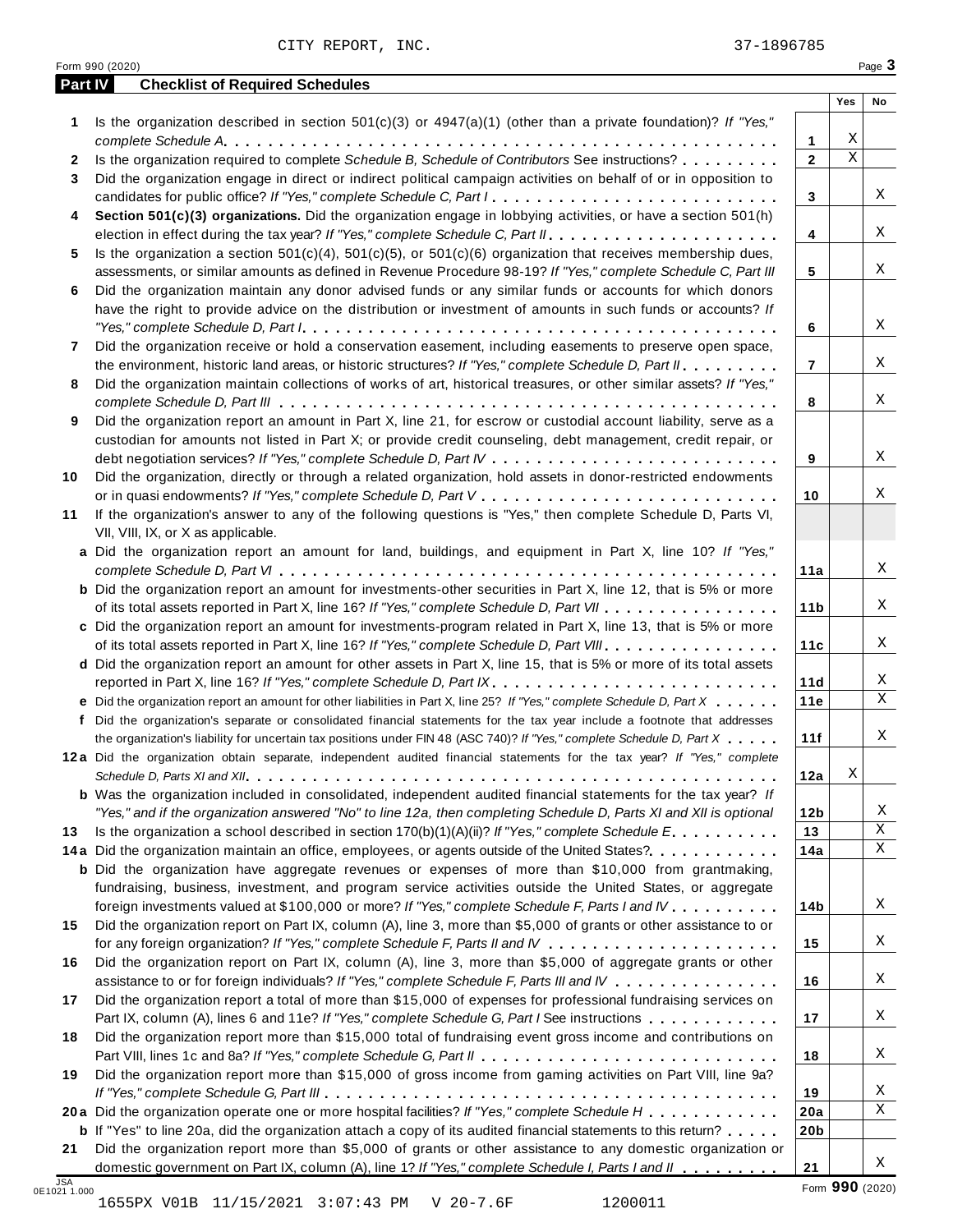Form <sup>990</sup> (2020) Page **4**

| Part IV                    | <b>Checklist of Required Schedules (continued)</b>                                                                                   |                 |                 |             |
|----------------------------|--------------------------------------------------------------------------------------------------------------------------------------|-----------------|-----------------|-------------|
|                            |                                                                                                                                      |                 | Yes             | No          |
| 22                         | Did the organization report more than \$5,000 of grants or other assistance to or for domestic individuals on                        |                 |                 |             |
|                            |                                                                                                                                      | 22              |                 | X           |
| 23                         | Did the organization answer "Yes" to Part VII, Section A, line 3, 4, or 5 about compensation of the                                  |                 |                 |             |
|                            | organization's current and former officers, directors, trustees, key employees, and highest compensated                              |                 | Χ               |             |
|                            | 24a Did the organization have a tax-exempt bond issue with an outstanding principal amount of more than                              | 23              |                 |             |
|                            | \$100,000 as of the last day of the year, that was issued after December 31, 2002? If "Yes," answer lines 24b                        |                 |                 |             |
|                            | through 24d and complete Schedule K. If "No," go to line 25a                                                                         | 24a             |                 | Χ           |
|                            | <b>b</b> Did the organization invest any proceeds of tax-exempt bonds beyond a temporary period exception?                           | 24 <sub>b</sub> |                 |             |
|                            | c Did the organization maintain an escrow account other than a refunding escrow at any time during the year                          |                 |                 |             |
|                            |                                                                                                                                      | 24c             |                 |             |
|                            | d Did the organization act as an "on behalf of" issuer for bonds outstanding at any time during the year?                            | 24d             |                 |             |
|                            | 25a Section 501(c)(3), 501(c)(4), and 501(c)(29) organizations. Did the organization engage in an excess benefit                     |                 |                 |             |
|                            | transaction with a disqualified person during the year? If "Yes," complete Schedule L, Part I                                        | 25a             |                 | X           |
|                            | <b>b</b> Is the organization aware that it engaged in an excess benefit transaction with a disqualified person in a prior            |                 |                 |             |
|                            | year, and that the transaction has not been reported on any of the organization's prior Forms 990 or 990-EZ?                         |                 |                 |             |
|                            |                                                                                                                                      | 25 <sub>b</sub> |                 | X           |
| 26                         | Did the organization report any amount on Part X, line 5 or 22, for receivables from or payables to any current                      |                 |                 |             |
|                            | or former officer, director, trustee, key employee, creator or founder, substantial contributor, or 35%                              |                 |                 |             |
|                            | controlled entity or family member of any of these persons? If "Yes," complete Schedule L, Part II.                                  | 26              |                 | X           |
| 27                         | Did the organization provide a grant or other assistance to any current or former officer, director, trustee, key                    |                 |                 |             |
|                            | employee, creator or founder, substantial contributor or employee thereof, a grant selection committee                               |                 |                 |             |
|                            | member, or to a 35% controlled entity (including an employee thereof) or family member of any of these                               |                 |                 |             |
|                            |                                                                                                                                      | 27              |                 | Χ           |
| 28                         | Was the organization a party to a business transaction with one of the following parties (see Schedule L,                            |                 |                 |             |
|                            | Part IV instructions, for applicable filing thresholds, conditions, and exceptions):                                                 |                 |                 |             |
|                            | a A current or former officer, director, trustee, key employee, creator or founder, or substantial contributor? If                   |                 |                 |             |
|                            |                                                                                                                                      | 28a             |                 | Χ           |
|                            | <b>b</b> A family member of any individual described in line 28a? If "Yes," complete Schedule L, Part IV.                            | 28b             |                 | X           |
|                            | c A 35% controlled entity of one or more individuals and/or organizations described in lines 28a or 28b? If                          |                 |                 |             |
|                            |                                                                                                                                      | 28c             |                 | X           |
| 29                         | Did the organization receive more than \$25,000 in non-cash contributions? If "Yes," complete Schedule M                             | 29              |                 | X           |
| 30                         | Did the organization receive contributions of art, historical treasures, or other similar assets, or qualified                       |                 |                 |             |
|                            |                                                                                                                                      | 30              |                 | Χ           |
| 31                         | Did the organization liquidate, terminate, or dissolve and cease operations? If "Yes," complete Schedule N, Part I                   | 31              |                 | Χ           |
| 32                         | Did the organization sell, exchange, dispose of, or transfer more than 25% of its net assets? If "Yes,"                              |                 |                 |             |
|                            |                                                                                                                                      | 32              |                 | Χ           |
| 33                         | Did the organization own 100% of an entity disregarded as separate from the organization under Regulations                           |                 |                 |             |
|                            | sections 301.7701-2 and 301.7701-3? If "Yes," complete Schedule R, Part /                                                            | 33              |                 | Χ           |
| 34                         | Was the organization related to any tax-exempt or taxable entity? If "Yes," complete Schedule R, Part II, III,                       |                 |                 |             |
|                            |                                                                                                                                      | 34              |                 | Χ           |
|                            | 35a Did the organization have a controlled entity within the meaning of section 512(b)(13)?                                          | 35a             |                 | $\mathbf X$ |
|                            | <b>b</b> If "Yes" to line 35a, did the organization receive any payment from or engage in any transaction with a                     |                 |                 |             |
|                            | controlled entity within the meaning of section 512(b)(13)? If "Yes," complete Schedule R, Part V, line 2                            | 35 <sub>b</sub> |                 |             |
| 36                         | Section 501(c)(3) organizations. Did the organization make any transfers to an exempt non-charitable                                 |                 |                 |             |
|                            | related organization? If "Yes," complete Schedule R, Part V, line 2.                                                                 | 36              |                 | X           |
| 37                         | Did the organization conduct more than 5% of its activities through an entity that is not a related organization                     |                 |                 |             |
|                            | and that is treated as a partnership for federal income tax purposes? If "Yes," complete Schedule R, Part VI                         | 37              |                 | Χ           |
| 38                         | Did the organization complete Schedule O and provide explanations in Schedule O for Part VI, lines 11b and                           |                 |                 |             |
|                            | 19? Note: All Form 990 filers are required to complete Schedule O.                                                                   | 38              | Χ               |             |
| <b>Part V</b>              | <b>Statements Regarding Other IRS Filings and Tax Compliance</b>                                                                     |                 |                 |             |
|                            | Check if Schedule O contains a response or note to any line in this Part V                                                           |                 |                 |             |
|                            |                                                                                                                                      |                 | <b>Yes</b>      | No          |
|                            | 20<br>1a Enter the number reported in Box 3 of Form 1096. Enter -0- if not applicable<br>1a                                          |                 |                 |             |
|                            | 0.<br><b>b</b> Enter the number of Forms W-2G included in line 1a. Enter -0- if not applicable $\dots \dots \dots$<br>1 <sub>b</sub> |                 |                 |             |
|                            | c Did the organization comply with backup withholding rules for reportable payments to vendors and                                   |                 |                 |             |
|                            |                                                                                                                                      | 1c              |                 |             |
| <b>JSA</b><br>0E1030 1.000 |                                                                                                                                      |                 | Form 990 (2020) |             |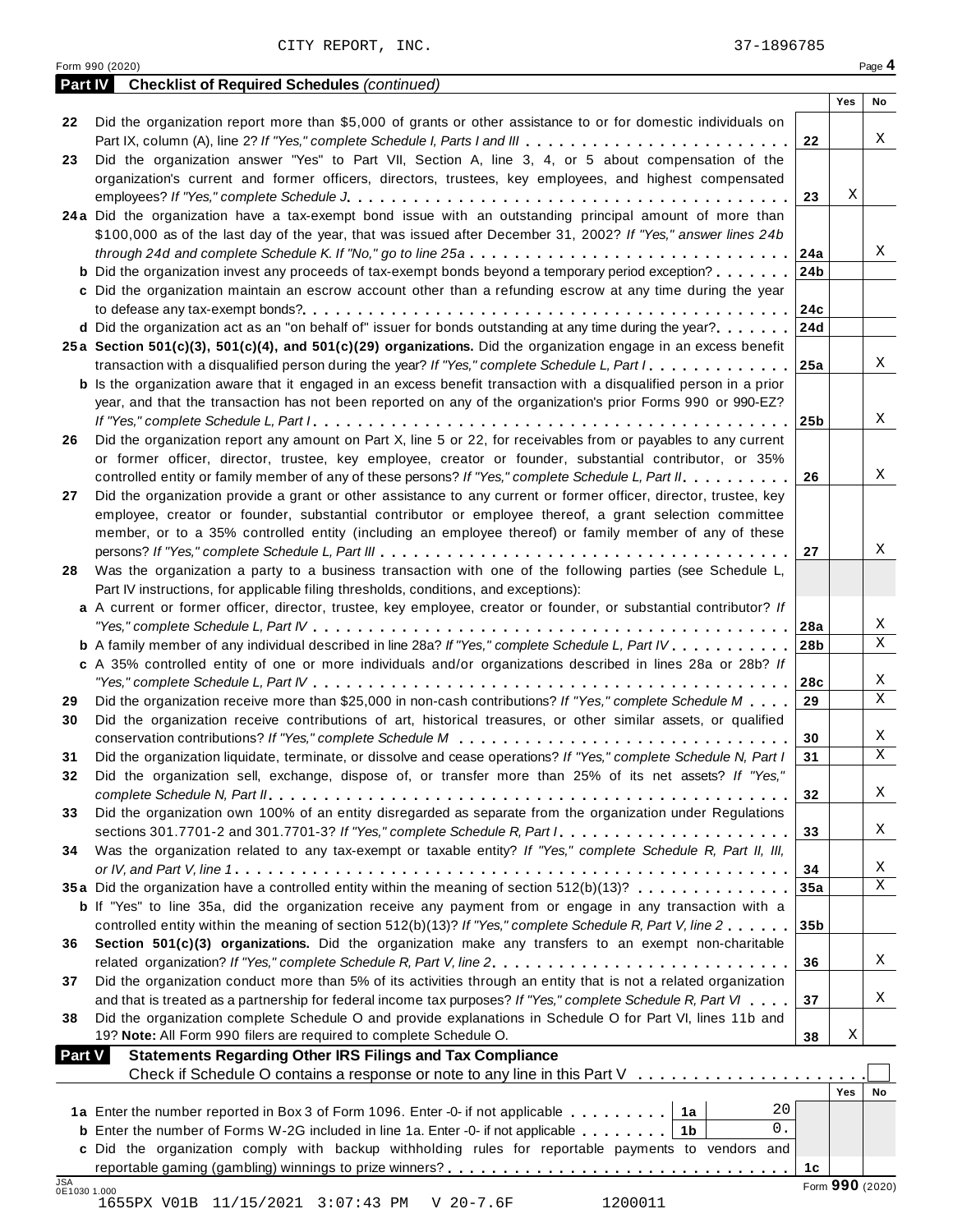|    | Form 990 (2020)                                                                                                                              |     |     | Page 5 |
|----|----------------------------------------------------------------------------------------------------------------------------------------------|-----|-----|--------|
|    | Part V<br><b>Statements Regarding Other IRS Filings and Tax Compliance (continued)</b>                                                       |     |     |        |
|    |                                                                                                                                              |     | Yes | No     |
|    | 2a Enter the number of employees reported on Form W-3, Transmittal of Wage and Tax                                                           |     |     |        |
|    | 27<br>Statements, filed for the calendar year ending with or within the year covered by this return. 2a                                      |     |     |        |
|    | <b>b</b> If at least one is reported on line 2a, did the organization file all required federal employment tax returns?                      | 2b  | Χ   |        |
|    | <b>Note:</b> If the sum of lines 1a and 2a is greater than 250, you may be required to e-file (see instructions).                            |     |     |        |
|    | 3a Did the organization have unrelated business gross income of \$1,000 or more during the year?                                             | 3a  |     | Χ      |
|    | <b>b</b> If "Yes," has it filed a Form 990-T for this year? If "No" to line 3b, provide an explanation on Schedule O                         | 3b  |     |        |
|    | 4a At any time during the calendar year, did the organization have an interest in, or a signature or other authority over,                   |     |     |        |
|    | a financial account in a foreign country (such as a bank account, securities account, or other financial account)?                           | 4a  |     | Χ      |
|    | <b>b</b> If "Yes," enter the name of the foreign country $\blacktriangleright$                                                               |     |     |        |
|    | See instructions for filing requirements for FinCEN Form 114, Report of Foreign Bank and Financial Accounts (FBAR).                          |     |     |        |
|    | 5a Was the organization a party to a prohibited tax shelter transaction at any time during the tax year?                                     | 5a  |     | Χ      |
|    | <b>b</b> Did any taxable party notify the organization that it was or is a party to a prohibited tax shelter transaction?                    | 5b  |     | Χ      |
|    |                                                                                                                                              | 5c  |     |        |
|    | 6a Does the organization have annual gross receipts that are normally greater than \$100,000, and did the                                    |     |     |        |
|    | organization solicit any contributions that were not tax deductible as charitable contributions?                                             | 6a  |     | Χ      |
|    |                                                                                                                                              |     |     |        |
|    | <b>b</b> If "Yes," did the organization include with every solicitation an express statement that such contributions or                      | 6b  |     |        |
|    |                                                                                                                                              |     |     |        |
| 7  | Organizations that may receive deductible contributions under section 170(c).                                                                |     |     |        |
|    | a Did the organization receive a payment in excess of \$75 made partly as a contribution and partly for goods                                |     |     | Χ      |
|    |                                                                                                                                              | 7a  |     |        |
|    | <b>b</b> If "Yes," did the organization notify the donor of the value of the goods or services provided?                                     | 7b  |     |        |
|    | c Did the organization sell, exchange, or otherwise dispose of tangible personal property for which it was                                   |     |     |        |
|    |                                                                                                                                              | 7с  |     | X      |
|    |                                                                                                                                              |     |     |        |
|    | e Did the organization receive any funds, directly or indirectly, to pay premiums on a personal benefit contract?                            | 7е  |     | Χ      |
|    | Did the organization, during the year, pay premiums, directly or indirectly, on a personal benefit contract?                                 | 7f  |     | Χ      |
|    | g If the organization received a contribution of qualified intellectual property, did the organization file Form 8899 as required?           | 7g  |     |        |
|    | h If the organization received a contribution of cars, boats, airplanes, or other vehicles, did the organization file a Form 1098-C?         | 7h  |     |        |
| 8  | Sponsoring organizations maintaining donor advised funds. Did a donor advised fund maintained by the                                         |     |     |        |
|    | sponsoring organization have excess business holdings at any time during the year?                                                           | 8   |     |        |
| 9  | Sponsoring organizations maintaining donor advised funds.                                                                                    |     |     |        |
|    | a Did the sponsoring organization make any taxable distributions under section 4966?                                                         | 9a  |     |        |
|    | <b>b</b> Did the sponsoring organization make a distribution to a donor, donor advisor, or related person?                                   | 9b  |     |        |
|    |                                                                                                                                              |     |     |        |
| 10 | Section 501(c)(7) organizations. Enter:<br> 10a                                                                                              |     |     |        |
|    | a Initiation fees and capital contributions included on Part VIII, line 12                                                                   |     |     |        |
|    | <b>b</b> Gross receipts, included on Form 990, Part VIII, line 12, for public use of club facilities 10b                                     |     |     |        |
| 11 | Section 501(c)(12) organizations. Enter:<br>11a                                                                                              |     |     |        |
|    |                                                                                                                                              |     |     |        |
|    | <b>b</b> Gross income from other sources (Do not net amounts due or paid to other sources                                                    |     |     |        |
|    | 11 <sub>b</sub>                                                                                                                              |     |     |        |
|    | 12a Section 4947(a)(1) non-exempt charitable trusts. Is the organization filing Form 990 in lieu of Form 1041?                               | 12a |     |        |
|    | <b>b</b> If "Yes," enter the amount of tax-exempt interest received or accrued during the year $\ldots$ [12b                                 |     |     |        |
| 13 | Section 501(c)(29) qualified nonprofit health insurance issuers.                                                                             |     |     |        |
|    | a Is the organization licensed to issue qualified health plans in more than one state?                                                       | 13а |     |        |
|    | Note: See the instructions for additional information the organization must report on Schedule O.                                            |     |     |        |
|    | <b>b</b> Enter the amount of reserves the organization is required to maintain by the states in which                                        |     |     |        |
|    |                                                                                                                                              |     |     |        |
|    |                                                                                                                                              |     |     |        |
|    | 14a Did the organization receive any payments for indoor tanning services during the tax year?                                               | 14a |     | Χ      |
|    | <b>b</b> If "Yes," has it filed a Form 720 to report these payments? If "No," provide an explanation on Schedule $0 \cdot \cdot \cdot \cdot$ | 14b |     |        |
| 15 | Is the organization subject to the section 4960 tax on payment(s) of more than \$1,000,000 in remuneration or                                |     |     |        |
|    |                                                                                                                                              | 15  |     | Χ      |
|    | If "Yes," see instructions and file Form 4720, Schedule N.                                                                                   |     |     |        |
|    |                                                                                                                                              |     |     |        |
| 16 | Is the organization an educational institution subject to the section 4968 excise tax on net investment income?                              | 16  |     | Χ      |

Form **990** (2020)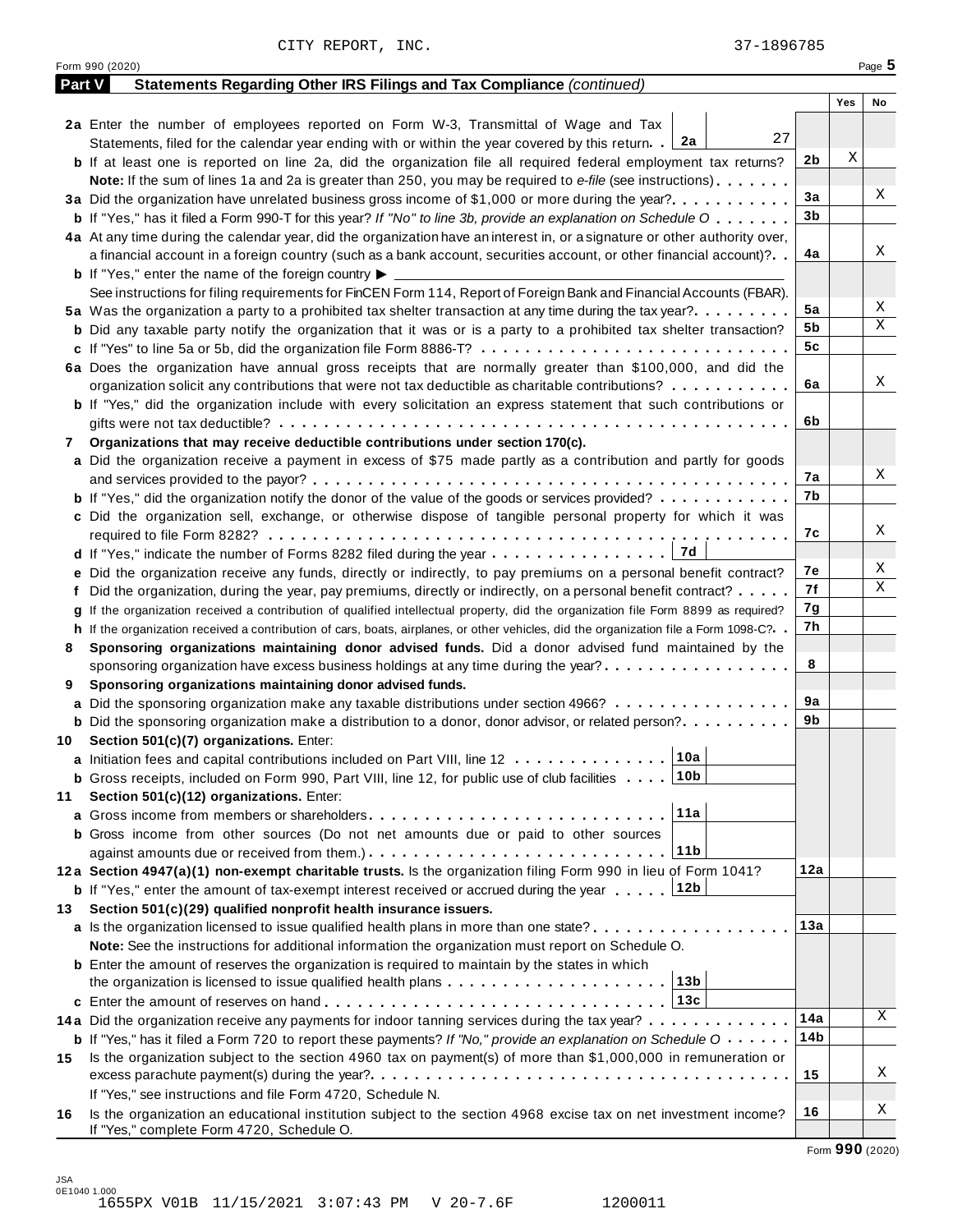|              | 37-1896785<br>CITY REPORT, INC.<br>Form 990 (2020)                                                                                                                                                                                                                                                                                                              |                 |            | Page $6$        |
|--------------|-----------------------------------------------------------------------------------------------------------------------------------------------------------------------------------------------------------------------------------------------------------------------------------------------------------------------------------------------------------------|-----------------|------------|-----------------|
| Part VI      | Governance, Management, and Disclosure For each "Yes" response to lines 2 through 7b below, and for a "No"<br>response to line 8a, 8b, or 10b below, describe the circumstances, processes, or changes on Schedule O. See instructions.                                                                                                                         |                 |            | $\mathbf{x}$    |
|              | <b>Section A. Governing Body and Management</b>                                                                                                                                                                                                                                                                                                                 |                 |            |                 |
|              |                                                                                                                                                                                                                                                                                                                                                                 |                 | <b>Yes</b> | No              |
|              | 15<br>1a                                                                                                                                                                                                                                                                                                                                                        |                 |            |                 |
|              | 1a Enter the number of voting members of the governing body at the end of the tax year<br>If there are material differences in voting rights among members of the governing body, or<br>if the governing body delegated broad authority to an executive committee or similar                                                                                    |                 |            |                 |
| b            | committée, explain on Schedule O.<br>15<br>1 <sub>b</sub><br>Enter the number of voting members included on line 1a, above, who are independent                                                                                                                                                                                                                 |                 |            |                 |
| $\mathbf{2}$ | Did any officer, director, trustee, or key employee have a family relationship or a business relationship with                                                                                                                                                                                                                                                  |                 |            | Χ               |
|              |                                                                                                                                                                                                                                                                                                                                                                 | $\mathbf{2}$    |            |                 |
| 3            | Did the organization delegate control over management duties customarily performed by or under the direct                                                                                                                                                                                                                                                       |                 |            | Χ               |
|              | supervision of officers, directors, trustees, or key employees to a management company or other person?                                                                                                                                                                                                                                                         | 3               |            | X               |
| 4            | Did the organization make any significant changes to its governing documents since the prior Form 990 was filed?                                                                                                                                                                                                                                                | 4               |            |                 |
| 5            | Did the organization become aware during the year of a significant diversion of the organization's assets?                                                                                                                                                                                                                                                      | 5               |            | X               |
| 6            |                                                                                                                                                                                                                                                                                                                                                                 | 6               |            | X               |
| 7a           | Did the organization have members, stockholders, or other persons who had the power to elect or appoint                                                                                                                                                                                                                                                         |                 |            |                 |
|              |                                                                                                                                                                                                                                                                                                                                                                 | 7a              |            | Χ               |
|              | b Are any governance decisions of the organization reserved to (or subject to approval by) members,                                                                                                                                                                                                                                                             |                 |            |                 |
|              |                                                                                                                                                                                                                                                                                                                                                                 | 7b              |            | Χ               |
| 8            | Did the organization contemporaneously document the meetings held or written actions undertaken during<br>the year by the following:                                                                                                                                                                                                                            |                 |            |                 |
| a            |                                                                                                                                                                                                                                                                                                                                                                 | 8a              | Χ          |                 |
| b            | Each committee with authority to act on behalf of the governing body?                                                                                                                                                                                                                                                                                           | 8b              | Χ          |                 |
| 9            | Is there any officer, director, trustee, or key employee listed in Part VII, Section A, who cannot be reached at                                                                                                                                                                                                                                                |                 |            |                 |
|              | the organization's mailing address? If "Yes," provide the names and addresses on Schedule O.                                                                                                                                                                                                                                                                    | 9               |            | X               |
|              | Section B. Policies (This Section B requests information about policies not required by the Internal Revenue Code.)                                                                                                                                                                                                                                             |                 |            |                 |
|              |                                                                                                                                                                                                                                                                                                                                                                 |                 | Yes        | No              |
|              |                                                                                                                                                                                                                                                                                                                                                                 | 10a             |            | X               |
|              | <b>b</b> If "Yes," did the organization have written policies and procedures governing the activities of such chapters,                                                                                                                                                                                                                                         |                 |            |                 |
|              | affiliates, and branches to ensure their operations are consistent with the organization's exempt purposes?                                                                                                                                                                                                                                                     | 10 <sub>b</sub> |            |                 |
|              | 11a Has the organization provided a complete copy of this Form 990 to all members of its governing body before filing the form?                                                                                                                                                                                                                                 | 11a             |            | X               |
|              | <b>b</b> Describe in Schedule O the process, if any, used by the organization to review this Form 990.                                                                                                                                                                                                                                                          |                 |            |                 |
|              | 12a Did the organization have a written conflict of interest policy? If "No," go to line 13                                                                                                                                                                                                                                                                     | 12a             | Χ          |                 |
|              | <b>b</b> Were officers, directors, or trustees, and key employees required to disclose annually interests that could give                                                                                                                                                                                                                                       |                 |            |                 |
|              |                                                                                                                                                                                                                                                                                                                                                                 | 12 <sub>b</sub> | X          |                 |
|              | Did the organization regularly and consistently monitor and enforce compliance with the policy? If "Yes,"                                                                                                                                                                                                                                                       |                 |            |                 |
|              |                                                                                                                                                                                                                                                                                                                                                                 | 12c             | X          |                 |
| 13           |                                                                                                                                                                                                                                                                                                                                                                 | 13              |            | Χ               |
| 14           | Did the organization have a written document retention and destruction policy?                                                                                                                                                                                                                                                                                  | 14              |            | X               |
| 15           | Did the process for determining compensation of the following persons include a review and approval by                                                                                                                                                                                                                                                          |                 |            |                 |
|              | independent persons, comparability data, and contemporaneous substantiation of the deliberation and decision?                                                                                                                                                                                                                                                   |                 |            |                 |
|              |                                                                                                                                                                                                                                                                                                                                                                 | 15a             | х          |                 |
| а            |                                                                                                                                                                                                                                                                                                                                                                 | 15 <sub>b</sub> | Χ          |                 |
| b            |                                                                                                                                                                                                                                                                                                                                                                 |                 |            |                 |
|              | If "Yes" to line 15a or 15b, describe the process in Schedule O (see instructions).                                                                                                                                                                                                                                                                             |                 |            |                 |
|              | 16a Did the organization invest in, contribute assets to, or participate in a joint venture or similar arrangement                                                                                                                                                                                                                                              | 16a             |            | Χ               |
|              |                                                                                                                                                                                                                                                                                                                                                                 |                 |            |                 |
|              | <b>b</b> If "Yes," did the organization follow a written policy or procedure requiring the organization to evaluate its<br>participation in joint venture arrangements under applicable federal tax law, and take steps to safeguard the                                                                                                                        |                 |            |                 |
|              |                                                                                                                                                                                                                                                                                                                                                                 | 16b             |            |                 |
|              | <b>Section C. Disclosure</b>                                                                                                                                                                                                                                                                                                                                    |                 |            |                 |
|              |                                                                                                                                                                                                                                                                                                                                                                 |                 |            |                 |
| 17<br>18     | List the states with which a copy of this Form 990 is required to be filed $\blacktriangleright^{\underline{NY}}$ .<br>Section 6104 requires an organization to make its Forms 1023 (1024 or 1024-A, if applicable), 990, and 990-T (Section 501(c)<br>(3)s only) available for public inspection. Indicate how you made these available. Check all that apply. |                 |            |                 |
|              | Χ<br>$X$ Upon request<br>Own website<br>Another's website<br>Other (explain on Schedule O)                                                                                                                                                                                                                                                                      |                 |            |                 |
| 19           | Describe on Schedule O whether (and if so, how) the organization made its governing documents, conflict of interest policy,<br>and financial statements available to the public during the tax year.                                                                                                                                                            |                 |            |                 |
| 20           | State the name, address, and telephone number of the person who possesses the organization's books and records<br>LAURA OSORIO 35 WEST 31ST STREET, 4TH FLOOR NEW YORK, NY 10001 9176710404                                                                                                                                                                     |                 |            |                 |
| JSA          |                                                                                                                                                                                                                                                                                                                                                                 |                 |            | Form 990 (2020) |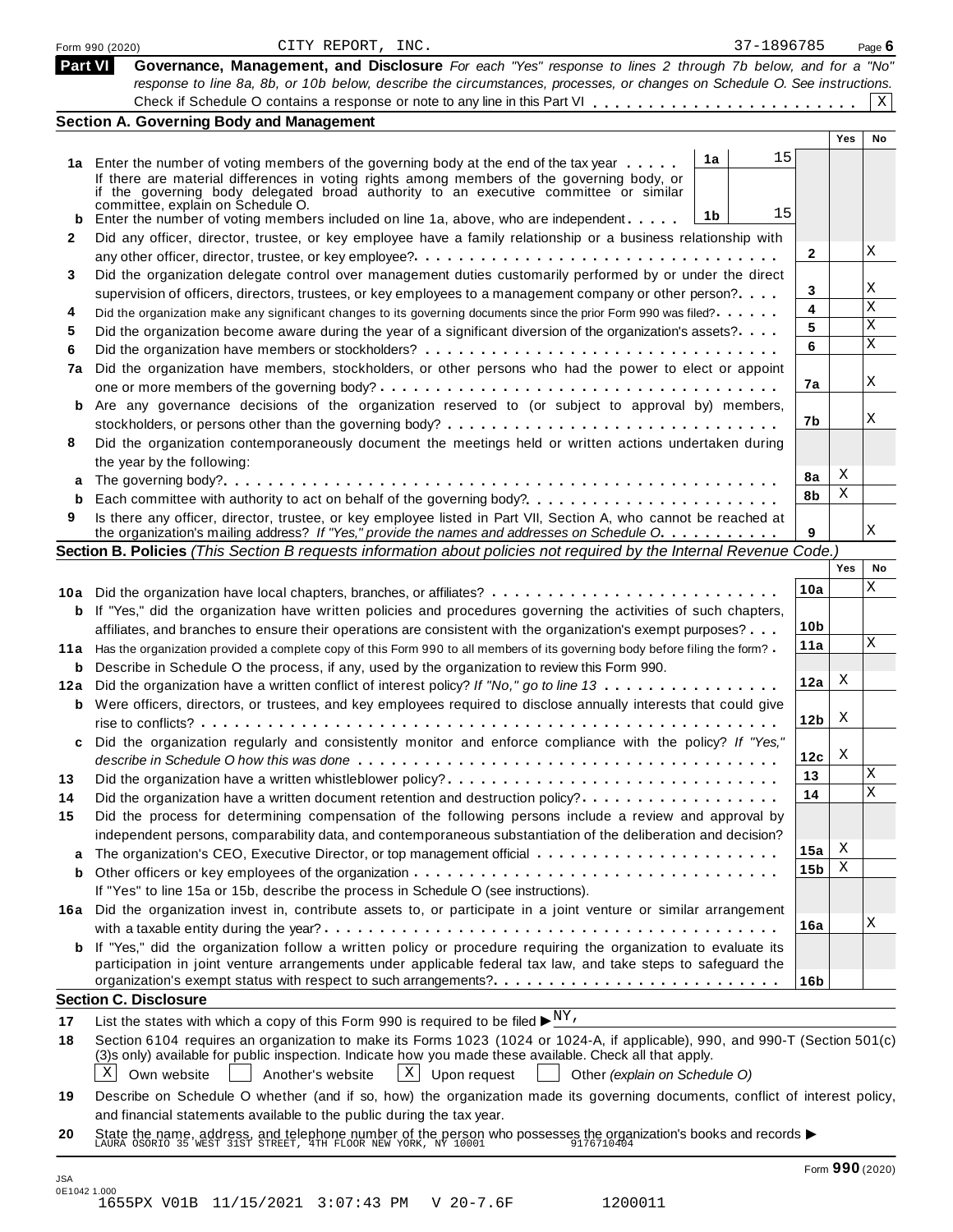**Compensation of Officers, Directors, Trustees, Key Employees, Highest Compensated Employees, and Part VII Independent Contractors**

Check if Schedule O contains a response or note to any line in this Part VII  $\cdots \cdots \cdots \cdots \cdots \cdots \cdots \cdots \cdots$ 

**Section A. Officers, Directors, Trustees, Key Employees, and Highest Compensated Employees**

**1a** Complete this table for all persons required to be listed. Report compensation for the calendar year ending with or within the organization's tax year.

anization's lax year.<br>● List all of the organization's **current** officers, directors, trustees (whether individuals or organizations), regardless of amount of<br>nnensation Enter -0- in columns (D) (E) and (E) if no compensa compensation. Enter -0- in columns (D), (E), and (F) if no compensation was paid.

• List all of the organization's current key employees, if any. See instructions for definition of "key employee."

■ List all of the organization's current key employees, if any. See instructions for definition of "key employee."<br>■ List the organization's five current highest compensated employees (other than an officer, director, tru who received reportable compensation (Box 5 of Form W-2 and/or Box 7 of Form 1099-MISC) of more than \$100,000 from the

organization and any related organizations.<br>• List all of the organization's **former** officers, key employees, and highest compensated employees who received more than<br>\$1.00.000 of reportable componention from the erganiza \$100,000 of reportable compensation from the organization and any related organizations.

% List all of the organization's **former directors or trustees** that received, in the capacity as a former director or trustee of the organization, more than \$10,000 of reportable compensation from the organization and any related organizations. See instructions for the order in which to list the persons above.

Т

Check this box if neither the organization nor any related organization compensated any current officer, director, or trustee.

Т

|                            |                                                                |                                                              |                       | (C)     |              |                                 |        |                          |                              |                                           |
|----------------------------|----------------------------------------------------------------|--------------------------------------------------------------|-----------------------|---------|--------------|---------------------------------|--------|--------------------------|------------------------------|-------------------------------------------|
| (A)                        | (B)                                                            |                                                              |                       |         | Position     |                                 |        | (D)                      | (E)                          | (F)                                       |
| Name and title             | Average                                                        | (do not check more than one<br>box, unless person is both an |                       |         |              |                                 |        | Reportable               | Reportable                   | <b>Estimated amount</b>                   |
|                            | hours<br>per week                                              |                                                              |                       |         |              | officer and a director/trustee) |        | compensation<br>from the | compensation<br>from related | of other                                  |
|                            | (list any                                                      |                                                              |                       |         |              |                                 |        | organization             | organizations                | compensation<br>from the                  |
|                            | hours for<br>related<br>organizations<br>below<br>dotted line) | Individual trustee<br>or director                            | Institutional trustee | Officer | Key employee | Highest compensated<br>employee | Former | (W-2/1099-MISC)          | (W-2/1099-MISC)              | organization and<br>related organizations |
| (1) JEREMIAH HESTER        | 40.00                                                          |                                                              |                       |         |              |                                 |        |                          |                              |                                           |
| EDITOR IN CHIEF            | 0.                                                             |                                                              |                       | Χ       |              |                                 |        | 240,757.                 | $0$ .                        | 57,384.                                   |
| (2) JOHN WOTOWICZ          | 40.00                                                          |                                                              |                       |         |              |                                 |        |                          |                              |                                           |
| PUBLISHER                  | 0.                                                             |                                                              |                       | X       |              |                                 |        | 275,000.                 | 0                            | 0.                                        |
| (3) ALYSSA KATZ            | 40.00                                                          |                                                              |                       |         |              |                                 |        |                          |                              |                                           |
| DEPUTY EDITOR              | 0.                                                             |                                                              |                       |         |              | X                               |        | 151,739                  | $0$ .                        | 55,863.                                   |
| (4) HASANI GITTENS         | 40.00                                                          |                                                              |                       |         |              |                                 |        |                          |                              |                                           |
| DEPUTY DIRECTOR            | 0.                                                             |                                                              |                       |         |              | Χ                               |        | 162,599.                 | $0$ .                        | 16,100.                                   |
| (5) JAMIE LYNTON           | 1.00                                                           |                                                              |                       |         |              |                                 |        |                          |                              |                                           |
| CHAIR                      | О.                                                             | Χ                                                            |                       | Χ       |              |                                 |        | 0                        | 0                            | 0.                                        |
| (6) SARAH BARTLETT         | 1.00                                                           |                                                              |                       |         |              |                                 |        |                          |                              |                                           |
| VICE CHAIR                 | О.                                                             | Χ                                                            |                       | Χ       |              |                                 |        | 0                        | 0                            | 0.                                        |
| (7) ELIZABETH MCNAMARA     | 1.00                                                           |                                                              |                       |         |              |                                 |        |                          |                              |                                           |
| SECRETARY                  | О.                                                             | Χ                                                            |                       | Χ       |              |                                 |        | 0                        | 0                            | 0.                                        |
| (8) DARLENE JEAN           | 1.00                                                           |                                                              |                       |         |              |                                 |        |                          |                              |                                           |
| TREASURER                  | О.                                                             | Χ                                                            |                       | X       |              |                                 |        | 0                        | 0                            | $\mathsf 0$ .                             |
| (9) GARY GINSBURG          | 1.00                                                           |                                                              |                       |         |              |                                 |        |                          |                              |                                           |
| <b>BOARD MEMBER</b>        | $0$ .                                                          | Χ                                                            |                       |         |              |                                 |        | 0                        | $\mathsf{O}$                 | $\mathsf 0$ .                             |
| (10) JOHN THORNTON         | 1.00                                                           |                                                              |                       |         |              |                                 |        |                          |                              |                                           |
| <b>BOARD MEMBER</b>        | $0$ .                                                          | Χ                                                            |                       |         |              |                                 |        | 0                        | 0                            | $0$ .                                     |
| (11) JON STEINBERG         | 1.00                                                           |                                                              |                       |         |              |                                 |        |                          |                              |                                           |
| <b>BOARD MEMBER</b>        | О.                                                             | Χ                                                            |                       |         |              |                                 |        | 0                        | 0                            | 0.                                        |
| (12) LUIS MIRANDA          | 1.00                                                           |                                                              |                       |         |              |                                 |        |                          |                              |                                           |
| BOARD MEMBER               | 0.                                                             | X                                                            |                       |         |              |                                 |        | 0                        | 0                            | $\mathsf 0$ .                             |
| (13) MARK COLODNY          | 1.00                                                           |                                                              |                       |         |              |                                 |        |                          |                              |                                           |
| BOARD MEMBER               | $0$ .                                                          | $\rm X$                                                      |                       |         |              |                                 |        | 0                        | 0                            | $\mathsf 0$ .                             |
| (14) MARK WINSTON GRIFFITH | 1.00                                                           |                                                              |                       |         |              |                                 |        |                          |                              |                                           |
| BOARD MEMBER               | $0$ .                                                          | Χ                                                            |                       |         |              |                                 |        | $0$ .                    | $\mathsf{O}$ .               | $\mathsf 0$ .                             |

Form **990** (2020)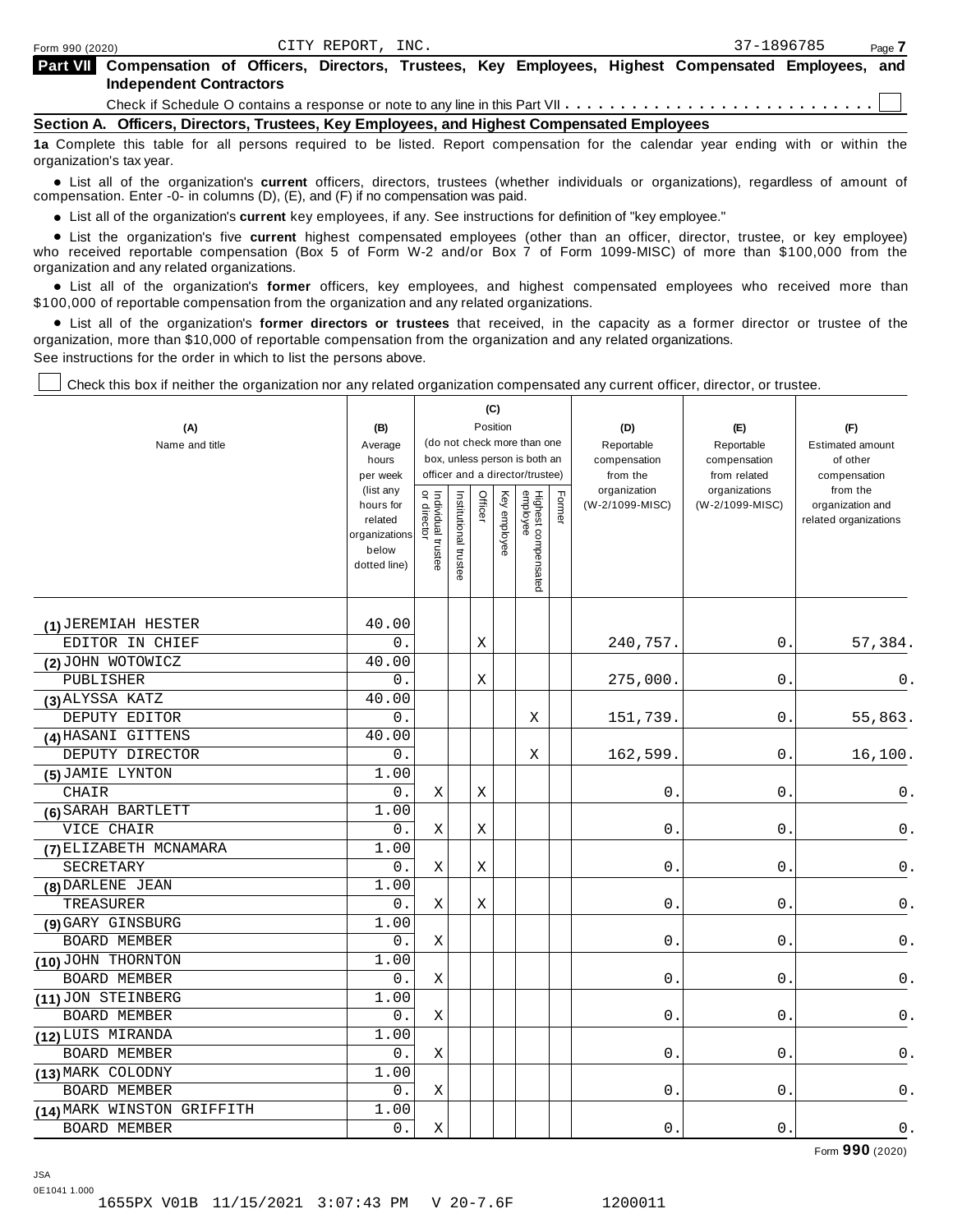| Form 990 (2020) |  |  |
|-----------------|--|--|

| 15) MILENA ALBERTII-PEREZ<br><b>BOARD MEMBER</b><br>16) RACHEL LAM<br><b>BOARD MEMBER</b><br>17) RICHARD RAVITCH<br>BOARD MEMBER<br>18) ROB SPEYER<br><b>BOARD MEMBER</b><br>19) CRAIG NEWMARK<br><b>BOARD MEMBER</b><br>1b Sub-total                          | related<br>organizations<br>below dotted<br>line)<br>1.00<br>$0$ .<br>1.00<br>0.<br>1.00<br>0.<br>1.00<br>0.<br>1.00<br>0. | Individual trustee<br>  or director<br>Χ<br>Χ<br>Χ<br>Χ<br>Χ | Institutional trustee | Officer | Key employee | Highest compensated<br>employee | Former | organization<br>(W-2/1099-MISC)<br>0<br>0<br>0<br>0<br>0 | (W-2/1099-MISC)<br>0.<br>0.<br>0.<br>0.<br>0. | from the<br>organization<br>and related<br>organizations<br>0.<br>0.<br>0.<br>0.<br>0. |
|----------------------------------------------------------------------------------------------------------------------------------------------------------------------------------------------------------------------------------------------------------------|----------------------------------------------------------------------------------------------------------------------------|--------------------------------------------------------------|-----------------------|---------|--------------|---------------------------------|--------|----------------------------------------------------------|-----------------------------------------------|----------------------------------------------------------------------------------------|
|                                                                                                                                                                                                                                                                |                                                                                                                            |                                                              |                       |         |              |                                 |        |                                                          |                                               |                                                                                        |
|                                                                                                                                                                                                                                                                |                                                                                                                            |                                                              |                       |         |              |                                 |        |                                                          |                                               |                                                                                        |
|                                                                                                                                                                                                                                                                |                                                                                                                            |                                                              |                       |         |              |                                 |        |                                                          |                                               |                                                                                        |
|                                                                                                                                                                                                                                                                |                                                                                                                            |                                                              |                       |         |              |                                 |        |                                                          |                                               |                                                                                        |
|                                                                                                                                                                                                                                                                |                                                                                                                            |                                                              |                       |         |              |                                 |        |                                                          |                                               |                                                                                        |
|                                                                                                                                                                                                                                                                |                                                                                                                            |                                                              |                       |         |              |                                 |        |                                                          |                                               |                                                                                        |
|                                                                                                                                                                                                                                                                |                                                                                                                            |                                                              |                       |         |              |                                 |        |                                                          |                                               |                                                                                        |
|                                                                                                                                                                                                                                                                |                                                                                                                            |                                                              |                       |         |              |                                 |        |                                                          |                                               |                                                                                        |
|                                                                                                                                                                                                                                                                |                                                                                                                            |                                                              |                       |         |              |                                 |        |                                                          |                                               |                                                                                        |
|                                                                                                                                                                                                                                                                |                                                                                                                            |                                                              |                       |         |              |                                 |        |                                                          |                                               |                                                                                        |
|                                                                                                                                                                                                                                                                |                                                                                                                            |                                                              |                       |         |              |                                 |        |                                                          |                                               |                                                                                        |
|                                                                                                                                                                                                                                                                |                                                                                                                            |                                                              |                       |         |              |                                 |        |                                                          |                                               |                                                                                        |
|                                                                                                                                                                                                                                                                |                                                                                                                            |                                                              |                       |         |              |                                 |        |                                                          |                                               |                                                                                        |
|                                                                                                                                                                                                                                                                |                                                                                                                            |                                                              |                       |         |              |                                 |        |                                                          |                                               |                                                                                        |
|                                                                                                                                                                                                                                                                |                                                                                                                            |                                                              |                       |         |              |                                 |        |                                                          |                                               |                                                                                        |
|                                                                                                                                                                                                                                                                |                                                                                                                            |                                                              |                       |         |              |                                 |        |                                                          |                                               |                                                                                        |
|                                                                                                                                                                                                                                                                |                                                                                                                            |                                                              |                       |         |              |                                 |        | 830,095.                                                 | 0                                             | 129, 347.                                                                              |
| c Total from continuation sheets to Part VII, Section A                                                                                                                                                                                                        |                                                                                                                            |                                                              |                       |         |              |                                 |        | $\mathbf{0}$ .                                           | 0                                             | 0.                                                                                     |
| 2 Total number of individuals (including but not limited to those listed above) who received more than \$100,000 of<br>reportable compensation from the organization ▶                                                                                         |                                                                                                                            |                                                              | 4                     |         |              |                                 |        | 830,095.                                                 | 0.                                            | 129,347.                                                                               |
| Did the organization list any former officer, director, or trustee, key employee, or highest compensated<br>3<br>employee on line 1a? If "Yes," complete Schedule J for such individual                                                                        |                                                                                                                            |                                                              |                       |         |              |                                 |        |                                                          |                                               | <b>Yes</b><br>No.<br>X                                                                 |
| For any individual listed on line 1a, is the sum of reportable compensation and other compensation from the<br>4                                                                                                                                               |                                                                                                                            |                                                              |                       |         |              |                                 |        |                                                          |                                               | 3                                                                                      |
| organization and related organizations greater than \$150,000? If "Yes," complete Schedule J for such                                                                                                                                                          |                                                                                                                            |                                                              |                       |         |              |                                 |        |                                                          |                                               |                                                                                        |
|                                                                                                                                                                                                                                                                |                                                                                                                            |                                                              |                       |         |              |                                 |        |                                                          |                                               | Χ<br>4                                                                                 |
| Did any person listed on line 1a receive or accrue compensation from any unrelated organization or individual<br>5.<br>for services rendered to the organization? If "Yes," complete Schedule J for such person                                                |                                                                                                                            |                                                              |                       |         |              |                                 |        |                                                          |                                               | Χ<br>5                                                                                 |
| <b>Section B. Independent Contractors</b>                                                                                                                                                                                                                      |                                                                                                                            |                                                              |                       |         |              |                                 |        |                                                          |                                               |                                                                                        |
| Complete this table for your five highest compensated independent contractors that received more than \$100,000 of<br>1<br>compensation from the organization. Report compensation for the calendar year ending with or within the organization's tax<br>year. |                                                                                                                            |                                                              |                       |         |              |                                 |        |                                                          |                                               |                                                                                        |
| (A)<br>Name and business address                                                                                                                                                                                                                               |                                                                                                                            |                                                              |                       |         |              |                                 |        | (B)<br>Description of services                           |                                               | (C)<br>Compensation                                                                    |
| <b>ATTACHMENT</b><br>- 2                                                                                                                                                                                                                                       |                                                                                                                            |                                                              |                       |         |              |                                 |        |                                                          |                                               |                                                                                        |
|                                                                                                                                                                                                                                                                |                                                                                                                            |                                                              |                       |         |              |                                 |        |                                                          |                                               |                                                                                        |
|                                                                                                                                                                                                                                                                |                                                                                                                            |                                                              |                       |         |              |                                 |        |                                                          |                                               |                                                                                        |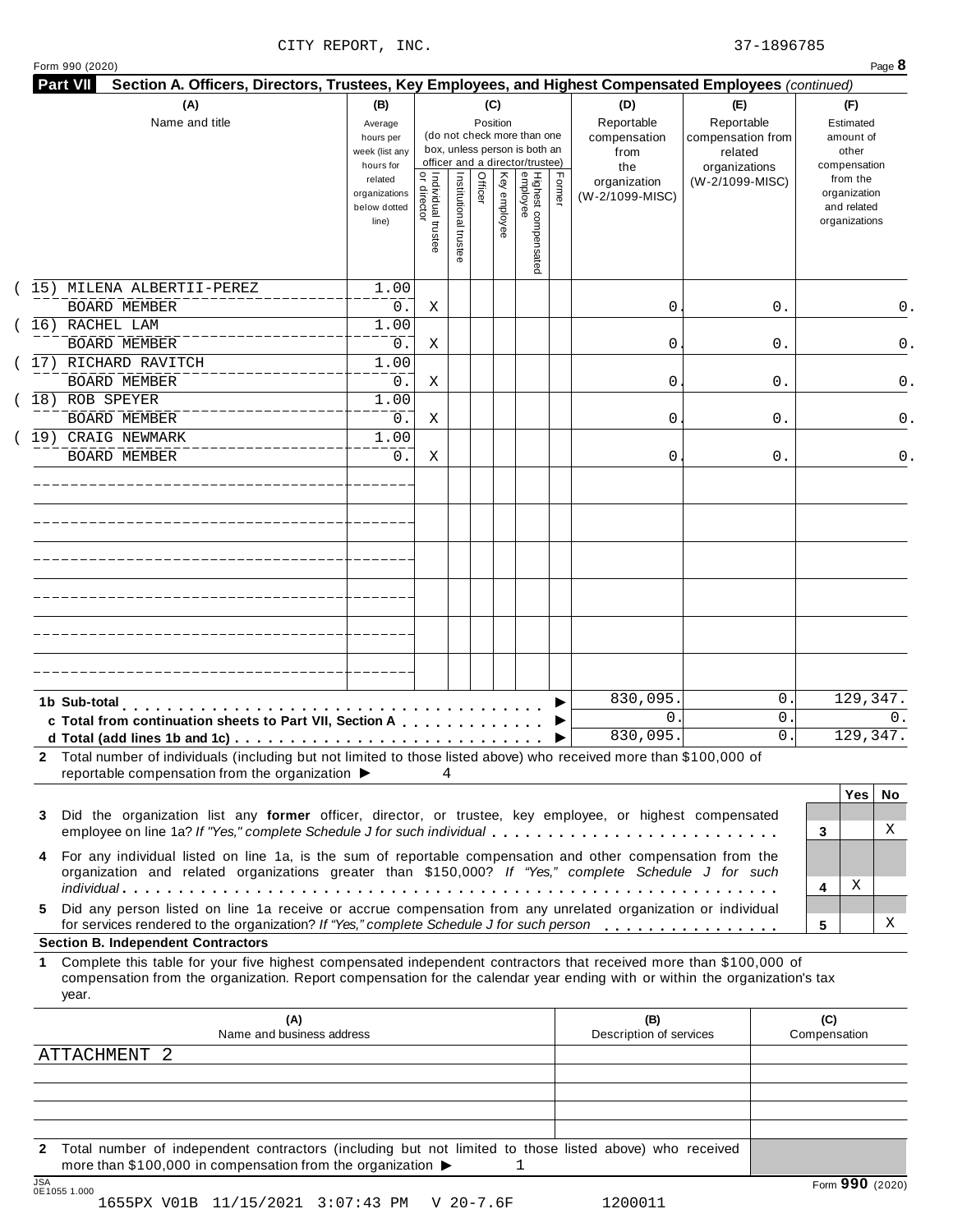|  | Form 990 (2020) |
|--|-----------------|

| <b>Part VIII</b> Statement of Revenue |  |
|---------------------------------------|--|
|                                       |  |

Statement of Revenue<br>Check if Schedule O contains a response or note to any line in this Part VIII **manual Check if Schedule O contains** 

|                                                           |        |                                                                                                                       | (A)<br>Total revenue | (B)<br>Related or exempt | (C)<br>Unrelated | (D)<br>Revenue excluded            |
|-----------------------------------------------------------|--------|-----------------------------------------------------------------------------------------------------------------------|----------------------|--------------------------|------------------|------------------------------------|
|                                                           |        |                                                                                                                       |                      | function revenue         | business revenue | from tax under<br>sections 512-514 |
|                                                           |        | Federated campaigns <b>Federated</b><br>1a                                                                            |                      |                          |                  |                                    |
|                                                           | 1а     | 1 <sub>b</sub><br>Membership dues <b>All Accords</b> Membership dues<br>453,669.                                      |                      |                          |                  |                                    |
| Contributions, Gifts, Grants<br>and Other Similar Amounts | b      |                                                                                                                       |                      |                          |                  |                                    |
|                                                           | c      | Fundraising events <b>Fundraising</b><br>1c                                                                           |                      |                          |                  |                                    |
|                                                           | d      | 1 <sub>d</sub><br>Related organizations <b>contains</b>                                                               |                      |                          |                  |                                    |
|                                                           | е      | Government grants (contributions)<br>1e                                                                               |                      |                          |                  |                                    |
|                                                           | f      | All other contributions, gifts, grants,                                                                               |                      |                          |                  |                                    |
|                                                           |        | and similar amounts not included above<br>1f<br>4,875,038.                                                            |                      |                          |                  |                                    |
|                                                           | g      | Noncash contributions included in                                                                                     |                      |                          |                  |                                    |
|                                                           |        | 1g ∣\$<br>lines $1a-1f$ , $\cdots$ , $\cdots$ , $\cdots$                                                              | 5,328,707.           |                          |                  |                                    |
|                                                           | h.     | Total. Add lines 1a-1f ▶<br><b>Business Code</b>                                                                      |                      |                          |                  |                                    |
|                                                           |        |                                                                                                                       |                      |                          |                  |                                    |
| Program Service<br>Revenue                                | 2a     |                                                                                                                       |                      |                          |                  |                                    |
|                                                           | b      | the control of the control of the control of the control of the control of                                            |                      |                          |                  |                                    |
|                                                           | c      | <u> 1989 - Johann Barn, amerikansk politiker (d. 1989)</u>                                                            |                      |                          |                  |                                    |
|                                                           | d      | <u> 1989 - Johann Stoff, fransk politik (d. 1989)</u>                                                                 |                      |                          |                  |                                    |
|                                                           | е      |                                                                                                                       |                      |                          |                  |                                    |
|                                                           | f      | All other program service revenue                                                                                     | $\mathbf{0}$ .       |                          |                  |                                    |
|                                                           | g      | Total. Add lines 2a-2f ▶                                                                                              |                      |                          |                  |                                    |
|                                                           | 3      | Investment income (including dividends, interest, and                                                                 | 0.                   |                          |                  |                                    |
|                                                           |        |                                                                                                                       | $\mathbf{0}$ .       |                          |                  |                                    |
|                                                           | 4<br>5 | Income from investment of tax-exempt bond proceeds $\blacksquare$                                                     | $\mathbf{0}$ .       |                          |                  |                                    |
|                                                           |        | (i) Real<br>(ii) Personal                                                                                             |                      |                          |                  |                                    |
|                                                           |        |                                                                                                                       |                      |                          |                  |                                    |
|                                                           | 6а     | Gross rents<br>6a                                                                                                     |                      |                          |                  |                                    |
|                                                           | b      | Less: rental expenses<br>6b                                                                                           |                      |                          |                  |                                    |
|                                                           | c      | Rental income or (loss)<br>6с                                                                                         | 0.                   |                          |                  |                                    |
|                                                           | d      | Net rental income or (loss) ▶<br>(i) Securities<br>(ii) Other<br>Gross amount from                                    |                      |                          |                  |                                    |
|                                                           | 7а     | of<br>sales<br>assets                                                                                                 |                      |                          |                  |                                    |
|                                                           |        | other than inventory                                                                                                  |                      |                          |                  |                                    |
|                                                           |        | 7a                                                                                                                    |                      |                          |                  |                                    |
| her Revenue                                               | b      | Less: cost or other basis<br>7b<br>and sales expenses                                                                 |                      |                          |                  |                                    |
|                                                           | c      | Gain or (loss)<br>7с                                                                                                  |                      |                          |                  |                                    |
|                                                           | d      |                                                                                                                       | $\mathbf 0$ .        |                          |                  |                                    |
|                                                           |        |                                                                                                                       |                      |                          |                  |                                    |
| ŏ                                                         | 8а     | Gross income from fundraising                                                                                         |                      |                          |                  |                                    |
|                                                           |        | events (not including \$                                                                                              |                      |                          |                  |                                    |
|                                                           |        | of contributions reported on line<br>$0$ .<br>8а                                                                      |                      |                          |                  |                                    |
|                                                           |        | 1c). See Part IV, line 18<br>0.<br>8b<br>Less: direct expenses                                                        |                      |                          |                  |                                    |
|                                                           | b<br>c | Net income or (loss) from fundraising events ▶                                                                        | 0.                   |                          |                  |                                    |
|                                                           | 9а     | Gross<br>income<br>from<br>gaming                                                                                     |                      |                          |                  |                                    |
|                                                           |        | activities. See Part IV, line 19 9a<br>0.                                                                             |                      |                          |                  |                                    |
|                                                           | b      | 0.<br>9 <sub>b</sub><br>Less: direct expenses                                                                         |                      |                          |                  |                                    |
|                                                           | c      | Net income or (loss) from gaming activities<br>▶                                                                      | 0.                   |                          |                  |                                    |
|                                                           | 10a    | sales of inventory,<br>less<br>Gross                                                                                  |                      |                          |                  |                                    |
|                                                           |        | returns and allowances 10<br>0.                                                                                       |                      |                          |                  |                                    |
|                                                           | b      | 0.<br>Less: cost of goods sold 10b                                                                                    |                      |                          |                  |                                    |
|                                                           | c      | Net income or (loss) from sales of inventory                                                                          | 0.                   |                          |                  |                                    |
|                                                           |        | <b>Business Code</b>                                                                                                  |                      |                          |                  |                                    |
|                                                           | 11a    | <u> 1989 - Johann Barbara, martin amerikan basal dan berasal dalam basal dalam basal dalam basal dalam basal dala</u> |                      |                          |                  |                                    |
|                                                           | b      | <u> 1989 - Johann Harry Harry Harry Harry Harry Harry Harry Harry Harry Harry Harry Harry Harry Harry Harry Harry</u> |                      |                          |                  |                                    |
| Miscellaneous<br>Revenue                                  | c      | <u> 1980 - Johann Barn, mars ann an t-Amhain an t-Amhain an t-Amhain an t-Amhain an t-Amhain an t-Amhain an t-Amh</u> |                      |                          |                  |                                    |
|                                                           | d      | All other revenue                                                                                                     |                      |                          |                  |                                    |
|                                                           | е      | Total. Add lines 11a-11d ▶                                                                                            | 0.                   |                          |                  |                                    |
|                                                           | 12     | Total revenue. See instructions D                                                                                     | 5,328,707.           |                          |                  |                                    |
| ICA                                                       |        |                                                                                                                       |                      |                          |                  |                                    |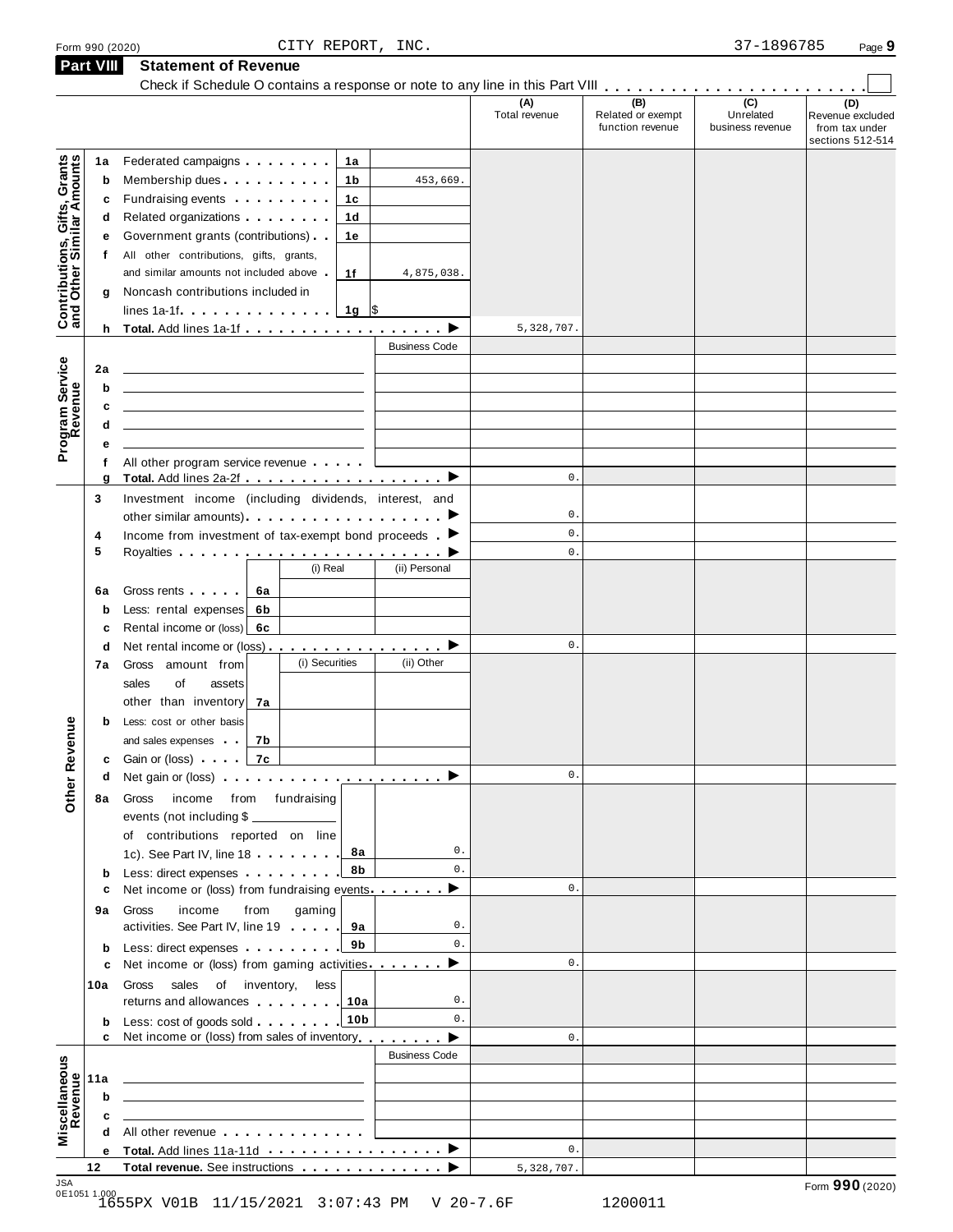**Part IX Statement of Functional Expenses** Section 501(c)(3) and 501(c)(4) organizations must complete all columns. All other organizations must complete column (A). Check if Schedule <sup>O</sup> contains <sup>a</sup> response or note to any line in this Part IX m m m m m m m m m m m m m m m m m m m m m m m m m *Do no* **(A) (B) (C) (D)** *t include amounts reported on lines 6b, 7b,* **8b, 9b, and 10b of Part VIII.** The construction of *B***, 9b, and 10b of Part VIII.** expenses Management and general expenses Fundraising expenses **1** Grants and other assistance to domestic organizations and domestic governments. See Part IV, line 21 m m m **2** Grants and other assistance to domestic individuals. See Part IV, line 22 **3** Grants and other assistance to foreign organizations, foreign governments, and foreign individuals. See Part IV, lines 15 and 16 **4** Benefits paid to or for members **5** Compensation of current officers, directors, trustees, and key employees **6** Compensation not included above to disqualified persons (as defined under section 4958(f)(1)) and persons described in section 4958(c)(3)(B) <sup>m</sup> <sup>m</sup> <sup>m</sup> <sup>m</sup> <sup>m</sup> <sup>m</sup> **<sup>7</sup>** Other salaries and wages <sup>m</sup> <sup>m</sup> <sup>m</sup> <sup>m</sup> <sup>m</sup> <sup>m</sup> <sup>m</sup> <sup>m</sup> <sup>m</sup> <sup>m</sup> <sup>m</sup> <sup>m</sup> **8** Pension plan accruals and contributions (include section 401(k) and 403(b) employer contributions) **9** Section 401(k) and 403(b) employer contributions<br>9 Other employee benefits 9 Other employee benefits **10** Payroll taxes **10** Fees for services (nonemployees): **11** A) amount, list line 11g expenses on Schedule O.)<br>**12** Advertising and promotion **manual 13** Office expenses **13** Office expenses<br>**14** Information technology............. **15 16** Occupancy m m m m m m m m m m m m m m m m m m **16** Occupancy ...................<br>17 Travel..................... **18** Payments of travel or entertainment expenses **19 19** Conferences, conventions, and meetings **endorship.**<br>20 Interest **manual meeting 21** 21 Payments to affiliates<br>22 Depreciation, depletion, and amortization <sub>1</sub> . . . **22** Depreciation, depletion, and amortization **manufation**<br>23 Insurance 24 Other expenses. Itemize expenses not covered | Fees for services (nonemployees):<br>**a** Management ..................<br>**b** Legal ......................... **cd** Lobbying m m m m m m m m m m m m m m m m m m m **e** Professional fundraising services. See Part IV, line <sup>17</sup> m **P** Professional fundraising services. See Part IV, line 17<br>**f** Investment management fees **g** Other. (If line 11g amount exceeds 10% of line 25, column Legal m m m m m m m m m m m m m m m m m m m m m Accounting m m m m m m m m m m m m m m m m m m (A) amount, list line 11g expenses on Schedule O.) means m m m m m m m m m m m m m m m m Royalties m m m m m m m m m m m m m m m m m m m m for any federal, state, or local public officials for any federal, state, or local public officials<br>Conferences, conventions, and meetings Payments to affiliates m m m m m m m m m m m m m m above (List miscellaneous expenses on line 24e. If line 24e amount exceeds 10% of line 25, column (A) amount, list line 24e expenses on Schedule O.) a<br>b \_\_ **c** —<br>**d e** All other expenses **25 Total functional expenses.** Add lines 1 through 24e **26 Joint costs.** Complete this line only if the organization reported in column (B) joint costs from a combined educational campaign and from a combined educational campaign and<br>fundraising solicitation. Check here  $\blacktriangleright$  if<br>following SOP 98-2 (ASC 958-720) 0. 0. 0.  $\cap$ 573,141. 298,141. 206,251. 68,749. 0. 2,356,258. 2,067,265. 138,998. 149,995. 66,853. 53,466. 8,139. 5,248. 331,583. 263,464. 41,416. 26,703. 202,768. 166,511. 22,044. 14,213.  $\Omega$ 54,203. 54,203. 95,280. 95,280. 0. 0.  $\overline{0}$ . 268,536. 87,403. 150,180. 30,953. 39,702. 39,702. 45,269. 25,852. 18,534. 883. 221,312. 185,112. 28,851. 7,349.  $\mathsf{O}$  . 124,185. 107,649. 8,639. 7,897. 4,398. 4,398. 0.  $1,561.$  409. 409. 409. 0.  $\overline{0}$ . 0. 21,349. 21,349. 4,406,398. 3,259,670. 794,818. 351,910.

0.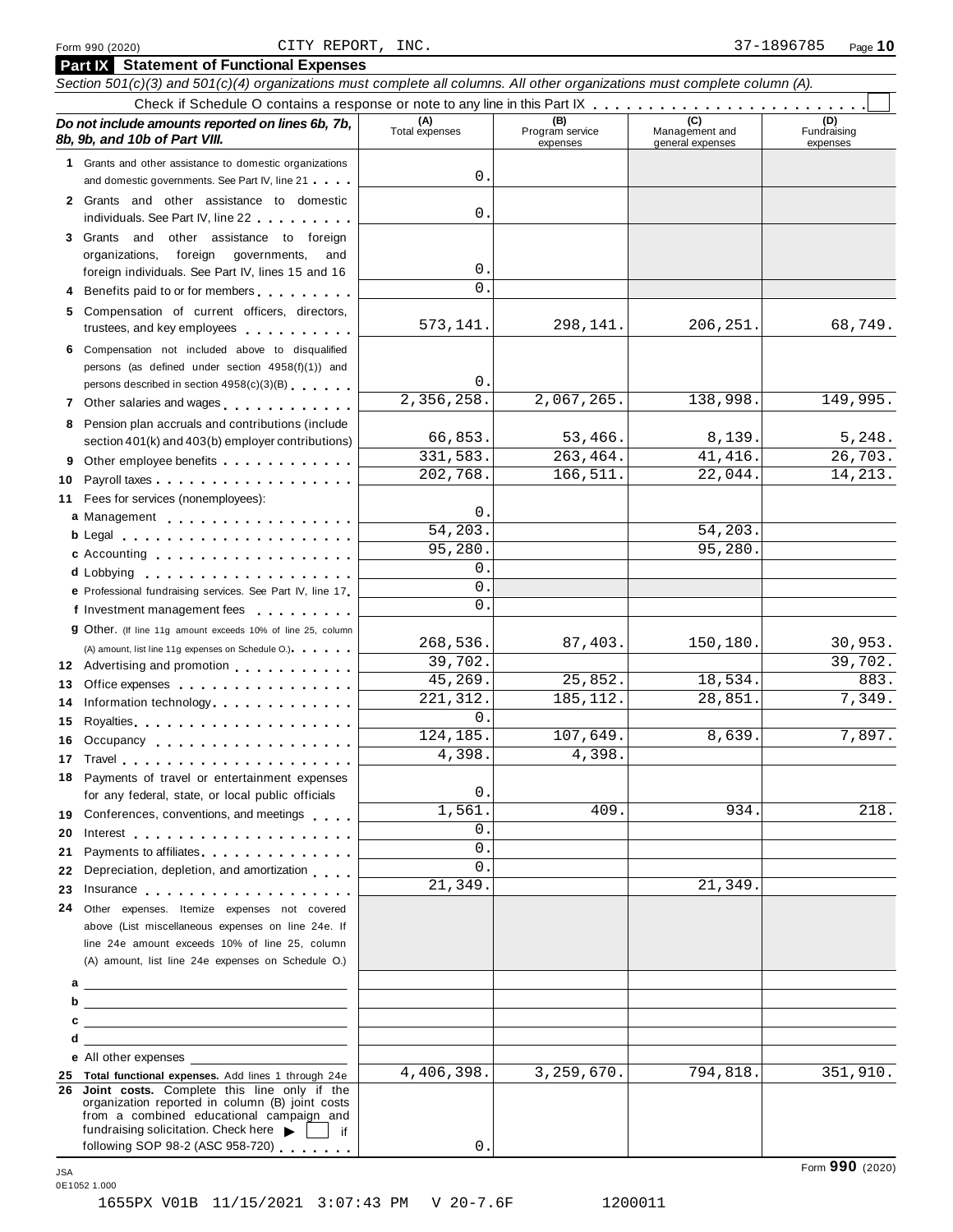|                      |                 | CITY REPORT, INC.                                                                                                       |                          |                         | 37-1896785               |
|----------------------|-----------------|-------------------------------------------------------------------------------------------------------------------------|--------------------------|-------------------------|--------------------------|
|                      | Form 990 (2020) | <b>Balance Sheet</b>                                                                                                    |                          |                         | Page 11                  |
|                      | Part X          | Check if Schedule O contains a response or note to any line in this Part X                                              |                          |                         |                          |
|                      |                 |                                                                                                                         |                          |                         |                          |
|                      |                 |                                                                                                                         | (A)<br>Beginning of year |                         | (B)<br>End of year       |
|                      | 1               |                                                                                                                         | 615,883.                 | $\mathbf{1}$            | 2,805,070.               |
|                      | $\mathbf{2}$    |                                                                                                                         | $\mathbf{0}$ .           | $\overline{2}$          | $0$ .                    |
|                      | 3               |                                                                                                                         | 2,289,837.               | $\overline{\mathbf{3}}$ | 1,501,558.               |
|                      | 4               | Accounts receivable, net                                                                                                | $\Omega$ .               | $\overline{\mathbf{4}}$ | 0.                       |
|                      | 5               | Loans and other receivables from any current or former officer, director,                                               |                          |                         |                          |
|                      |                 | trustee, key employee, creator or founder, substantial contributor, or 35%                                              |                          |                         |                          |
|                      |                 | controlled entity or family member of any of these persons                                                              | $\mathbf 0$ .            | 5                       | $0$ .                    |
|                      | 6               | Loans and other receivables from other disqualified persons (as defined                                                 |                          |                         |                          |
|                      |                 | under section $4958(f)(1)$ , and persons described in section $4958(c)(3)(B)$                                           | $\mathbf 0$ .            | $\bf 6$                 | 0.                       |
|                      | 7               |                                                                                                                         | $\mathbf{0}$ .           | $\overline{7}$          | $0$ .                    |
| Assets               | 8               |                                                                                                                         | $\mathbf{0}$ .           | 8                       | 0.                       |
|                      | 9               |                                                                                                                         | 11,255.                  | 9                       | 16,592.                  |
|                      |                 | 10a Land, buildings, and equipment: cost or other                                                                       |                          |                         |                          |
|                      |                 | basis. Complete Part VI of Schedule D 10a                                                                               |                          |                         |                          |
|                      |                 |                                                                                                                         | 0                        | 10c                     | $0$ .                    |
|                      | 11              |                                                                                                                         | 0.1                      | 11                      | 0.                       |
|                      | 12              | Investments - other securities. See Part IV, line 11                                                                    | 0.                       | 12                      | 0.                       |
|                      | 13              | Investments - program-related. See Part IV, line 11.                                                                    | 0.                       | 13                      | $0$ .                    |
|                      | 14              |                                                                                                                         | $\mathsf{O}$             | 14                      | $0$ .                    |
|                      | 15              |                                                                                                                         | 0.                       | 15                      | 0.                       |
|                      | 16              | Total assets. Add lines 1 through 15 (must equal line 33)                                                               | 2,916,975.               | 16                      | 4,323,220.               |
|                      | 17              |                                                                                                                         | 239,698.                 | 17                      | 266,134.                 |
|                      | 18              |                                                                                                                         | $\mathbf{0}$ .           | 18                      | 0.                       |
|                      | 19              |                                                                                                                         | 0.                       | 19                      | 457,500.                 |
|                      | 20              | Tax-exempt bond liabilities                                                                                             | 0.                       | 20                      | 0.                       |
|                      | 21              | Escrow or custodial account liability. Complete Part IV of Schedule D.                                                  | 0.                       | 21                      | $0$ .                    |
|                      | 22              | Loans and other payables to any current or former officer, director,                                                    |                          |                         |                          |
| Liabilities          |                 | trustee, key employee, creator or founder, substantial contributor, or 35%                                              |                          |                         |                          |
|                      |                 | controlled entity or family member of any of these persons                                                              | $\mathbf 0$ .            | 22                      | 0.                       |
|                      | 23              | Secured mortgages and notes payable to unrelated third parties                                                          | $0$ .                    | 23                      | 0.                       |
|                      | 24              | Unsecured notes and loans payable to unrelated third parties.                                                           | $\overline{0}$ .         | 24                      | $0$ .                    |
|                      | 25              | Other liabilities (including federal income tax, payables to related third                                              |                          |                         |                          |
|                      |                 | parties, and other liabilities not included on lines 17-24). Complete Part X                                            |                          |                         |                          |
|                      |                 | of Schedule D $\ldots \ldots \ldots \ldots \ldots \ldots \ldots \ldots \ldots \ldots$                                   | 0                        | 25                      | 0.                       |
|                      | 26              |                                                                                                                         | 239,698.                 | 26                      | $\overline{723,634}$ .   |
|                      |                 | X <br>Organizations that follow FASB ASC 958, check here ▶                                                              |                          |                         |                          |
|                      |                 | and complete lines 27, 28, 32, and 33.                                                                                  |                          |                         |                          |
|                      | 27              |                                                                                                                         | 102,167.<br>2,575,110.   | 27                      | 2,598,029.<br>1,001,557. |
|                      | 28              |                                                                                                                         |                          | 28                      |                          |
| <b>Fund Balances</b> |                 | Organizations that do not follow FASB ASC 958, check here ▶<br>and complete lines 29 through 33.                        |                          |                         |                          |
|                      |                 |                                                                                                                         |                          |                         |                          |
|                      | 29<br>30        | Capital stock or trust principal, or current funds<br>Paid-in or capital surplus, or land, building, or equipment fund. |                          | 29                      |                          |
| Assets or            | 31              | Retained earnings, endowment, accumulated income, or other funds                                                        |                          | 30<br>31                |                          |
|                      | 32              |                                                                                                                         | 2,677,277.               | 32                      | 3,599,586.               |
| <b>b</b> et          | 33              | Total liabilities and net assets/fund balances                                                                          | 2,916,975.               | 33                      | 4,323,220.               |
|                      |                 |                                                                                                                         |                          |                         |                          |

Form **990** (2020)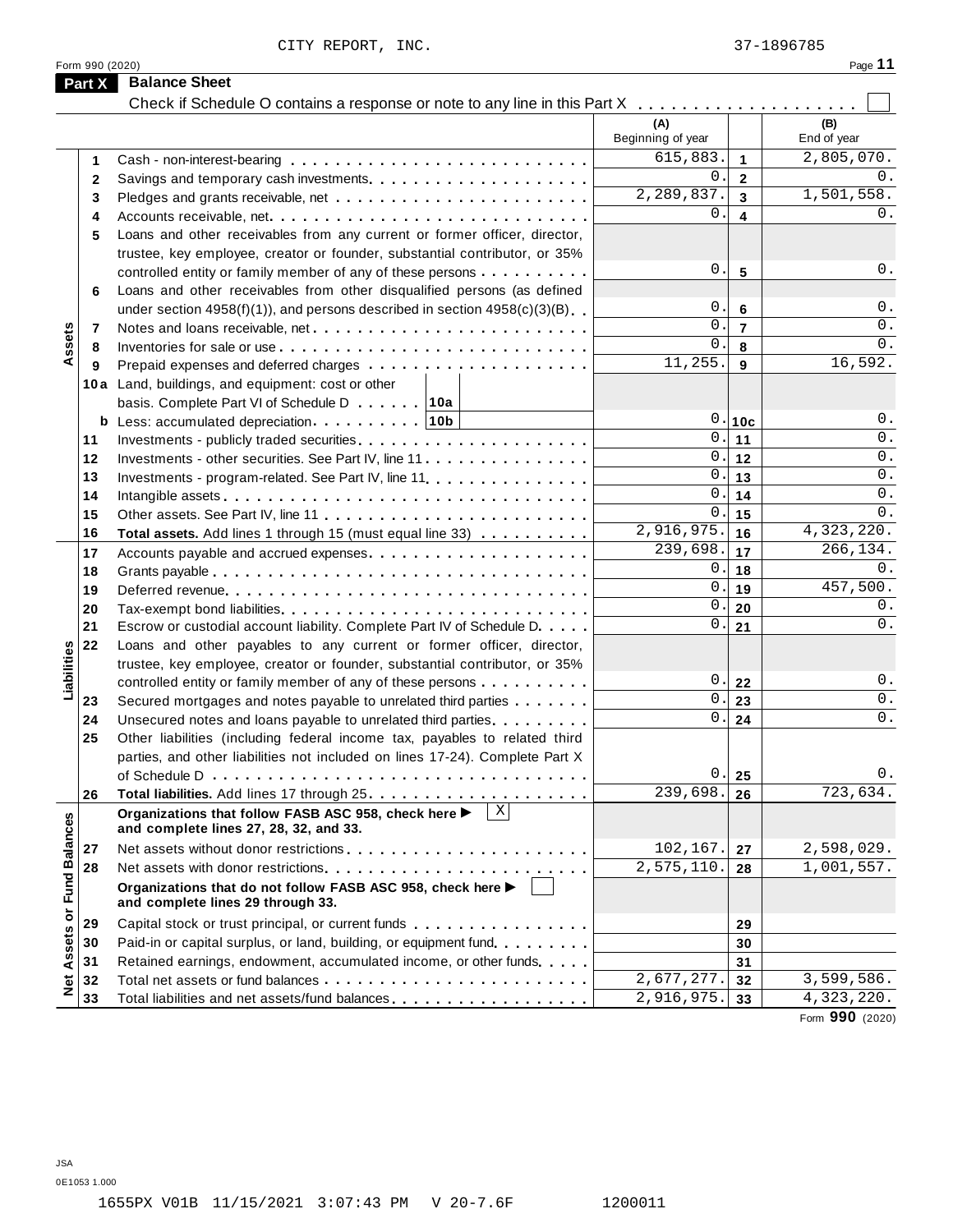|  | CITY REPORT, | INC. |
|--|--------------|------|
|--|--------------|------|

|              | Form 990 (2020)                                                                                                                                                                                                                                                                                                                                                                                                                                                  |                         |                      |  |               | Page 12 |
|--------------|------------------------------------------------------------------------------------------------------------------------------------------------------------------------------------------------------------------------------------------------------------------------------------------------------------------------------------------------------------------------------------------------------------------------------------------------------------------|-------------------------|----------------------|--|---------------|---------|
| Part XI      | <b>Reconciliation of Net Assets</b>                                                                                                                                                                                                                                                                                                                                                                                                                              |                         |                      |  |               |         |
|              |                                                                                                                                                                                                                                                                                                                                                                                                                                                                  |                         |                      |  |               |         |
| 1            |                                                                                                                                                                                                                                                                                                                                                                                                                                                                  | $\mathbf{1}$            |                      |  | 5,328,707.    |         |
| $\mathbf{2}$ | Total expenses (must equal Part IX, column (A), line 25)                                                                                                                                                                                                                                                                                                                                                                                                         | $\mathbf{2}$            |                      |  | 4,406,398.    |         |
| 3            |                                                                                                                                                                                                                                                                                                                                                                                                                                                                  | $\overline{3}$          |                      |  | 922, 309.     |         |
| 4            | Net assets or fund balances at beginning of year (must equal Part X, line 32, column (A))                                                                                                                                                                                                                                                                                                                                                                        | $\overline{\mathbf{4}}$ |                      |  | 2,677,277.    |         |
| 5            | Net unrealized gains (losses) on investments                                                                                                                                                                                                                                                                                                                                                                                                                     | 5                       |                      |  |               | 0.      |
| 6            |                                                                                                                                                                                                                                                                                                                                                                                                                                                                  | 6                       |                      |  |               | 0.      |
| 7            |                                                                                                                                                                                                                                                                                                                                                                                                                                                                  | $\overline{7}$          |                      |  |               | 0.      |
| 8            |                                                                                                                                                                                                                                                                                                                                                                                                                                                                  | 8                       |                      |  |               | 0.      |
| 9            | Other changes in net assets or fund balances (explain on Schedule O).                                                                                                                                                                                                                                                                                                                                                                                            | 9                       |                      |  |               | 0.      |
| 10           | Net assets or fund balances at end of year. Combine lines 3 through 9 (must equal Part X, line                                                                                                                                                                                                                                                                                                                                                                   |                         |                      |  |               |         |
|              |                                                                                                                                                                                                                                                                                                                                                                                                                                                                  | 10                      |                      |  | 3,599,586.    |         |
| Part XII     | <b>Financial Statements and Reporting</b>                                                                                                                                                                                                                                                                                                                                                                                                                        |                         |                      |  |               |         |
|              |                                                                                                                                                                                                                                                                                                                                                                                                                                                                  |                         |                      |  |               |         |
| 1            | $X$ Accrual<br>Accounting method used to prepare the Form 990:     Cash<br>Other<br>If the organization changed its method of accounting from a prior year or checked "Other," explain in<br>Schedule O.                                                                                                                                                                                                                                                         |                         |                      |  | Yes           | No      |
|              | 2a Were the organization's financial statements compiled or reviewed by an independent accountant?<br>If "Yes," check a box below to indicate whether the financial statements for the year were compiled or<br>reviewed on a separate basis, consolidated basis, or both:<br>Separate basis<br><b>Consolidated basis</b><br>Both consolidated and separate basis<br><b>b</b> Were the organization's financial statements audited by an independent accountant? |                         | 2a<br>2 <sub>b</sub> |  | Χ             | Χ       |
|              | If "Yes," check a box below to indicate whether the financial statements for the year were audited on a<br>separate basis, consolidated basis, or both:<br>$\mathbb{X}$ Separate basis<br><b>Consolidated basis</b><br>Both consolidated and separate basis                                                                                                                                                                                                      |                         |                      |  |               |         |
|              | c If "Yes" to line 2a or 2b, does the organization have a committee that assumes responsibility for oversight of                                                                                                                                                                                                                                                                                                                                                 |                         |                      |  | Χ             |         |
|              | the audit, review, or compilation of its financial statements and selection of an independent accountant?                                                                                                                                                                                                                                                                                                                                                        |                         | 2c                   |  |               |         |
|              | If the organization changed either its oversight process or selection process during the tax year, explain on<br>Schedule O.                                                                                                                                                                                                                                                                                                                                     |                         |                      |  |               |         |
|              | 3a As a result of a federal award, was the organization required to undergo an audit or audits as set forth in the                                                                                                                                                                                                                                                                                                                                               |                         |                      |  |               |         |
|              |                                                                                                                                                                                                                                                                                                                                                                                                                                                                  |                         | 3a                   |  |               | Χ       |
|              | <b>b</b> If "Yes," did the organization undergo the required audit or audits? If the organization did not undergo the                                                                                                                                                                                                                                                                                                                                            |                         |                      |  |               |         |
|              | required audit or audits, explain why on Schedule O and describe any steps taken to undergo such audits                                                                                                                                                                                                                                                                                                                                                          |                         | 3b                   |  | $\sim$ $\sim$ |         |

Form **990** (2020)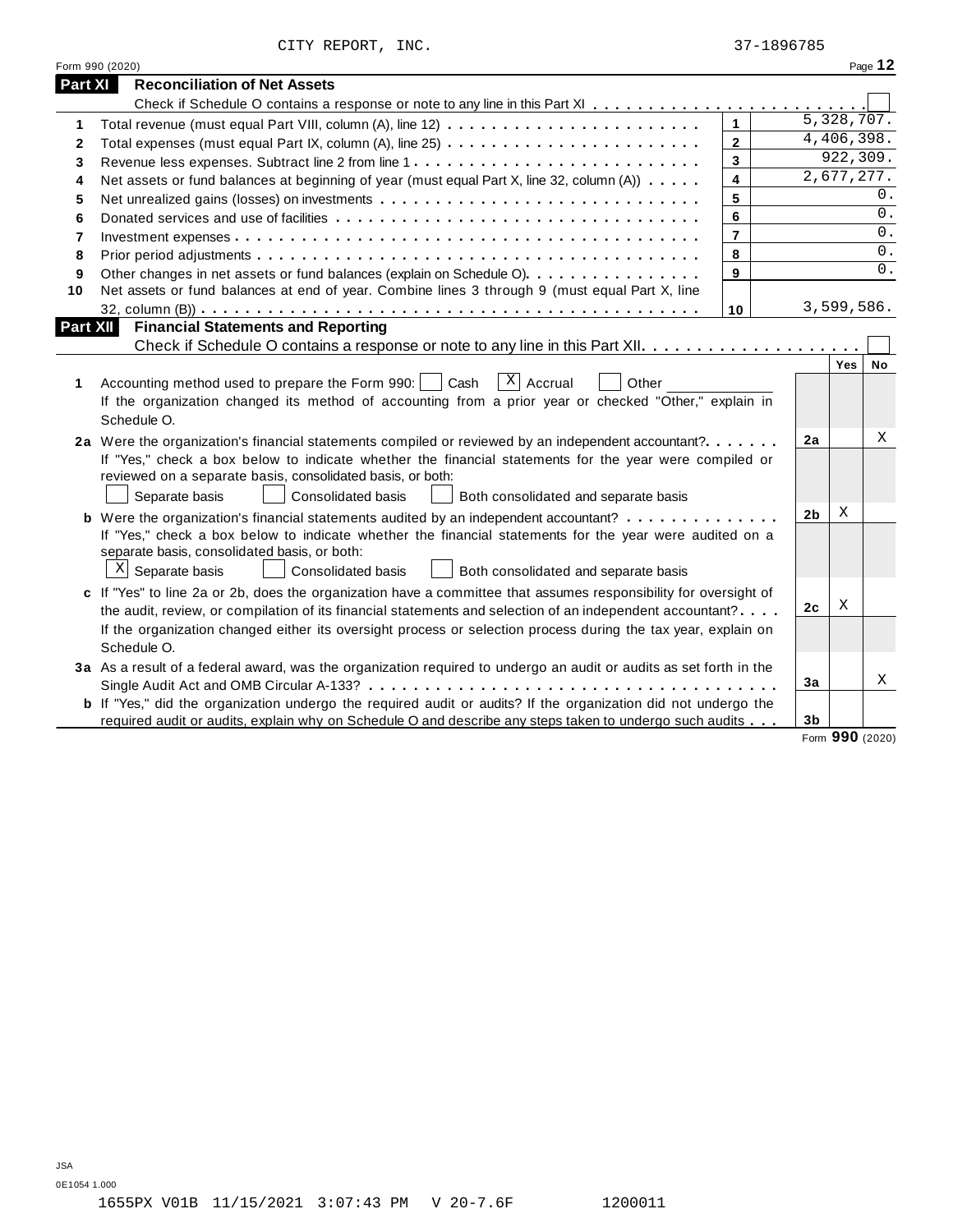| <b>SCHEDULE A</b> |   |
|-------------------|---|
|                   | - |

# **CHEDULE A Public Charity Status and Public Support**  $\frac{100\text{dB No. }1545-0047}{000\text{dB No.}}$

(Form 990 or 990-EZ) complete if the organization is a section 501(c)(3) organization or a section 4947(a)(1) nonexempt charitable trust.  $2020$ 

|                                                               |                                   |                                                            | Complete if the organization is a section 501(c)(3) organization or a section 4947(a)(1) nonexempt charitable trust. |                          |                          |                                                                                                                                                                                                                                                           | ZWŁU                                |
|---------------------------------------------------------------|-----------------------------------|------------------------------------------------------------|----------------------------------------------------------------------------------------------------------------------|--------------------------|--------------------------|-----------------------------------------------------------------------------------------------------------------------------------------------------------------------------------------------------------------------------------------------------------|-------------------------------------|
| Department of the Treasury<br><b>Internal Revenue Service</b> |                                   |                                                            | Attach to Form 990 or Form 990-EZ.<br>Go to www.irs.gov/Form990 for instructions and the latest information.         |                          |                          |                                                                                                                                                                                                                                                           | Open to Public<br><b>Inspection</b> |
| Name of the organization                                      |                                   |                                                            |                                                                                                                      |                          |                          | <b>Employer identification number</b>                                                                                                                                                                                                                     |                                     |
| CITY REPORT, INC.                                             |                                   |                                                            |                                                                                                                      |                          |                          | 37-1896785                                                                                                                                                                                                                                                |                                     |
| Part I                                                        |                                   |                                                            |                                                                                                                      |                          |                          | Reason for Public Charity Status. (All organizations must complete this part.) See instructions.                                                                                                                                                          |                                     |
|                                                               |                                   |                                                            | The organization is not a private foundation because it is: (For lines 1 through 12, check only one box.)            |                          |                          |                                                                                                                                                                                                                                                           |                                     |
| 1                                                             |                                   |                                                            | A church, convention of churches, or association of churches described in section 170(b)(1)(A)(i).                   |                          |                          |                                                                                                                                                                                                                                                           |                                     |
| 2                                                             |                                   |                                                            | A school described in section 170(b)(1)(A)(ii). (Attach Schedule E (Form 990 or 990-EZ).)                            |                          |                          |                                                                                                                                                                                                                                                           |                                     |
| 3                                                             |                                   |                                                            | A hospital or a cooperative hospital service organization described in section 170(b)(1)(A)(iii).                    |                          |                          |                                                                                                                                                                                                                                                           |                                     |
| 4                                                             |                                   |                                                            |                                                                                                                      |                          |                          | A medical research organization operated in conjunction with a hospital described in section 170(b)(1)(A)(iii). Enter the                                                                                                                                 |                                     |
|                                                               | hospital's name, city, and state: |                                                            |                                                                                                                      |                          |                          |                                                                                                                                                                                                                                                           |                                     |
| 5                                                             |                                   |                                                            |                                                                                                                      |                          |                          | An organization operated for the benefit of a college or university owned or operated by a governmental unit described in                                                                                                                                 |                                     |
|                                                               |                                   | section 170(b)(1)(A)(iv). (Complete Part II.)              |                                                                                                                      |                          |                          |                                                                                                                                                                                                                                                           |                                     |
| 6                                                             |                                   |                                                            | A federal, state, or local government or governmental unit described in section 170(b)(1)(A)(v).                     |                          |                          |                                                                                                                                                                                                                                                           |                                     |
| X<br>7                                                        |                                   |                                                            |                                                                                                                      |                          |                          | An organization that normally receives a substantial part of its support from a governmental unit or from the general public                                                                                                                              |                                     |
|                                                               |                                   | described in section 170(b)(1)(A)(vi). (Complete Part II.) |                                                                                                                      |                          |                          |                                                                                                                                                                                                                                                           |                                     |
| 8                                                             |                                   |                                                            | A community trust described in section 170(b)(1)(A)(vi). (Complete Part II.)                                         |                          |                          |                                                                                                                                                                                                                                                           |                                     |
| 9                                                             |                                   |                                                            |                                                                                                                      |                          |                          | An agricultural research organization described in section 170(b)(1)(A)(ix) operated in conjunction with a land-grant college                                                                                                                             |                                     |
|                                                               |                                   |                                                            |                                                                                                                      |                          |                          | or university or a non-land-grant college of agriculture (see instructions). Enter the name, city, and state of the college or                                                                                                                            |                                     |
| university:                                                   |                                   |                                                            |                                                                                                                      |                          |                          |                                                                                                                                                                                                                                                           |                                     |
| 10                                                            |                                   |                                                            |                                                                                                                      |                          |                          | An organization that normally receives (1) more than 331/3% of its support from contributions, membership fees, and gross<br>receipts from activities related to its exempt functions, subject to certain exceptions; and (2) no more than 331/3 % of its |                                     |
|                                                               |                                   |                                                            |                                                                                                                      |                          |                          | support from gross investment income and unrelated business taxable income (less section 511 tax) from businesses                                                                                                                                         |                                     |
| 11                                                            |                                   |                                                            | acquired by the organization after June 30, 1975. See section 509(a)(2). (Complete Part III.)                        |                          |                          |                                                                                                                                                                                                                                                           |                                     |
| 12                                                            |                                   |                                                            | An organization organized and operated exclusively to test for public safety. See section 509(a)(4).                 |                          |                          |                                                                                                                                                                                                                                                           |                                     |
|                                                               |                                   |                                                            |                                                                                                                      |                          |                          | An organization organized and operated exclusively for the benefit of, to perform the functions of, or to carry out the purposes                                                                                                                          |                                     |
|                                                               |                                   |                                                            |                                                                                                                      |                          |                          | of one or more publicly supported organizations described in section 509(a)(1) or section 509(a)(2). See section 509(a)(3).                                                                                                                               |                                     |
|                                                               |                                   |                                                            |                                                                                                                      |                          |                          | Check the box in lines 12a through 12d that describes the type of supporting organization and complete lines 12e, 12f, and 12g.                                                                                                                           |                                     |
| a                                                             |                                   |                                                            |                                                                                                                      |                          |                          | Type I. A supporting organization operated, supervised, or controlled by its supported organization(s), typically by giving                                                                                                                               |                                     |
|                                                               |                                   |                                                            |                                                                                                                      |                          |                          | the supported organization(s) the power to regularly appoint or elect a majority of the directors or trustees of the                                                                                                                                      |                                     |
|                                                               |                                   |                                                            | supporting organization. You must complete Part IV, Sections A and B.                                                |                          |                          |                                                                                                                                                                                                                                                           |                                     |
| b                                                             |                                   |                                                            |                                                                                                                      |                          |                          | Type II. A supporting organization supervised or controlled in connection with its supported organization(s), by having                                                                                                                                   |                                     |
|                                                               |                                   |                                                            |                                                                                                                      |                          |                          | control or management of the supporting organization vested in the same persons that control or manage the supported                                                                                                                                      |                                     |
|                                                               |                                   |                                                            | organization(s). You must complete Part IV, Sections A and C.                                                        |                          |                          |                                                                                                                                                                                                                                                           |                                     |
| c                                                             |                                   |                                                            |                                                                                                                      |                          |                          | Type III functionally integrated. A supporting organization operated in connection with, and functionally integrated with,                                                                                                                                |                                     |
|                                                               |                                   |                                                            | its supported organization(s) (see instructions). You must complete Part IV, Sections A, D, and E.                   |                          |                          |                                                                                                                                                                                                                                                           |                                     |
| d                                                             |                                   |                                                            |                                                                                                                      |                          |                          | Type III non-functionally integrated. A supporting organization operated in connection with its supported organization(s)                                                                                                                                 |                                     |
|                                                               |                                   |                                                            | requirement (see instructions). You must complete Part IV, Sections A and D, and Part V.                             |                          |                          | that is not functionally integrated. The organization generally must satisfy a distribution requirement and an attentiveness                                                                                                                              |                                     |
| е                                                             |                                   |                                                            |                                                                                                                      |                          |                          | Check this box if the organization received a written determination from the IRS that it is a Type I, Type II, Type III                                                                                                                                   |                                     |
|                                                               |                                   |                                                            | functionally integrated, or Type III non-functionally integrated supporting organization.                            |                          |                          |                                                                                                                                                                                                                                                           |                                     |
| f                                                             |                                   |                                                            |                                                                                                                      |                          |                          |                                                                                                                                                                                                                                                           |                                     |
| g                                                             |                                   |                                                            | Provide the following information about the supported organization(s).                                               |                          |                          |                                                                                                                                                                                                                                                           |                                     |
| (i) Name of supported organization                            |                                   | (ii) EIN                                                   | (iii) Type of organization                                                                                           |                          | (iv) Is the organization | (v) Amount of monetary                                                                                                                                                                                                                                    | (vi) Amount of                      |
|                                                               |                                   |                                                            | (described on lines 1-10                                                                                             | listed in your governing |                          | support (see                                                                                                                                                                                                                                              | other support (see                  |
|                                                               |                                   |                                                            | above (see instructions))                                                                                            | Yes                      | document?<br>No          | instructions)                                                                                                                                                                                                                                             | instructions)                       |
|                                                               |                                   |                                                            |                                                                                                                      |                          |                          |                                                                                                                                                                                                                                                           |                                     |
| (A)                                                           |                                   |                                                            |                                                                                                                      |                          |                          |                                                                                                                                                                                                                                                           |                                     |
|                                                               |                                   |                                                            |                                                                                                                      |                          |                          |                                                                                                                                                                                                                                                           |                                     |
| (B)                                                           |                                   |                                                            |                                                                                                                      |                          |                          |                                                                                                                                                                                                                                                           |                                     |
| (C)                                                           |                                   |                                                            |                                                                                                                      |                          |                          |                                                                                                                                                                                                                                                           |                                     |
|                                                               |                                   |                                                            |                                                                                                                      |                          |                          |                                                                                                                                                                                                                                                           |                                     |
| (D)                                                           |                                   |                                                            |                                                                                                                      |                          |                          |                                                                                                                                                                                                                                                           |                                     |
| (E)                                                           |                                   |                                                            |                                                                                                                      |                          |                          |                                                                                                                                                                                                                                                           |                                     |
|                                                               |                                   |                                                            |                                                                                                                      |                          |                          |                                                                                                                                                                                                                                                           |                                     |
| Total                                                         |                                   |                                                            |                                                                                                                      |                          |                          |                                                                                                                                                                                                                                                           |                                     |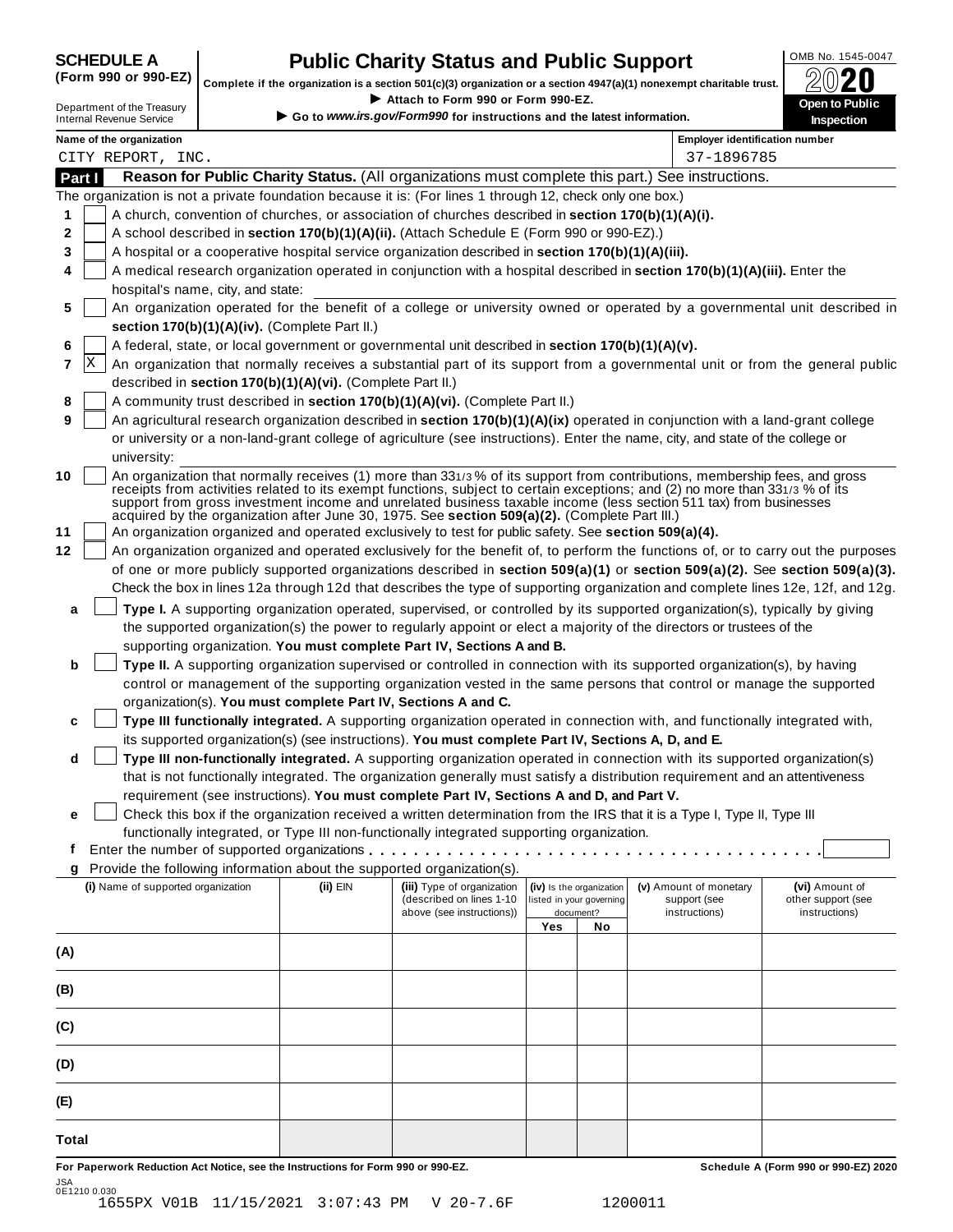#### Schedule <sup>A</sup> (Form <sup>990</sup> or 990-EZ) <sup>2020</sup> Page **2**

**Support Schedule for Organizations Described in Sections 170(b)(1)(A)(iv) and 170(b)(1)(A)(vi)** (Complete only if you checked the box on line 5, 7, or 8 of Part I or if the organization failed to qualify under Part III. If the organization fails to qualify under the tests listed below, please complete Part III.) **Part II**

|                                                                                                                                                                                                 | (a) 2016                                                                                                                                                          | (b) 2017                         | (c) 2018                                                   | $(d)$ 2019 | (e) 2020                                                                               | (f) Total                                                                                                                                                                                                                                                                                                                                                                                                                                                                                                                                                                                                                                                                                                                                                                                                                                                                                                                                                                                                                                                                                                                                                                                                                                                                                                                                                                                                                                                                                                                                                                                                                                                                               |
|-------------------------------------------------------------------------------------------------------------------------------------------------------------------------------------------------|-------------------------------------------------------------------------------------------------------------------------------------------------------------------|----------------------------------|------------------------------------------------------------|------------|----------------------------------------------------------------------------------------|-----------------------------------------------------------------------------------------------------------------------------------------------------------------------------------------------------------------------------------------------------------------------------------------------------------------------------------------------------------------------------------------------------------------------------------------------------------------------------------------------------------------------------------------------------------------------------------------------------------------------------------------------------------------------------------------------------------------------------------------------------------------------------------------------------------------------------------------------------------------------------------------------------------------------------------------------------------------------------------------------------------------------------------------------------------------------------------------------------------------------------------------------------------------------------------------------------------------------------------------------------------------------------------------------------------------------------------------------------------------------------------------------------------------------------------------------------------------------------------------------------------------------------------------------------------------------------------------------------------------------------------------------------------------------------------------|
| Gifts, grants, contributions, and<br>membership fees received. (Do not<br>include any "unusual grants.")                                                                                        | 0.                                                                                                                                                                | $0$ .                            | $0$ .                                                      | 5,264,064. | 5,328,707.                                                                             | 10,592,771.                                                                                                                                                                                                                                                                                                                                                                                                                                                                                                                                                                                                                                                                                                                                                                                                                                                                                                                                                                                                                                                                                                                                                                                                                                                                                                                                                                                                                                                                                                                                                                                                                                                                             |
| Tax revenues levied for the<br>organization's benefit and either paid to<br>or expended on its behalf                                                                                           |                                                                                                                                                                   |                                  |                                                            |            |                                                                                        | 0.                                                                                                                                                                                                                                                                                                                                                                                                                                                                                                                                                                                                                                                                                                                                                                                                                                                                                                                                                                                                                                                                                                                                                                                                                                                                                                                                                                                                                                                                                                                                                                                                                                                                                      |
| The value of services or facilities<br>furnished by a governmental unit to the<br>organization without charge                                                                                   |                                                                                                                                                                   |                                  |                                                            |            |                                                                                        | 0.                                                                                                                                                                                                                                                                                                                                                                                                                                                                                                                                                                                                                                                                                                                                                                                                                                                                                                                                                                                                                                                                                                                                                                                                                                                                                                                                                                                                                                                                                                                                                                                                                                                                                      |
| Total. Add lines 1 through 3                                                                                                                                                                    |                                                                                                                                                                   |                                  |                                                            | 5,264,064. | 5,328,707.                                                                             | 10,592,771.                                                                                                                                                                                                                                                                                                                                                                                                                                                                                                                                                                                                                                                                                                                                                                                                                                                                                                                                                                                                                                                                                                                                                                                                                                                                                                                                                                                                                                                                                                                                                                                                                                                                             |
| The portion of total contributions by<br>each person (other than a<br>governmental unit or publicly<br>supported organization) included on<br>line 1 that exceeds 2% of the amount              |                                                                                                                                                                   |                                  |                                                            |            |                                                                                        | 8,172,692.                                                                                                                                                                                                                                                                                                                                                                                                                                                                                                                                                                                                                                                                                                                                                                                                                                                                                                                                                                                                                                                                                                                                                                                                                                                                                                                                                                                                                                                                                                                                                                                                                                                                              |
| Public support. Subtract line 5 from line 4                                                                                                                                                     |                                                                                                                                                                   |                                  |                                                            |            |                                                                                        | 2,420,079.                                                                                                                                                                                                                                                                                                                                                                                                                                                                                                                                                                                                                                                                                                                                                                                                                                                                                                                                                                                                                                                                                                                                                                                                                                                                                                                                                                                                                                                                                                                                                                                                                                                                              |
|                                                                                                                                                                                                 |                                                                                                                                                                   |                                  |                                                            |            |                                                                                        |                                                                                                                                                                                                                                                                                                                                                                                                                                                                                                                                                                                                                                                                                                                                                                                                                                                                                                                                                                                                                                                                                                                                                                                                                                                                                                                                                                                                                                                                                                                                                                                                                                                                                         |
|                                                                                                                                                                                                 | (a) 2016                                                                                                                                                          | (b) 2017                         | $(c)$ 2018                                                 | $(d)$ 2019 | (e) 2020                                                                               | (f) Total                                                                                                                                                                                                                                                                                                                                                                                                                                                                                                                                                                                                                                                                                                                                                                                                                                                                                                                                                                                                                                                                                                                                                                                                                                                                                                                                                                                                                                                                                                                                                                                                                                                                               |
| Amounts from line 4                                                                                                                                                                             |                                                                                                                                                                   |                                  |                                                            | 5,264,064. | 5,328,707.                                                                             | 10,592,771.                                                                                                                                                                                                                                                                                                                                                                                                                                                                                                                                                                                                                                                                                                                                                                                                                                                                                                                                                                                                                                                                                                                                                                                                                                                                                                                                                                                                                                                                                                                                                                                                                                                                             |
| Gross income from interest, dividends,<br>payments received on securities loans,<br>rents, royalties, and income from<br>similar sources                                                        |                                                                                                                                                                   |                                  |                                                            |            |                                                                                        | 0.                                                                                                                                                                                                                                                                                                                                                                                                                                                                                                                                                                                                                                                                                                                                                                                                                                                                                                                                                                                                                                                                                                                                                                                                                                                                                                                                                                                                                                                                                                                                                                                                                                                                                      |
| Net income from unrelated business<br>activities, whether or not the business<br>is regularly carried on the control of the set of the set of the set of the set of the set of the set of the s |                                                                                                                                                                   |                                  |                                                            |            |                                                                                        | 0.                                                                                                                                                                                                                                                                                                                                                                                                                                                                                                                                                                                                                                                                                                                                                                                                                                                                                                                                                                                                                                                                                                                                                                                                                                                                                                                                                                                                                                                                                                                                                                                                                                                                                      |
| Other income. Do not include gain or<br>loss from the sale of capital assets<br>(Explain in Part VI.)                                                                                           |                                                                                                                                                                   |                                  |                                                            |            |                                                                                        | 0.                                                                                                                                                                                                                                                                                                                                                                                                                                                                                                                                                                                                                                                                                                                                                                                                                                                                                                                                                                                                                                                                                                                                                                                                                                                                                                                                                                                                                                                                                                                                                                                                                                                                                      |
| Total support. Add lines 7 through 10                                                                                                                                                           |                                                                                                                                                                   |                                  |                                                            |            |                                                                                        | 10,592,771.                                                                                                                                                                                                                                                                                                                                                                                                                                                                                                                                                                                                                                                                                                                                                                                                                                                                                                                                                                                                                                                                                                                                                                                                                                                                                                                                                                                                                                                                                                                                                                                                                                                                             |
|                                                                                                                                                                                                 |                                                                                                                                                                   |                                  |                                                            |            |                                                                                        |                                                                                                                                                                                                                                                                                                                                                                                                                                                                                                                                                                                                                                                                                                                                                                                                                                                                                                                                                                                                                                                                                                                                                                                                                                                                                                                                                                                                                                                                                                                                                                                                                                                                                         |
|                                                                                                                                                                                                 |                                                                                                                                                                   |                                  |                                                            |            |                                                                                        | $\mathbf X$                                                                                                                                                                                                                                                                                                                                                                                                                                                                                                                                                                                                                                                                                                                                                                                                                                                                                                                                                                                                                                                                                                                                                                                                                                                                                                                                                                                                                                                                                                                                                                                                                                                                             |
|                                                                                                                                                                                                 |                                                                                                                                                                   |                                  |                                                            |            |                                                                                        |                                                                                                                                                                                                                                                                                                                                                                                                                                                                                                                                                                                                                                                                                                                                                                                                                                                                                                                                                                                                                                                                                                                                                                                                                                                                                                                                                                                                                                                                                                                                                                                                                                                                                         |
|                                                                                                                                                                                                 |                                                                                                                                                                   |                                  |                                                            |            |                                                                                        | %                                                                                                                                                                                                                                                                                                                                                                                                                                                                                                                                                                                                                                                                                                                                                                                                                                                                                                                                                                                                                                                                                                                                                                                                                                                                                                                                                                                                                                                                                                                                                                                                                                                                                       |
|                                                                                                                                                                                                 |                                                                                                                                                                   |                                  |                                                            |            |                                                                                        | $\%$                                                                                                                                                                                                                                                                                                                                                                                                                                                                                                                                                                                                                                                                                                                                                                                                                                                                                                                                                                                                                                                                                                                                                                                                                                                                                                                                                                                                                                                                                                                                                                                                                                                                                    |
|                                                                                                                                                                                                 |                                                                                                                                                                   |                                  |                                                            |            |                                                                                        |                                                                                                                                                                                                                                                                                                                                                                                                                                                                                                                                                                                                                                                                                                                                                                                                                                                                                                                                                                                                                                                                                                                                                                                                                                                                                                                                                                                                                                                                                                                                                                                                                                                                                         |
|                                                                                                                                                                                                 |                                                                                                                                                                   |                                  |                                                            |            |                                                                                        |                                                                                                                                                                                                                                                                                                                                                                                                                                                                                                                                                                                                                                                                                                                                                                                                                                                                                                                                                                                                                                                                                                                                                                                                                                                                                                                                                                                                                                                                                                                                                                                                                                                                                         |
|                                                                                                                                                                                                 |                                                                                                                                                                   |                                  |                                                            |            |                                                                                        |                                                                                                                                                                                                                                                                                                                                                                                                                                                                                                                                                                                                                                                                                                                                                                                                                                                                                                                                                                                                                                                                                                                                                                                                                                                                                                                                                                                                                                                                                                                                                                                                                                                                                         |
|                                                                                                                                                                                                 |                                                                                                                                                                   |                                  |                                                            |            |                                                                                        |                                                                                                                                                                                                                                                                                                                                                                                                                                                                                                                                                                                                                                                                                                                                                                                                                                                                                                                                                                                                                                                                                                                                                                                                                                                                                                                                                                                                                                                                                                                                                                                                                                                                                         |
|                                                                                                                                                                                                 |                                                                                                                                                                   |                                  |                                                            |            |                                                                                        |                                                                                                                                                                                                                                                                                                                                                                                                                                                                                                                                                                                                                                                                                                                                                                                                                                                                                                                                                                                                                                                                                                                                                                                                                                                                                                                                                                                                                                                                                                                                                                                                                                                                                         |
|                                                                                                                                                                                                 |                                                                                                                                                                   |                                  |                                                            |            |                                                                                        |                                                                                                                                                                                                                                                                                                                                                                                                                                                                                                                                                                                                                                                                                                                                                                                                                                                                                                                                                                                                                                                                                                                                                                                                                                                                                                                                                                                                                                                                                                                                                                                                                                                                                         |
|                                                                                                                                                                                                 |                                                                                                                                                                   |                                  |                                                            |            |                                                                                        |                                                                                                                                                                                                                                                                                                                                                                                                                                                                                                                                                                                                                                                                                                                                                                                                                                                                                                                                                                                                                                                                                                                                                                                                                                                                                                                                                                                                                                                                                                                                                                                                                                                                                         |
|                                                                                                                                                                                                 |                                                                                                                                                                   |                                  |                                                            |            |                                                                                        |                                                                                                                                                                                                                                                                                                                                                                                                                                                                                                                                                                                                                                                                                                                                                                                                                                                                                                                                                                                                                                                                                                                                                                                                                                                                                                                                                                                                                                                                                                                                                                                                                                                                                         |
|                                                                                                                                                                                                 |                                                                                                                                                                   |                                  |                                                            |            |                                                                                        |                                                                                                                                                                                                                                                                                                                                                                                                                                                                                                                                                                                                                                                                                                                                                                                                                                                                                                                                                                                                                                                                                                                                                                                                                                                                                                                                                                                                                                                                                                                                                                                                                                                                                         |
|                                                                                                                                                                                                 |                                                                                                                                                                   |                                  |                                                            |            |                                                                                        |                                                                                                                                                                                                                                                                                                                                                                                                                                                                                                                                                                                                                                                                                                                                                                                                                                                                                                                                                                                                                                                                                                                                                                                                                                                                                                                                                                                                                                                                                                                                                                                                                                                                                         |
|                                                                                                                                                                                                 |                                                                                                                                                                   |                                  |                                                            |            |                                                                                        |                                                                                                                                                                                                                                                                                                                                                                                                                                                                                                                                                                                                                                                                                                                                                                                                                                                                                                                                                                                                                                                                                                                                                                                                                                                                                                                                                                                                                                                                                                                                                                                                                                                                                         |
|                                                                                                                                                                                                 |                                                                                                                                                                   |                                  |                                                            |            |                                                                                        |                                                                                                                                                                                                                                                                                                                                                                                                                                                                                                                                                                                                                                                                                                                                                                                                                                                                                                                                                                                                                                                                                                                                                                                                                                                                                                                                                                                                                                                                                                                                                                                                                                                                                         |
|                                                                                                                                                                                                 |                                                                                                                                                                   |                                  |                                                            |            |                                                                                        |                                                                                                                                                                                                                                                                                                                                                                                                                                                                                                                                                                                                                                                                                                                                                                                                                                                                                                                                                                                                                                                                                                                                                                                                                                                                                                                                                                                                                                                                                                                                                                                                                                                                                         |
|                                                                                                                                                                                                 | Calendar year (or fiscal year beginning in) ▶<br>shown on line 11, column (f)<br><b>Section B. Total Support</b><br>Calendar year (or fiscal year beginning in) ▶ | <b>Section A. Public Support</b> | <b>Section C. Computation of Public Support Percentage</b> |            | Public support percentage for 2020 (line 6, column (f), divided by line 11, column (f) | First 5 years. If the Form 990 is for the organization's first, second, third, fourth, or fifth tax year as a section 501(c)(3)<br>organization, check this box and stop here entitled and state in the set of the set of the set of the set of the set of the set of the set of the set of the set of the set of the set of the set of the set of the set of the<br>14<br>15<br>16a 331/3% support test - 2020. If the organization did not check the box on line 13, and line 14 is 331/3% or more, check this<br>box and stop here. The organization qualifies as a publicly supported organization $\ldots \ldots \ldots \ldots \ldots \ldots$<br>b 331/3% support test - 2019. If the organization did not check a box on line 13 or 16a, and line 15 is 331/3% or more, check<br>17a 10%-facts-and-circumstances test - 2020. If the organization did not check a box on line 13, 16a, or 16b, and line 14 is<br>10% or more, and if the organization meets the facts-and-circumstances test, check this box and stop here. Explain in<br>Part VI how the organization meets the facts-and-circumstances test. The organization qualifies as a publicly supported<br>b 10%-facts-and-circumstances test - 2019. If the organization did not check a box on line 13, 16a, 16b, or 17a, and line<br>15 is 10% or more, and if the organization meets the facts-and-circumstances test, check this box and stop here. Explain<br>in Part VI how the organization meets the facts-and-circumstances test. The organization qualifies as a publicly supported<br>Private foundation. If the organization did not check a box on line 13, 16a, 16b, 17a, or 17b, check this box and see |

**Schedule A (Form 990 or 990-EZ) 2020**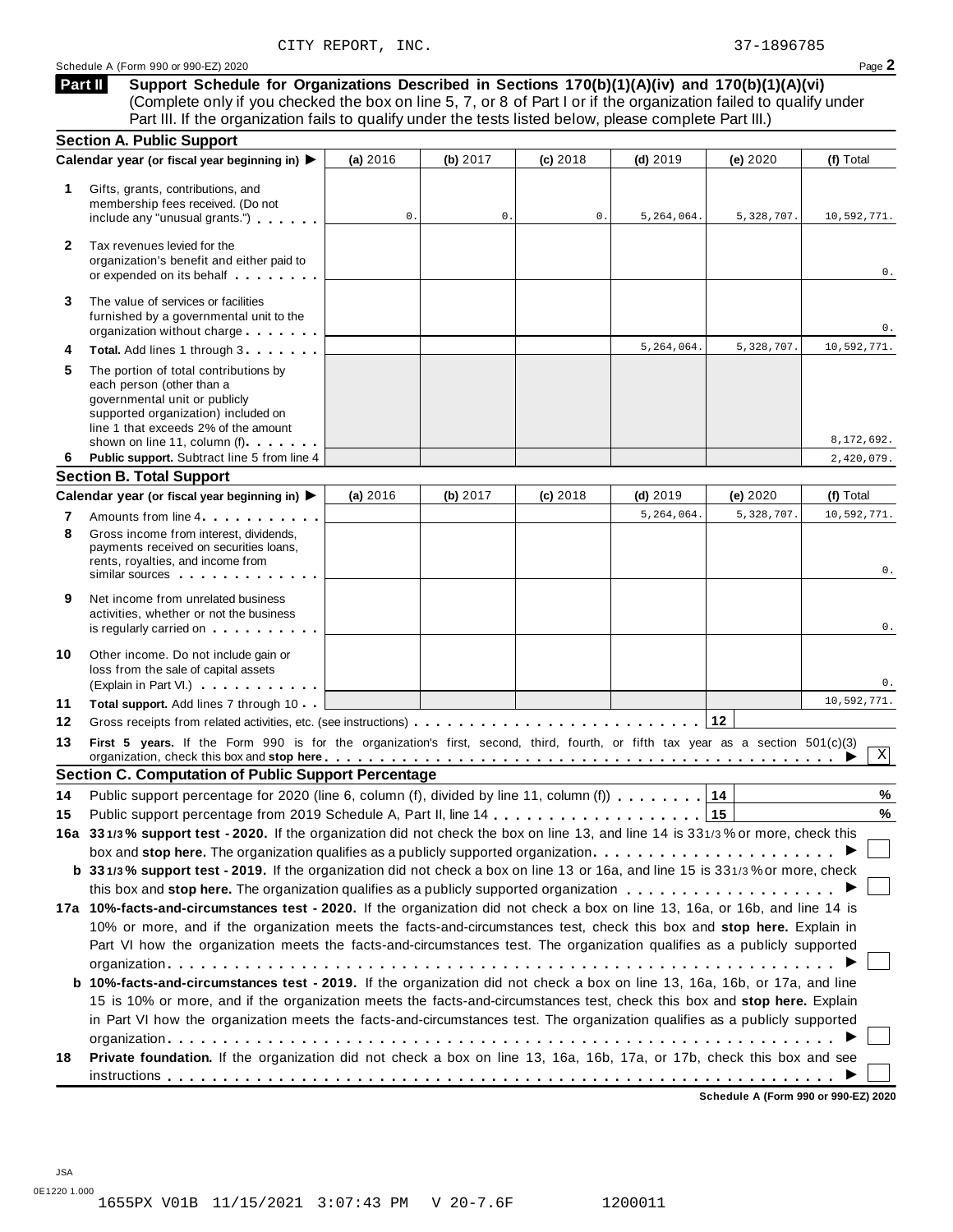(Complete only if you checked the box on line 10 of Part I or if the organization failed to qualify under Part II. If the organization fails to qualify under the tests listed below, please complete Part II.)

| <b>Section A. Public Support</b>                                                                                                                                                                                                     |            |            |            |            |          |           |
|--------------------------------------------------------------------------------------------------------------------------------------------------------------------------------------------------------------------------------------|------------|------------|------------|------------|----------|-----------|
| Calendar year (or fiscal year beginning in)                                                                                                                                                                                          | (a) $2016$ | (b) $2017$ | $(c)$ 2018 | $(d)$ 2019 | (e) 2020 | (f) Total |
| Gifts, grants, contributions, and membership fees<br>1                                                                                                                                                                               |            |            |            |            |          |           |
| received. (Do not include any "unusual grants.")                                                                                                                                                                                     |            |            |            |            |          |           |
| $\mathbf{2}$<br>Gross receipts from admissions, merchandise                                                                                                                                                                          |            |            |            |            |          |           |
| sold or services performed, or facilities                                                                                                                                                                                            |            |            |            |            |          |           |
| furnished in any activity that is related to the                                                                                                                                                                                     |            |            |            |            |          |           |
| organization's tax-exempt purpose                                                                                                                                                                                                    |            |            |            |            |          |           |
| Gross receipts from activities that are not an<br>3                                                                                                                                                                                  |            |            |            |            |          |           |
| unrelated trade or business under section 513                                                                                                                                                                                        |            |            |            |            |          |           |
| Tax revenues levied for the<br>4                                                                                                                                                                                                     |            |            |            |            |          |           |
| organization's benefit and either paid to                                                                                                                                                                                            |            |            |            |            |          |           |
| or expended on its behalf <b>contains the set of the set of the set of the set of the set of the set of the set of the set of the set of the set of the set of the set of the set of the set of the set of the set of the set of</b> |            |            |            |            |          |           |
| The value of services or facilities<br>5                                                                                                                                                                                             |            |            |            |            |          |           |
|                                                                                                                                                                                                                                      |            |            |            |            |          |           |
| furnished by a governmental unit to the                                                                                                                                                                                              |            |            |            |            |          |           |
| organization without charge                                                                                                                                                                                                          |            |            |            |            |          |           |
| <b>Total.</b> Add lines 1 through 5<br>6                                                                                                                                                                                             |            |            |            |            |          |           |
| 7a Amounts included on lines 1, 2, and 3                                                                                                                                                                                             |            |            |            |            |          |           |
| received from disqualified persons                                                                                                                                                                                                   |            |            |            |            |          |           |
| <b>b</b> Amounts included on lines 2 and 3<br>received from other than disqualified                                                                                                                                                  |            |            |            |            |          |           |
| persons that exceed the greater of \$5,000                                                                                                                                                                                           |            |            |            |            |          |           |
| or 1% of the amount on line 13 for the year                                                                                                                                                                                          |            |            |            |            |          |           |
| c Add lines 7a and 7b                                                                                                                                                                                                                |            |            |            |            |          |           |
| Public support. (Subtract line 7c from<br>8                                                                                                                                                                                          |            |            |            |            |          |           |
| $line 6.)$                                                                                                                                                                                                                           |            |            |            |            |          |           |
| <b>Section B. Total Support</b>                                                                                                                                                                                                      |            |            |            |            |          |           |
| Calendar year (or fiscal year beginning in)                                                                                                                                                                                          | (a) 2016   | (b) $2017$ | $(c)$ 2018 | $(d)$ 2019 | (e) 2020 | (f) Total |
| Amounts from line 6<br>9                                                                                                                                                                                                             |            |            |            |            |          |           |
| 10 a Gross income from interest, dividends,<br>payments received on securities loans,<br>rents, royalties, and income from similar                                                                                                   |            |            |            |            |          |           |
| sources                                                                                                                                                                                                                              |            |            |            |            |          |           |
| <b>b</b> Unrelated business taxable income (less                                                                                                                                                                                     |            |            |            |            |          |           |
| section 511 taxes) from businesses                                                                                                                                                                                                   |            |            |            |            |          |           |
| acquired after June 30, 1975                                                                                                                                                                                                         |            |            |            |            |          |           |
| c Add lines 10a and 10b                                                                                                                                                                                                              |            |            |            |            |          |           |
| Net income from unrelated business<br>11                                                                                                                                                                                             |            |            |            |            |          |           |
| activities not included in line 10b, whether                                                                                                                                                                                         |            |            |            |            |          |           |
| or not the business is regularly carried on.                                                                                                                                                                                         |            |            |            |            |          |           |
|                                                                                                                                                                                                                                      |            |            |            |            |          |           |
| Other income. Do not include gain or<br>12<br>loss from the sale of capital assets                                                                                                                                                   |            |            |            |            |          |           |
|                                                                                                                                                                                                                                      |            |            |            |            |          |           |
| (Explain in Part VI.)<br>Total support. (Add lines 9, 10c, 11,<br>13                                                                                                                                                                 |            |            |            |            |          |           |
| and 12.) $\ldots$ $\ldots$ $\ldots$ $\ldots$ $\ldots$                                                                                                                                                                                |            |            |            |            |          |           |
|                                                                                                                                                                                                                                      |            |            |            |            |          |           |
| First 5 years. If the Form 990 is for the organization's first, second, third, fourth, or fifth tax year as a section 501(c)(3)<br>14                                                                                                |            |            |            |            |          |           |
|                                                                                                                                                                                                                                      |            |            |            |            |          |           |
| <b>Section C. Computation of Public Support Percentage</b>                                                                                                                                                                           |            |            |            |            |          |           |
| 15                                                                                                                                                                                                                                   |            |            |            |            | 15       | %         |
| Public support percentage from 2019 Schedule A, Part III, line 15.<br>16                                                                                                                                                             |            |            |            |            | 16       | %         |
| Section D. Computation of Investment Income Percentage                                                                                                                                                                               |            |            |            |            |          |           |
| Investment income percentage for 2020 (line 10c, column (f), divided by line 13, column (f) $\ldots$ ,<br>17                                                                                                                         |            |            |            |            | 17       | %         |
| 18                                                                                                                                                                                                                                   |            |            |            |            | 18       | %         |
| 19a 331/3% support tests - 2020. If the organization did not check the box on line 14, and line 15 is more than 331/3%, and line                                                                                                     |            |            |            |            |          |           |
| 17 is not more than 331/3%, check this box and stop here. The organization qualifies as a publicly supported organization.                                                                                                           |            |            |            |            |          |           |
| b 331/3% support tests - 2019. If the organization did not check a box on line 14 or line 19a, and line 16 is more than 331/3%, and                                                                                                  |            |            |            |            |          |           |
|                                                                                                                                                                                                                                      |            |            |            |            |          |           |
| line 18 is not more than 331/3%, check this box and stop here. The organization qualifies as a publicly supported organization                                                                                                       |            |            |            |            |          |           |
| Private foundation. If the organization did not check a box on line 14, 19a, or 19b, check this box and see instructions<br>20                                                                                                       |            |            |            |            |          |           |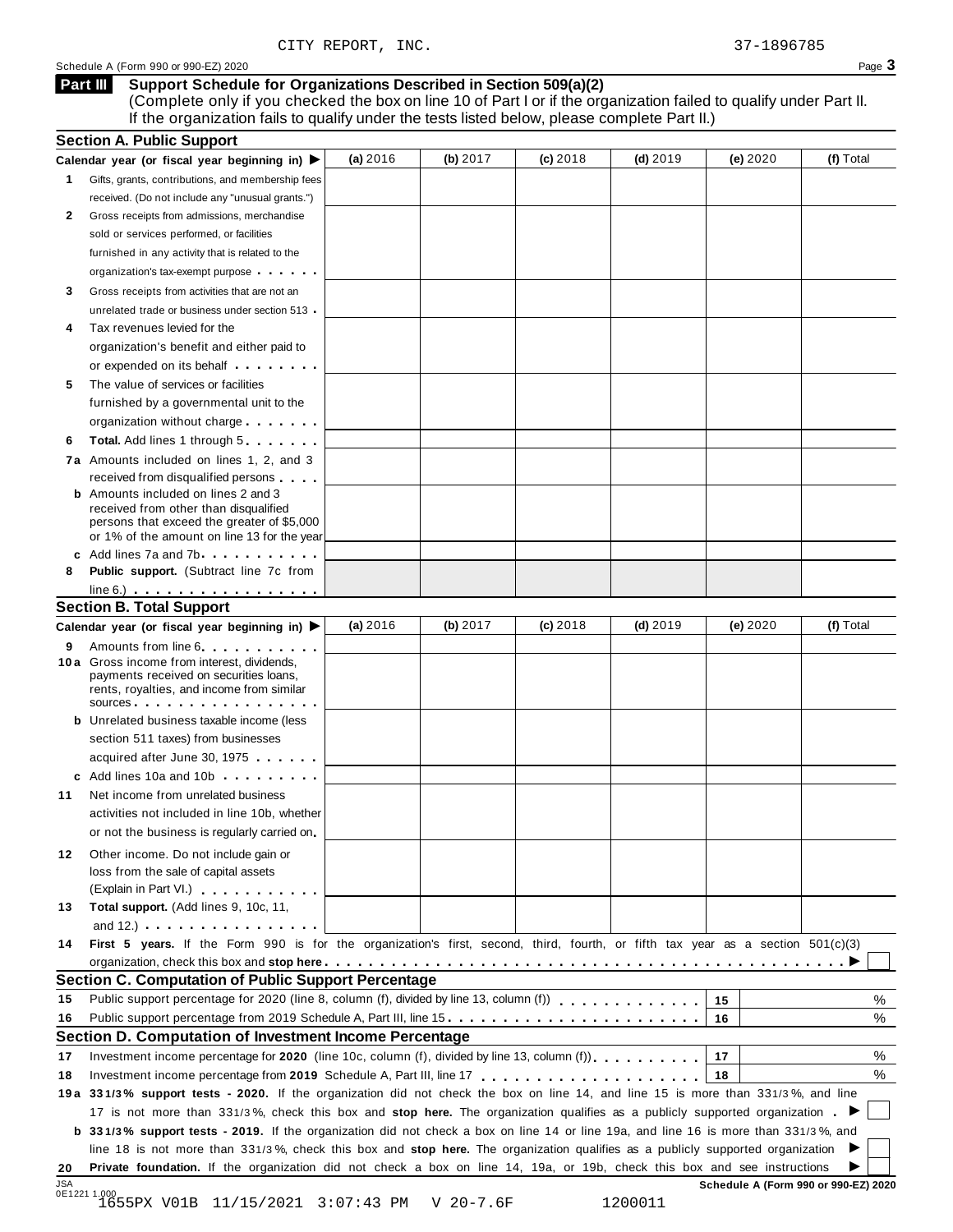#### **Part IV Supporting Organizations**

(Complete only if you checked a box in line 12 on Part I. If you checked box 12a, Part I, complete Sections A and B. If you checked box 12b, Part I, complete Sections A and C. If you checked box 12c, Part I, complete Sections A, D, and E. If you checked box 12d, Part I, complete Sections A and D, and complete Part V.)

#### **Section A. All Supporting Organizations**

- **1** Are all of the organization's supported organizations listed by name in the organization's governing documents? *If "No," describe in Part VI how the supported organizations are designated. If designated by class or purpose, describe the designation. If historic and continuing relationship, explain.* **1**
- **2** Did the organization have any supported organization that does not have an IRS determination of status under section 509(a)(1) or (2)? *If"Yes," explain in Part VI how the organization determined that the supported organization was described in section 509(a)(1) or (2).*
- **3 a** Did the organization have a supported organization described in section 501(c)(4), (5), or (6)? *If "Yes," answer lines 3b and 3c below.*
- **b** Did the organization confirm that each supported organization qualified under section 501(c)(4), (5), or (6) and | satisfied the public support tests under section 509(a)(2)? *If "Yes," describe in Part VI when and how the organization made the determination.*
- **c** Did the organization ensure that all support to such organizations was used exclusively for section 170(c)(2)(B) purposes? *If"Yes," explain in Part VI what controls the organization put in place to ensure such use.*
- **4 a** Was any supported organization not organized in the United States ("foreign supported organization")? *If "Yes," and if you checked box 12a or 12b in Part I, answer lines 4b and 4c below.*
- **b** Did the organization have ultimate control and discretion in deciding whether to make grants to the foreign | supported organization? *If "Yes," describe in Part VI how the organization had such control and discretion despite being controlled or supervised by or in connection with its supported organizations.*
- **c** Did the organization support any foreign supported organization that does not have an IRS determination | under sections 501(c)(3) and 509(a)(1) or (2)? *If "Yes," explain in Part VI what controls the organization used to ensure that all support to the foreign supported organization was used exclusively for section 170(c)(2)(B) purposes.*
- **5 a** Did the organization add, substitute, or remove any supported organizations during the tax year? *If "Yes,"* answer lines 5b and 5c below (if applicable). Also, provide detail in Part VI, including (i) the names and EIN *numbers of the supported organizations added, substituted, or removed; (ii) the reasons for each such action;* (iii) the authority under the organization's organizing document authorizing such action; and (iv) how the action *was accomplished (such as by amendment to the organizing document).*
- **b Type I or Type II only.** Was any added or substituted supported organization part of a class already designated in the organization's organizing document?
- **c Substitutions only.** Was the substitution the result of an event beyond the organization's control?
- **6** Did the organization provide support (whether in the form of grants or the provision of services or facilities) to anyone other than (i) its supported organizations, (ii) individuals that are part of the charitable class benefited by one or more of its supported organizations, or (iii) other supporting organizations that also support or benefit one or more of the filing organization's supported organizations? *If"Yes," provide detail in Part VI.*
- **7** Did the organization provide a grant, loan, compensation, or other similar payment to a substantial contributor (as defined in section 4958(c)(3)(C)), a family member of a substantial contributor, or a 35% controlled entity with regard to a substantial contributor? *If"Yes," complete Part I of Schedule L (Form 990 or 990-EZ).*
- **8** Did the organization make a loan to a disqualified person (as defined in section 4958) not described in line 7? *If "Yes," complete Part I of Schedule L (Form 990 or 990-EZ).*
- **9a** Was the organization controlled directly or indirectly at any time during the tax year by one or more | disqualified persons, as defined in section 4946 (other than foundation managers and organizations described in section 509(a)(1) or (2))? *If"Yes," provide detail in Part VI.*
- **b** Did one or more disqualified persons (as defined in line 9a) hold a controlling interest in any entity in which | the supporting organization had an interest? *If"Yes," provide detail in Part VI.*
- **c** Did a disqualified person (as defined in line 9a) have an ownership interest in, or derive any personal benefit from, assets in which the supporting organization also had an interest? *If"Yes," provide detail in Part VI.*
- **10a** Was the organization subject to the excess business holdings rules of section 4943 because of section | 4943(f) (regarding certain Type II supporting organizations, and all Type III non-functionally integrated supporting organizations)? *If"Yes," answer line 10b below.*
	- **b** Did the organization have any excess business holdings in the tax year? *(Use Schedule C, Form 4720, to determine whether the organization had excess business holdings.)*

0E1229 1.010

**10b** JSA **Schedule A (Form 990 or 990-EZ) 2020**

**Yes No**

**2**

**3a**

**3b**

**3c**

**4a**

**4b**

**4c**

**5a**

**5b 5c**

**6**

**7**

**8**

**9a**

**9b**

**9c**

**10a**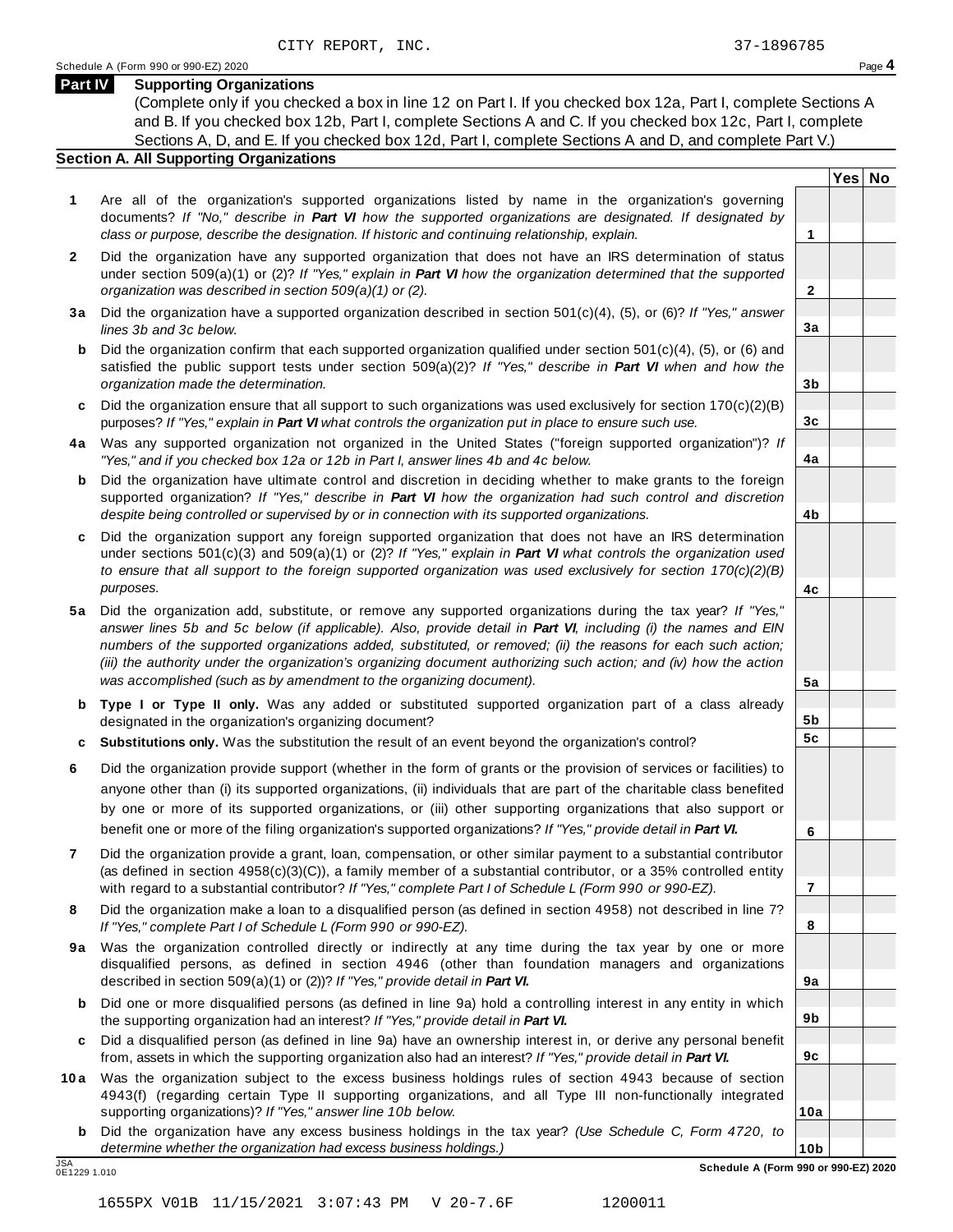#### **Section E. Type III Functionally Integrated Supporting Organizations**

|   | Check the box next to the method that the organization used to satisfy the Integral Part Test during the year (see instructions).                                                                                                                                                                                                                                                                                                                         |      |    |  |  |
|---|-----------------------------------------------------------------------------------------------------------------------------------------------------------------------------------------------------------------------------------------------------------------------------------------------------------------------------------------------------------------------------------------------------------------------------------------------------------|------|----|--|--|
| а | The organization satisfied the Activities Test. Complete line 2 below.                                                                                                                                                                                                                                                                                                                                                                                    |      |    |  |  |
| b | The organization is the parent of each of its supported organizations. Complete line 3 below.                                                                                                                                                                                                                                                                                                                                                             |      |    |  |  |
|   | The organization supported a governmental entity. Describe in Part VI how you supported a governmental entity (see instructions).                                                                                                                                                                                                                                                                                                                         |      |    |  |  |
|   | Activities Test. Answer lines 2a and 2b below.                                                                                                                                                                                                                                                                                                                                                                                                            | Yesl | No |  |  |
| a | Did substantially all of the organization's activities during the tax year directly further the exempt purposes of<br>the supported organization(s) to which the organization was responsive? If "Yes," then in Part VI identify<br>those supported organizations and explain how these activities directly furthered their exempt purposes.<br>how the organization was responsive to those supported organizations, and how the organization determined |      |    |  |  |

*that these activities constituted substantially all of its activities.* **2a**

- **a** Did the organization have the power to regularly appoint or elect a majority of the officers, directors, or trustees of each of the supported organizations? *If"Yes" or "No," provide details in Part VI.*
- **b** Did the organization exercise a substantial degree of direction over the policies, programs, and activities of each of its supported organizations? *If"Yes," describe in Part VI the role played by the organization in this regard.*

**3b Schedule A (Form 990 or 990-EZ) 2020**

**2b**

**3a**

# **Part IV Supporting Organizations** *(continued)*

- **11** Has the organization accepted a gift or contribution from any of the following persons? A person who directly or indirectly controls, either alone or together with persons described in lines 11b and **a** 11c below, the governing body of a supported organization? **11a 11b**
	- A family member of a person described in line 11a above? **b**
	- A 35% controlled entity of a person described in line 11a or 11b above? *If"Yes" to line 11a, 11b, or 11c, provide* **c** *detail in Part VI.*

# **Section B. Type I Supporting Organizations**

- **1 Yes No 1** Did the governing body, members of the governing body, officers acting in their official capacity, or membership of one or more supported organizations have the power to regularly appoint or elect at least a majority of the organization's officers, directors, or trustees at all times during the tax year? *If"No," describe in Part VI how the supported organization(s)* effectively operated, supervised, or controlled the organization's activities. If the organization had more than one supported organization, describe how the powers to appoint and/or remove officers, directors, or trustees were allocated among the supported organizations and what conditions or restrictions, if any, applied to such powers during the tax year.
- **2** Did the organization operate for the benefit of any supported organization other than the supported organization(s) that operated, supervised, or controlled the supporting organization? *If "Yes," explain in Part VI how providing such benefit carried out the purposes of the supported organization(s) that operated, supervised, or controlled the supporting organization.*

# **Section C. Type II Supporting Organizations**

**Yes No 1** Were a majority of the organization's directors or trustees during the tax year also a majority of the directors or trustees of each of the organization's supported organization(s)? *If"No," describe in Part VI how control or management of the supporting organization was vested in the same persons that controlled or managed the supported organization(s).*

## **Section D. All Type III Supporting Organizations**

|   |                                                                                                                                                                                                                                                                                                                                                                                                                                                                                          | Yes⊺ |  |
|---|------------------------------------------------------------------------------------------------------------------------------------------------------------------------------------------------------------------------------------------------------------------------------------------------------------------------------------------------------------------------------------------------------------------------------------------------------------------------------------------|------|--|
|   | Did the organization provide to each of its supported organizations, by the last day of the fifth month of the<br>organization's tax year, (i) a written notice describing the type and amount of support provided during the prior<br>tax year, (ii) a copy of the Form 990 that was most recently filed as of the date of notification, and (iii) copies of<br>the organization's governing documents in effect on the date of notification, to the extent not previously<br>provided? |      |  |
| 2 | Were any of the organization's officers, directors, or trustees either (i) appointed or elected by the supported<br>organization(s) or (ii) serving on the governing body of a supported organization? If "No," explain in Part VI how<br>the organization maintained a close and continuous working relationship with the supported organization(s).                                                                                                                                    |      |  |
| 3 | By reason of the relationship described in line 2, above, did the organization's supported organizations have<br>a significant voice in the organization's investment policies and in directing the use of the organization's<br>income or assets at all times during the tax year? If "Yes," describe in Part VI the role the organization's<br>supported organizations played in this regard.                                                                                          |      |  |

**11c**

**Yes No**

# **1**

**2**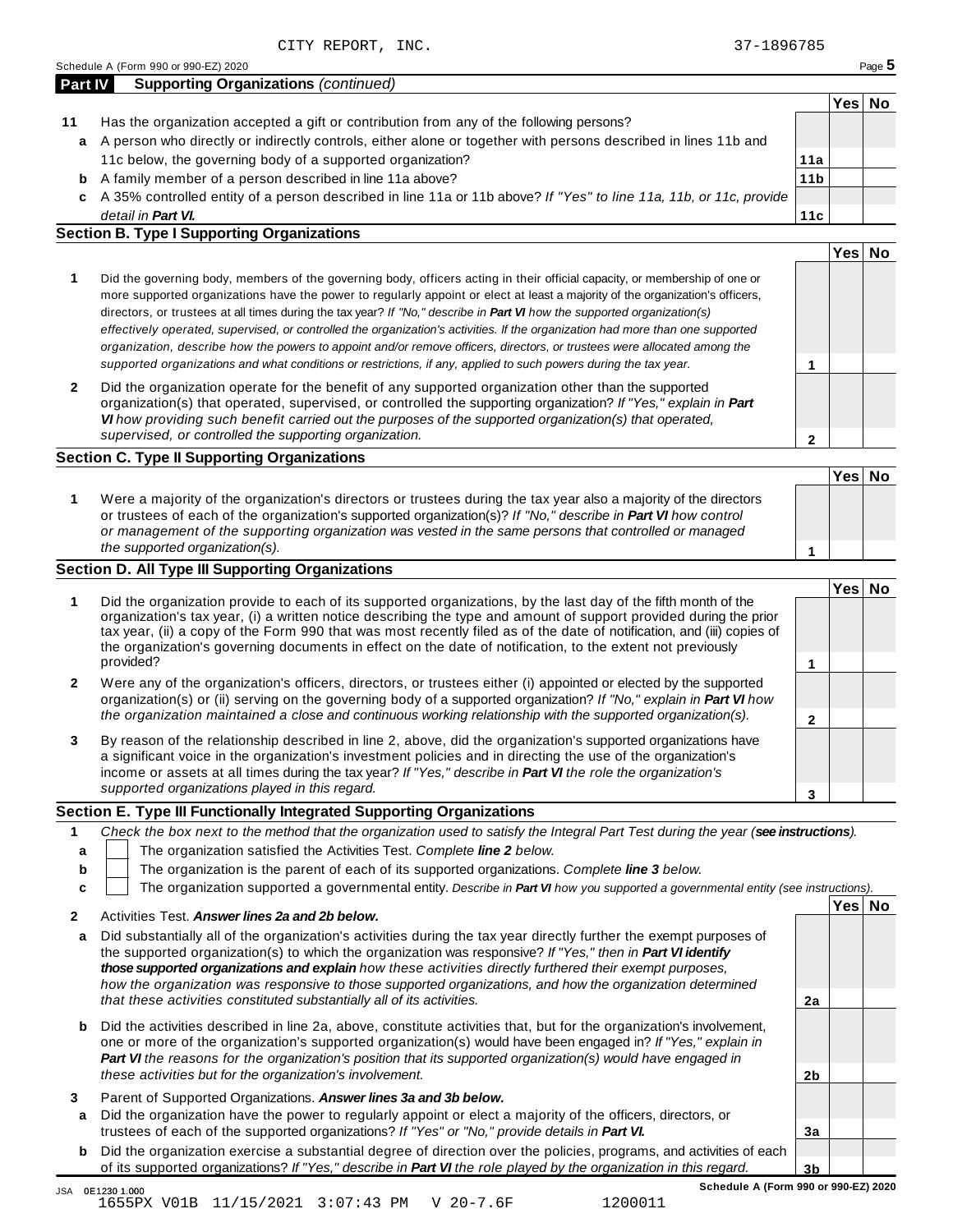| Check here if the organization satisfied the Integral Part Test as a qualifying trust on Nov. 20, 1970 (explain in Part VI). See<br>1<br>instructions. All other Type III non-functionally integrated supporting organizations must complete Sections A through E.<br>(B) Current Year<br>(A) Prior Year<br>Section A - Adjusted Net Income<br>(optional)<br>1<br>Net short-term capital gain<br>1.<br>$\mathbf 2$<br>Recoveries of prior-year distributions<br>2<br>3<br>Other gross income (see instructions)<br>3<br>4<br>Add lines 1 through 3.<br>4<br>5<br>5 Depreciation and depletion<br>6 Portion of operating expenses paid or incurred for production or collection of<br>gross income or for management, conservation, or maintenance of property<br>6<br>held for production of income (see instructions)<br>7<br>7 Other expenses (see instructions)<br>Adjusted Net Income (subtract lines 5, 6, and 7 from line 4)<br>8<br>8<br>(B) Current Year<br><b>Section B - Minimum Asset Amount</b><br>(A) Prior Year<br>(optional)<br>Aggregate fair market value of all non-exempt-use assets (see<br>1<br>instructions for short tax year or assets held for part of year):<br>1a<br>a Average monthly value of securities<br>1 <sub>b</sub><br><b>b</b> Average monthly cash balances<br>1 <sub>c</sub><br>c Fair market value of other non-exempt-use assets<br>d Total (add lines 1a, 1b, and 1c)<br>1 <sub>d</sub><br>e Discount claimed for blockage or other factors (explain in detail in Part VI):<br>1e<br>$\mathbf 2$<br>2 Acquisition indebtedness applicable to non-exempt-use assets<br>Subtract line 2 from line 1d.<br>3<br>3<br>Cash deemed held for exempt use. Enter 0.015 of line 3 (for greater amount,<br>4<br>see instructions).<br>4<br>5<br>Net value of non-exempt-use assets (subtract line 4 from line 3)<br>5<br>6<br>Multiply line 5 by 0.035.<br>6<br>Recoveries of prior-year distributions<br>7<br>7<br>Minimum Asset Amount (add line 7 to line 6)<br>8<br>8<br><b>Section C - Distributable Amount</b><br><b>Current Year</b><br>1<br>Adjusted net income for prior year (from Section A, line 8, column A)<br>$\mathbf{1}$<br>$\mathbf 2$<br>Enter 0.85 of line 1.<br>$\mathbf{2}$<br>3<br>Minimum asset amount for prior year (from Section B, line 8, column A)<br>3<br>4<br>Enter greater of line 2 or line 3.<br>4 |   | Ochedule A (I Onli 990 OF 990-LL) 2020<br>Part V Type III Non-Functionally Integrated 509(a)(3) Supporting Organizations |   | ı ayc v |
|----------------------------------------------------------------------------------------------------------------------------------------------------------------------------------------------------------------------------------------------------------------------------------------------------------------------------------------------------------------------------------------------------------------------------------------------------------------------------------------------------------------------------------------------------------------------------------------------------------------------------------------------------------------------------------------------------------------------------------------------------------------------------------------------------------------------------------------------------------------------------------------------------------------------------------------------------------------------------------------------------------------------------------------------------------------------------------------------------------------------------------------------------------------------------------------------------------------------------------------------------------------------------------------------------------------------------------------------------------------------------------------------------------------------------------------------------------------------------------------------------------------------------------------------------------------------------------------------------------------------------------------------------------------------------------------------------------------------------------------------------------------------------------------------------------------------------------------------------------------------------------------------------------------------------------------------------------------------------------------------------------------------------------------------------------------------------------------------------------------------------------------------------------------------------------------------------------------------------------------------------------------------------------------------------------------------------------------------------------------------|---|--------------------------------------------------------------------------------------------------------------------------|---|---------|
|                                                                                                                                                                                                                                                                                                                                                                                                                                                                                                                                                                                                                                                                                                                                                                                                                                                                                                                                                                                                                                                                                                                                                                                                                                                                                                                                                                                                                                                                                                                                                                                                                                                                                                                                                                                                                                                                                                                                                                                                                                                                                                                                                                                                                                                                                                                                                                      |   |                                                                                                                          |   |         |
|                                                                                                                                                                                                                                                                                                                                                                                                                                                                                                                                                                                                                                                                                                                                                                                                                                                                                                                                                                                                                                                                                                                                                                                                                                                                                                                                                                                                                                                                                                                                                                                                                                                                                                                                                                                                                                                                                                                                                                                                                                                                                                                                                                                                                                                                                                                                                                      |   |                                                                                                                          |   |         |
|                                                                                                                                                                                                                                                                                                                                                                                                                                                                                                                                                                                                                                                                                                                                                                                                                                                                                                                                                                                                                                                                                                                                                                                                                                                                                                                                                                                                                                                                                                                                                                                                                                                                                                                                                                                                                                                                                                                                                                                                                                                                                                                                                                                                                                                                                                                                                                      |   |                                                                                                                          |   |         |
|                                                                                                                                                                                                                                                                                                                                                                                                                                                                                                                                                                                                                                                                                                                                                                                                                                                                                                                                                                                                                                                                                                                                                                                                                                                                                                                                                                                                                                                                                                                                                                                                                                                                                                                                                                                                                                                                                                                                                                                                                                                                                                                                                                                                                                                                                                                                                                      |   |                                                                                                                          |   |         |
|                                                                                                                                                                                                                                                                                                                                                                                                                                                                                                                                                                                                                                                                                                                                                                                                                                                                                                                                                                                                                                                                                                                                                                                                                                                                                                                                                                                                                                                                                                                                                                                                                                                                                                                                                                                                                                                                                                                                                                                                                                                                                                                                                                                                                                                                                                                                                                      |   |                                                                                                                          |   |         |
|                                                                                                                                                                                                                                                                                                                                                                                                                                                                                                                                                                                                                                                                                                                                                                                                                                                                                                                                                                                                                                                                                                                                                                                                                                                                                                                                                                                                                                                                                                                                                                                                                                                                                                                                                                                                                                                                                                                                                                                                                                                                                                                                                                                                                                                                                                                                                                      |   |                                                                                                                          |   |         |
|                                                                                                                                                                                                                                                                                                                                                                                                                                                                                                                                                                                                                                                                                                                                                                                                                                                                                                                                                                                                                                                                                                                                                                                                                                                                                                                                                                                                                                                                                                                                                                                                                                                                                                                                                                                                                                                                                                                                                                                                                                                                                                                                                                                                                                                                                                                                                                      |   |                                                                                                                          |   |         |
|                                                                                                                                                                                                                                                                                                                                                                                                                                                                                                                                                                                                                                                                                                                                                                                                                                                                                                                                                                                                                                                                                                                                                                                                                                                                                                                                                                                                                                                                                                                                                                                                                                                                                                                                                                                                                                                                                                                                                                                                                                                                                                                                                                                                                                                                                                                                                                      |   |                                                                                                                          |   |         |
|                                                                                                                                                                                                                                                                                                                                                                                                                                                                                                                                                                                                                                                                                                                                                                                                                                                                                                                                                                                                                                                                                                                                                                                                                                                                                                                                                                                                                                                                                                                                                                                                                                                                                                                                                                                                                                                                                                                                                                                                                                                                                                                                                                                                                                                                                                                                                                      |   |                                                                                                                          |   |         |
|                                                                                                                                                                                                                                                                                                                                                                                                                                                                                                                                                                                                                                                                                                                                                                                                                                                                                                                                                                                                                                                                                                                                                                                                                                                                                                                                                                                                                                                                                                                                                                                                                                                                                                                                                                                                                                                                                                                                                                                                                                                                                                                                                                                                                                                                                                                                                                      |   |                                                                                                                          |   |         |
|                                                                                                                                                                                                                                                                                                                                                                                                                                                                                                                                                                                                                                                                                                                                                                                                                                                                                                                                                                                                                                                                                                                                                                                                                                                                                                                                                                                                                                                                                                                                                                                                                                                                                                                                                                                                                                                                                                                                                                                                                                                                                                                                                                                                                                                                                                                                                                      |   |                                                                                                                          |   |         |
|                                                                                                                                                                                                                                                                                                                                                                                                                                                                                                                                                                                                                                                                                                                                                                                                                                                                                                                                                                                                                                                                                                                                                                                                                                                                                                                                                                                                                                                                                                                                                                                                                                                                                                                                                                                                                                                                                                                                                                                                                                                                                                                                                                                                                                                                                                                                                                      |   |                                                                                                                          |   |         |
|                                                                                                                                                                                                                                                                                                                                                                                                                                                                                                                                                                                                                                                                                                                                                                                                                                                                                                                                                                                                                                                                                                                                                                                                                                                                                                                                                                                                                                                                                                                                                                                                                                                                                                                                                                                                                                                                                                                                                                                                                                                                                                                                                                                                                                                                                                                                                                      |   |                                                                                                                          |   |         |
|                                                                                                                                                                                                                                                                                                                                                                                                                                                                                                                                                                                                                                                                                                                                                                                                                                                                                                                                                                                                                                                                                                                                                                                                                                                                                                                                                                                                                                                                                                                                                                                                                                                                                                                                                                                                                                                                                                                                                                                                                                                                                                                                                                                                                                                                                                                                                                      |   |                                                                                                                          |   |         |
|                                                                                                                                                                                                                                                                                                                                                                                                                                                                                                                                                                                                                                                                                                                                                                                                                                                                                                                                                                                                                                                                                                                                                                                                                                                                                                                                                                                                                                                                                                                                                                                                                                                                                                                                                                                                                                                                                                                                                                                                                                                                                                                                                                                                                                                                                                                                                                      |   |                                                                                                                          |   |         |
|                                                                                                                                                                                                                                                                                                                                                                                                                                                                                                                                                                                                                                                                                                                                                                                                                                                                                                                                                                                                                                                                                                                                                                                                                                                                                                                                                                                                                                                                                                                                                                                                                                                                                                                                                                                                                                                                                                                                                                                                                                                                                                                                                                                                                                                                                                                                                                      |   |                                                                                                                          |   |         |
|                                                                                                                                                                                                                                                                                                                                                                                                                                                                                                                                                                                                                                                                                                                                                                                                                                                                                                                                                                                                                                                                                                                                                                                                                                                                                                                                                                                                                                                                                                                                                                                                                                                                                                                                                                                                                                                                                                                                                                                                                                                                                                                                                                                                                                                                                                                                                                      |   |                                                                                                                          |   |         |
|                                                                                                                                                                                                                                                                                                                                                                                                                                                                                                                                                                                                                                                                                                                                                                                                                                                                                                                                                                                                                                                                                                                                                                                                                                                                                                                                                                                                                                                                                                                                                                                                                                                                                                                                                                                                                                                                                                                                                                                                                                                                                                                                                                                                                                                                                                                                                                      |   |                                                                                                                          |   |         |
|                                                                                                                                                                                                                                                                                                                                                                                                                                                                                                                                                                                                                                                                                                                                                                                                                                                                                                                                                                                                                                                                                                                                                                                                                                                                                                                                                                                                                                                                                                                                                                                                                                                                                                                                                                                                                                                                                                                                                                                                                                                                                                                                                                                                                                                                                                                                                                      |   |                                                                                                                          |   |         |
|                                                                                                                                                                                                                                                                                                                                                                                                                                                                                                                                                                                                                                                                                                                                                                                                                                                                                                                                                                                                                                                                                                                                                                                                                                                                                                                                                                                                                                                                                                                                                                                                                                                                                                                                                                                                                                                                                                                                                                                                                                                                                                                                                                                                                                                                                                                                                                      |   |                                                                                                                          |   |         |
|                                                                                                                                                                                                                                                                                                                                                                                                                                                                                                                                                                                                                                                                                                                                                                                                                                                                                                                                                                                                                                                                                                                                                                                                                                                                                                                                                                                                                                                                                                                                                                                                                                                                                                                                                                                                                                                                                                                                                                                                                                                                                                                                                                                                                                                                                                                                                                      |   |                                                                                                                          |   |         |
|                                                                                                                                                                                                                                                                                                                                                                                                                                                                                                                                                                                                                                                                                                                                                                                                                                                                                                                                                                                                                                                                                                                                                                                                                                                                                                                                                                                                                                                                                                                                                                                                                                                                                                                                                                                                                                                                                                                                                                                                                                                                                                                                                                                                                                                                                                                                                                      |   |                                                                                                                          |   |         |
|                                                                                                                                                                                                                                                                                                                                                                                                                                                                                                                                                                                                                                                                                                                                                                                                                                                                                                                                                                                                                                                                                                                                                                                                                                                                                                                                                                                                                                                                                                                                                                                                                                                                                                                                                                                                                                                                                                                                                                                                                                                                                                                                                                                                                                                                                                                                                                      |   |                                                                                                                          |   |         |
|                                                                                                                                                                                                                                                                                                                                                                                                                                                                                                                                                                                                                                                                                                                                                                                                                                                                                                                                                                                                                                                                                                                                                                                                                                                                                                                                                                                                                                                                                                                                                                                                                                                                                                                                                                                                                                                                                                                                                                                                                                                                                                                                                                                                                                                                                                                                                                      |   |                                                                                                                          |   |         |
|                                                                                                                                                                                                                                                                                                                                                                                                                                                                                                                                                                                                                                                                                                                                                                                                                                                                                                                                                                                                                                                                                                                                                                                                                                                                                                                                                                                                                                                                                                                                                                                                                                                                                                                                                                                                                                                                                                                                                                                                                                                                                                                                                                                                                                                                                                                                                                      |   |                                                                                                                          |   |         |
|                                                                                                                                                                                                                                                                                                                                                                                                                                                                                                                                                                                                                                                                                                                                                                                                                                                                                                                                                                                                                                                                                                                                                                                                                                                                                                                                                                                                                                                                                                                                                                                                                                                                                                                                                                                                                                                                                                                                                                                                                                                                                                                                                                                                                                                                                                                                                                      |   |                                                                                                                          |   |         |
|                                                                                                                                                                                                                                                                                                                                                                                                                                                                                                                                                                                                                                                                                                                                                                                                                                                                                                                                                                                                                                                                                                                                                                                                                                                                                                                                                                                                                                                                                                                                                                                                                                                                                                                                                                                                                                                                                                                                                                                                                                                                                                                                                                                                                                                                                                                                                                      |   |                                                                                                                          |   |         |
|                                                                                                                                                                                                                                                                                                                                                                                                                                                                                                                                                                                                                                                                                                                                                                                                                                                                                                                                                                                                                                                                                                                                                                                                                                                                                                                                                                                                                                                                                                                                                                                                                                                                                                                                                                                                                                                                                                                                                                                                                                                                                                                                                                                                                                                                                                                                                                      |   |                                                                                                                          |   |         |
|                                                                                                                                                                                                                                                                                                                                                                                                                                                                                                                                                                                                                                                                                                                                                                                                                                                                                                                                                                                                                                                                                                                                                                                                                                                                                                                                                                                                                                                                                                                                                                                                                                                                                                                                                                                                                                                                                                                                                                                                                                                                                                                                                                                                                                                                                                                                                                      |   |                                                                                                                          |   |         |
|                                                                                                                                                                                                                                                                                                                                                                                                                                                                                                                                                                                                                                                                                                                                                                                                                                                                                                                                                                                                                                                                                                                                                                                                                                                                                                                                                                                                                                                                                                                                                                                                                                                                                                                                                                                                                                                                                                                                                                                                                                                                                                                                                                                                                                                                                                                                                                      |   |                                                                                                                          |   |         |
|                                                                                                                                                                                                                                                                                                                                                                                                                                                                                                                                                                                                                                                                                                                                                                                                                                                                                                                                                                                                                                                                                                                                                                                                                                                                                                                                                                                                                                                                                                                                                                                                                                                                                                                                                                                                                                                                                                                                                                                                                                                                                                                                                                                                                                                                                                                                                                      | 5 | Income tax imposed in prior year                                                                                         | 5 |         |
| Distributable Amount. Subtract line 5 from line 4, unless subject to<br>6<br>emergency temporary reduction (see instructions).<br>6                                                                                                                                                                                                                                                                                                                                                                                                                                                                                                                                                                                                                                                                                                                                                                                                                                                                                                                                                                                                                                                                                                                                                                                                                                                                                                                                                                                                                                                                                                                                                                                                                                                                                                                                                                                                                                                                                                                                                                                                                                                                                                                                                                                                                                  |   |                                                                                                                          |   |         |

**7**  $\Box$  Check here if the current year is the organization's first as a non-functionally integrated Type III supporting organization (see instructions).

**Schedule A (Form 990 or 990-EZ) 2020**

0E1231 1.000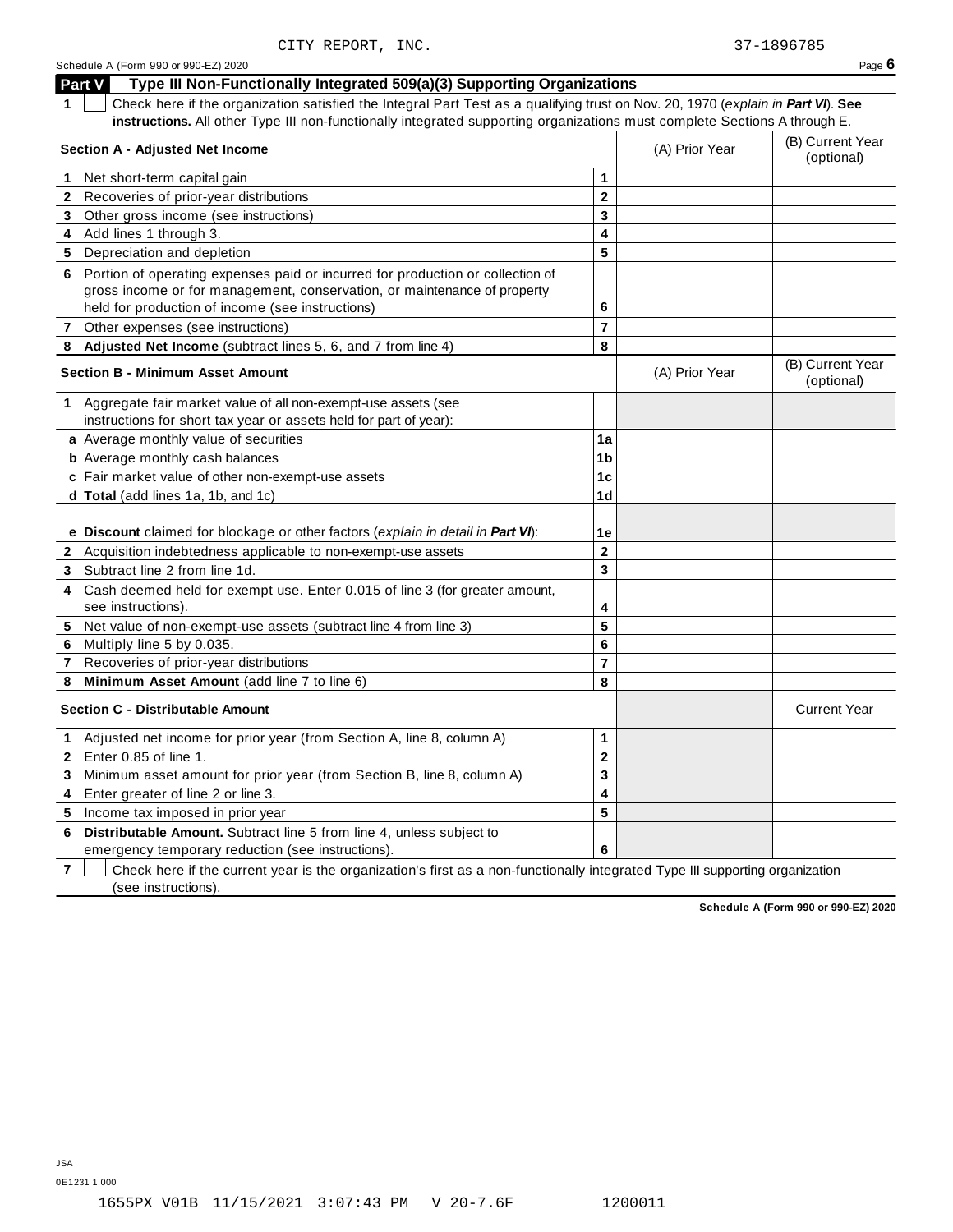| Schedule A (Form 990 or 990-EZ) 2020 | Page |
|--------------------------------------|------|
|                                      |      |

| Part V         | Type III Non-Functionally Integrated 509(a)(3) Supporting Organizations (continued)        |                                    |                                               |    |                                                  |
|----------------|--------------------------------------------------------------------------------------------|------------------------------------|-----------------------------------------------|----|--------------------------------------------------|
|                | <b>Section D - Distributions</b>                                                           |                                    |                                               |    | <b>Current Year</b>                              |
| 1              | Amounts paid to supported organizations to accomplish exempt purposes                      |                                    |                                               | 1  |                                                  |
| $\mathbf{2}$   | Amounts paid to perform activity that directly furthers exempt purposes of supported       |                                    |                                               |    |                                                  |
|                | organizations, in excess of income from activity                                           |                                    |                                               | 2  |                                                  |
| 3              | Administrative expenses paid to accomplish exempt purposes of supported organizations      |                                    |                                               | 3  |                                                  |
| 4              | Amounts paid to acquire exempt-use assets                                                  |                                    |                                               | 4  |                                                  |
| 5              | Qualified set-aside amounts (prior IRS approval required - provide details in Part VI)     |                                    |                                               | 5  |                                                  |
| 6              | Other distributions (describe in Part VI). See instructions.                               |                                    |                                               | 6  |                                                  |
| $\overline{7}$ | Total annual distributions. Add lines 1 through 6.                                         |                                    |                                               | 7  |                                                  |
| 8              | Distributions to attentive supported organizations to which the organization is responsive |                                    |                                               |    |                                                  |
|                | (provide details in Part VI). See instructions.                                            |                                    |                                               | 8  |                                                  |
| 9              | Distributable amount for 2020 from Section C, line 6                                       |                                    |                                               | 9  |                                                  |
| 10             | Line 8 amount divided by line 9 amount                                                     |                                    |                                               | 10 |                                                  |
|                | Section E - Distribution Allocations (see instructions)                                    | (i)<br><b>Excess Distributions</b> | (ii)<br><b>Underdistributions</b><br>Pre-2020 |    | (iii)<br><b>Distributable</b><br>Amount for 2020 |
| $\mathbf{1}$   | Distributable amount for 2020 from Section C, line 6                                       |                                    |                                               |    |                                                  |
| $\mathbf{2}$   | Underdistributions, if any, for years prior to 2020                                        |                                    |                                               |    |                                                  |
|                | (reasonable cause required - explain in Part VI). See                                      |                                    |                                               |    |                                                  |
|                | instructions.                                                                              |                                    |                                               |    |                                                  |
| 3              | Excess distributions carryover, if any, to 2020                                            |                                    |                                               |    |                                                  |
| a              | From 2015                                                                                  |                                    |                                               |    |                                                  |
| b              |                                                                                            |                                    |                                               |    |                                                  |
| c              | From 2017                                                                                  |                                    |                                               |    |                                                  |
| d              | From 2018                                                                                  |                                    |                                               |    |                                                  |
| е              |                                                                                            |                                    |                                               |    |                                                  |
| f              | Total of lines 3a through 3e                                                               |                                    |                                               |    |                                                  |
| g              | Applied to underdistributions of prior years                                               |                                    |                                               |    |                                                  |
| h.             | Applied to 2020 distributable amount                                                       |                                    |                                               |    |                                                  |
| j.             | Carryover from 2015 not applied (see instructions)                                         |                                    |                                               |    |                                                  |
|                | Remainder. Subtract lines 3g, 3h, and 3i from line 3f.                                     |                                    |                                               |    |                                                  |
| 4              | Distributions for 2020 from                                                                |                                    |                                               |    |                                                  |
|                | Section D, line 7:<br>\$                                                                   |                                    |                                               |    |                                                  |
| a              | Applied to underdistributions of prior years                                               |                                    |                                               |    |                                                  |
| b              | Applied to 2020 distributable amount                                                       |                                    |                                               |    |                                                  |
| c              | Remainder. Subtract lines 4a and 4b from line 4.                                           |                                    |                                               |    |                                                  |
| 5              | Remaining underdistributions for years prior to 2020, if                                   |                                    |                                               |    |                                                  |
|                | any. Subtract lines 3g and 4a from line 2. For result                                      |                                    |                                               |    |                                                  |
|                | greater than zero, explain in Part VI. See instructions.                                   |                                    |                                               |    |                                                  |
| 6              | Remaining underdistributions for 2020. Subtract lines 3h                                   |                                    |                                               |    |                                                  |
|                | and 4b from line 1. For result greater than zero, explain in                               |                                    |                                               |    |                                                  |
|                | Part VI. See instructions.                                                                 |                                    |                                               |    |                                                  |
| $\overline{7}$ | Excess distributions carryover to 2021. Add lines 3j                                       |                                    |                                               |    |                                                  |
|                | and 4c.                                                                                    |                                    |                                               |    |                                                  |
| 8              | Breakdown of line 7:                                                                       |                                    |                                               |    |                                                  |
| a              | Excess from 2016                                                                           |                                    |                                               |    |                                                  |
| b              | Excess from 2017                                                                           |                                    |                                               |    |                                                  |
| c              | Excess from 2018                                                                           |                                    |                                               |    |                                                  |
| d              | Excess from 2019                                                                           |                                    |                                               |    |                                                  |
| е              | Excess from 2020                                                                           |                                    |                                               |    |                                                  |

**Schedule A (Form 990 or 990-EZ) 2020**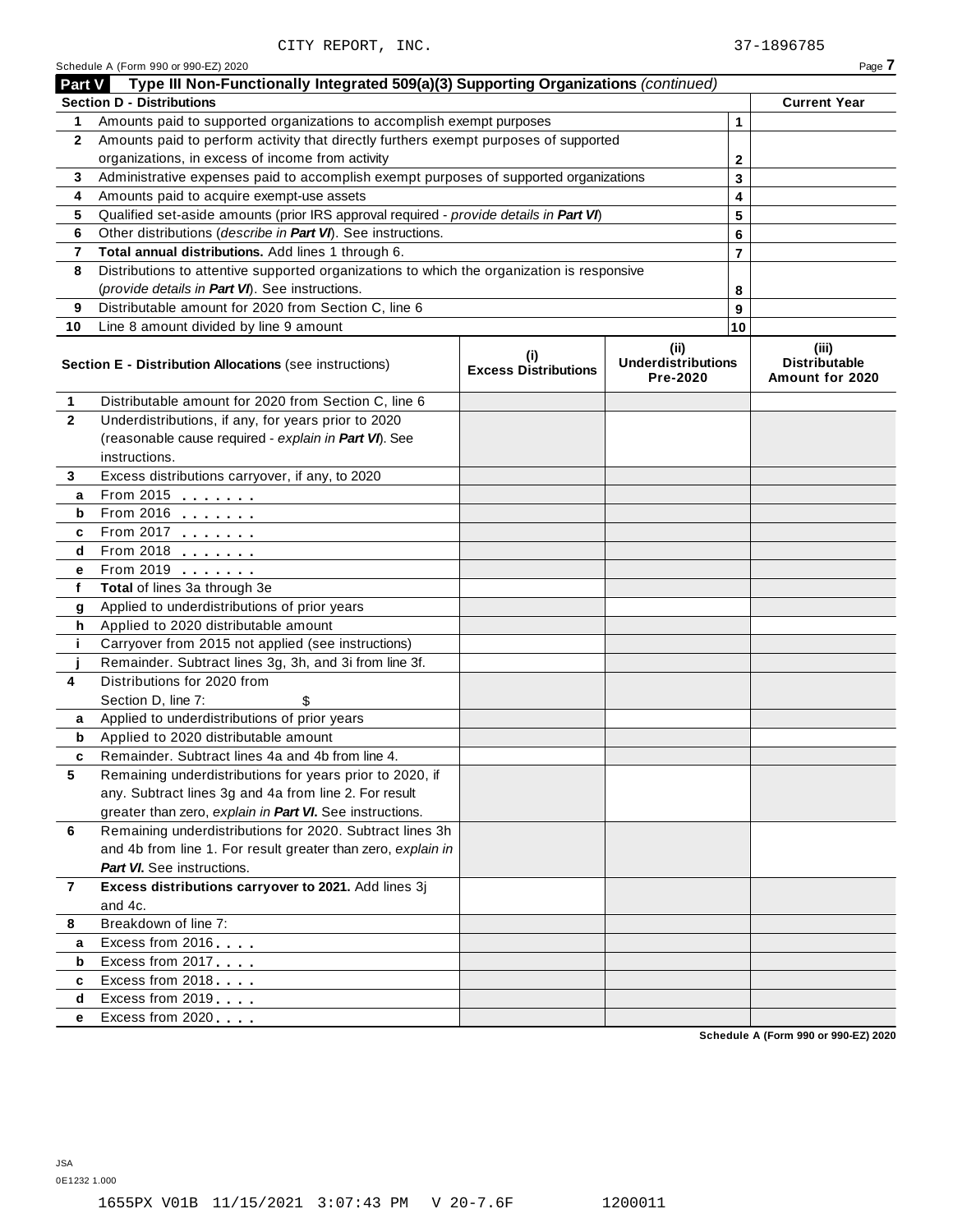**Supplemental Information.** Provide the explanations required by Part II, line 10; Part II, line 17a or 17b; Part **Part VI** III, line 12; Part IV, Section A, lines 1, 2, 3b, 3c, 4b, 4c, 5a, 6, 9a, 9b, 9c, 11a, 11b, and 11c; Part IV, Section B, lines 1 and 2; Part IV, Section C, line 1; Part IV, Section D, lines 2 and 3; Part IV, Section E, lines 1c, 2a, 2b, 3a and 3b; Part V, line 1; Part V, Section B, line 1e; Part V, Section D, lines 5, 6, and 8; and Part V, Section E, lines 2, 5, and 6. Also complete this part for any additional information. (See instructions.)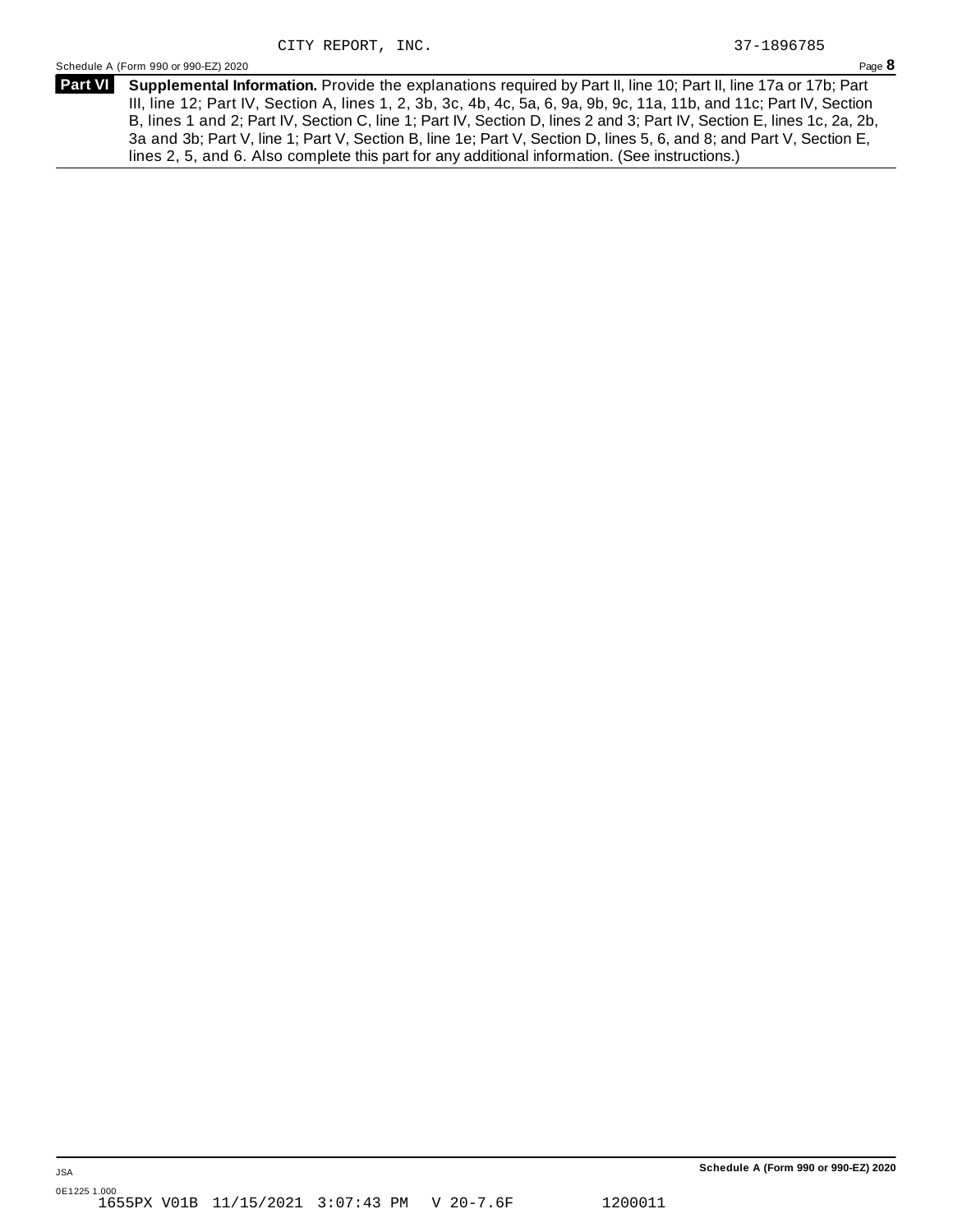# **(Form 990, 990-EZ,**

| (I VIIII JJV, JJV-L <i>L</i> ,  |  |
|---------------------------------|--|
| or 990-PF)                      |  |
| Department of the Treasury      |  |
| <b>Internal Revenue Service</b> |  |

# **Schedule B chedule of Contributors**

(Form 990, 990-EZ,<br>
or 990-PF,<br>
Department of the Treasury **COLOCY**<br>
Internal Revenue Service **COLOCY**<br>
Name of the organization<br>
Name of the organization

**2020** 

37-1896785

CITY REPORT, INC.

#### **Organization type** (check one):

| Filers of:         | Section:                                                                    |
|--------------------|-----------------------------------------------------------------------------|
| Form 990 or 990-EZ | $\mathbf{X}$<br>$501(c)$ (3<br>) (enter number) organization                |
|                    | $4947(a)(1)$ nonexempt charitable trust not treated as a private foundation |
|                    | 527 political organization                                                  |
| Form 990-PF        | $501(c)(3)$ exempt private foundation                                       |
|                    | 4947(a)(1) nonexempt charitable trust treated as a private foundation       |
|                    | $501(c)(3)$ taxable private foundation                                      |

Check if your organization is covered by the **General Rule** or a **Special Rule.**

**Note:** Only a section 501(c)(7), (8), or (10) organization can check boxes for both the General Rule and a Special Rule. See instructions.

#### **General Rule**

For an organization filing Form 990, 990-EZ, or 990-PF that received, during the year, contributions totaling \$5,000 or more (in money or property) from any one contributor. Complete Parts I and II. See instructions for determining a contributor's total contributions.

#### **Special Rules**

 $\text{X}$  For an organization described in section 501(c)(3) filing Form 990 or 990-EZ that met the 33 1/3% support test of the regulations under sections 509(a)(1) and 170(b)(1)(A)(vi), that checked Schedule A (Form 990 or 990-EZ), Part II, line 13, 16a, or 16b, and that received from any one contributor, during the year, total contributions of the greater of **(1)** \$5,000; or **(2)** 2% of the amount on (i) Form 990, Part VIII, line 1h; or (ii) Form 990-EZ, line 1. Complete Parts I and II.

For an organization described in section 501(c)(7), (8), or (10) filing Form 990 or 990-EZ that received from any one contributor, during the year, total contributions of more than \$1,000 *exclusively* for religious, charitable, scientific, literary, or educational purposes, or for the prevention of cruelty to children or animals. Complete Parts I (entering "N/A" in column (b) instead of the contributor name and address), II, and III.

For an organization described in section 501(c)(7), (8), or (10) filing Form 990 or 990-EZ that received from any one contributor, during the year, contributions *exclusively* for religious, charitable, etc., purposes, but no such contributions totaled more than \$1,000. If this box is checked, enter here the total contributions that were received during the year for an *exclusively* religious, charitable, etc., purpose. Don't complete any of the parts unless the **General Rule** applies to this organization because it received *nonexclusively* religious, charitable, etc., contributions totaling \$5,000 or more during the year  $\ldots \ldots \ldots \ldots \ldots \ldots \ldots \ldots \ldots \vdots$ 

**Caution:** An organization that isn't covered by the General Rule and/or the Special Rules doesn't file Schedule B (Form 990, 990-EZ, or 990-PF), but it **must** answer "No" on Part IV, line 2, of its Form 990; or check the box on line H of its Form 990-EZ or on its Form 990-PF, Part I, line 2, to certify that it doesn't meet the filing requirements of Schedule B (Form 990, 990-EZ, or 990-PF).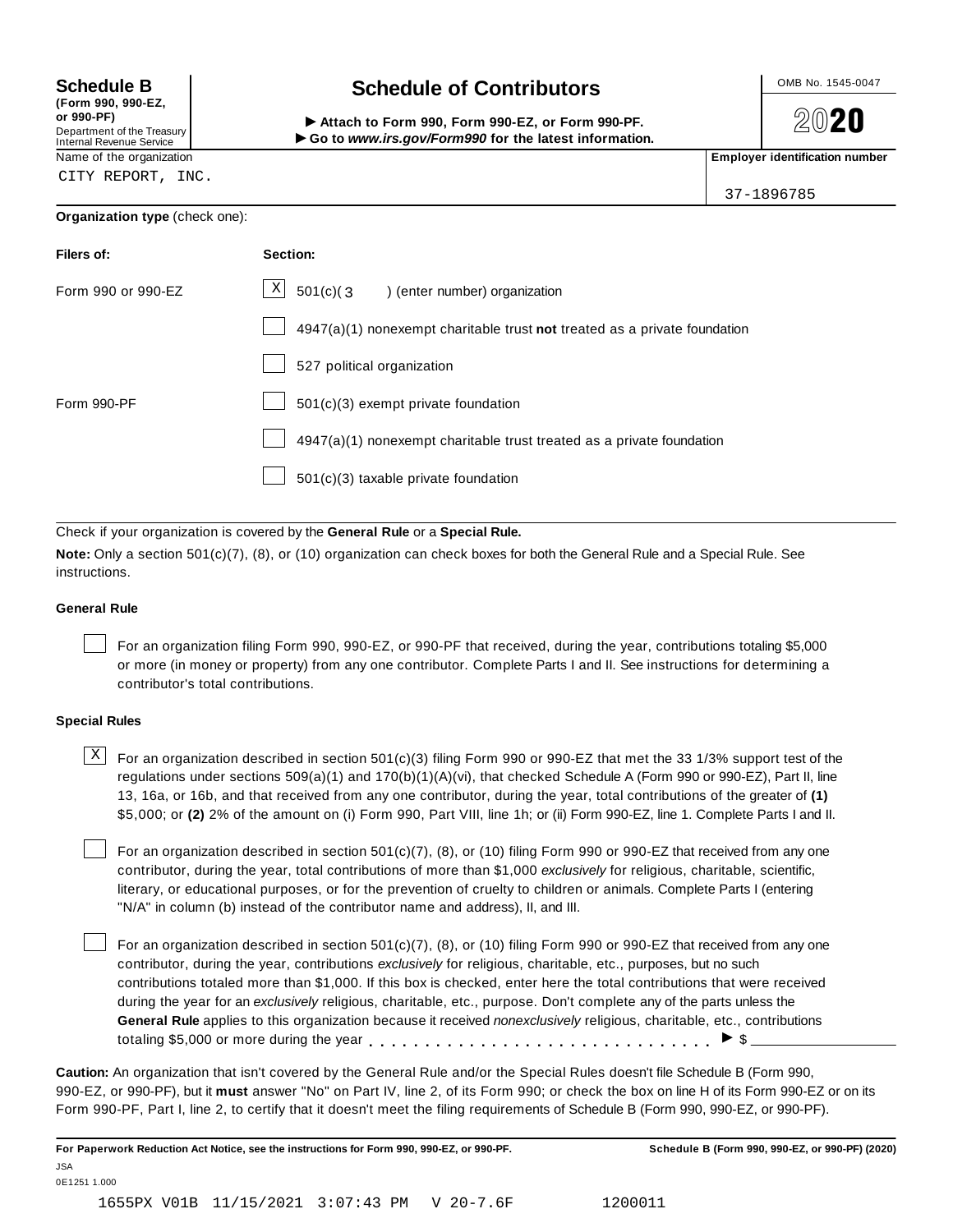| Part I     | Contributors (see instructions). Use duplicate copies of Part I if additional space is needed. |                                   |                                                                                         |
|------------|------------------------------------------------------------------------------------------------|-----------------------------------|-----------------------------------------------------------------------------------------|
| (a)<br>No. | (b)<br>Name, address, and ZIP + 4                                                              | (c)<br><b>Total contributions</b> | (d)<br>Type of contribution                                                             |
| 1          | STAVROS NIARCHOS FOUNDATION                                                                    |                                   | Χ<br>Person<br>Payroll                                                                  |
|            | 645 MADISON AVE                                                                                | 450,000.<br>\$                    | <b>Noncash</b>                                                                          |
|            | NEW YORK, NY 10022                                                                             |                                   | (Complete Part II for<br>noncash contributions.)                                        |
| (a)<br>No. | (b)<br>Name, address, and ZIP + 4                                                              | (c)<br><b>Total contributions</b> | (d)<br>Type of contribution                                                             |
| 2          | THE LENFEST INSTITUTE OF JOURNALISM                                                            |                                   | Χ<br>Person                                                                             |
|            | 801 MARKET ST, SUITE 300                                                                       | 4,019,798.<br>\$                  | Payroll<br>Noncash                                                                      |
|            | PHILADELPHIA, PA 19107                                                                         |                                   | (Complete Part II for<br>noncash contributions.)                                        |
| (a)<br>No. | (b)<br>Name, address, and ZIP + 4                                                              | (c)<br><b>Total contributions</b> | (d)<br>Type of contribution                                                             |
|            |                                                                                                | \$                                | Person<br>Payroll<br>Noncash                                                            |
|            |                                                                                                |                                   | (Complete Part II for<br>noncash contributions.)                                        |
| (a)<br>No. | (b)<br>Name, address, and ZIP + 4                                                              | (c)<br><b>Total contributions</b> | (d)<br>Type of contribution                                                             |
|            |                                                                                                | \$                                | Person<br>Payroll<br>Noncash<br>(Complete Part II for<br>noncash contributions.)        |
| (a)<br>No. | (b)<br>Name, address, and ZIP + 4                                                              | (c)<br><b>Total contributions</b> | (d)<br>Type of contribution                                                             |
|            |                                                                                                | \$                                | Person<br>Payroll<br><b>Noncash</b><br>(Complete Part II for<br>noncash contributions.) |
| (a)<br>No. | (b)<br>Name, address, and ZIP + 4                                                              | (c)<br><b>Total contributions</b> | (d)<br>Type of contribution                                                             |
|            |                                                                                                | \$                                | Person<br>Payroll<br>Noncash<br>(Complete Part II for<br>noncash contributions.)        |

**Schedule B (Form 990, 990-EZ, or 990-PF) (2020)** JSA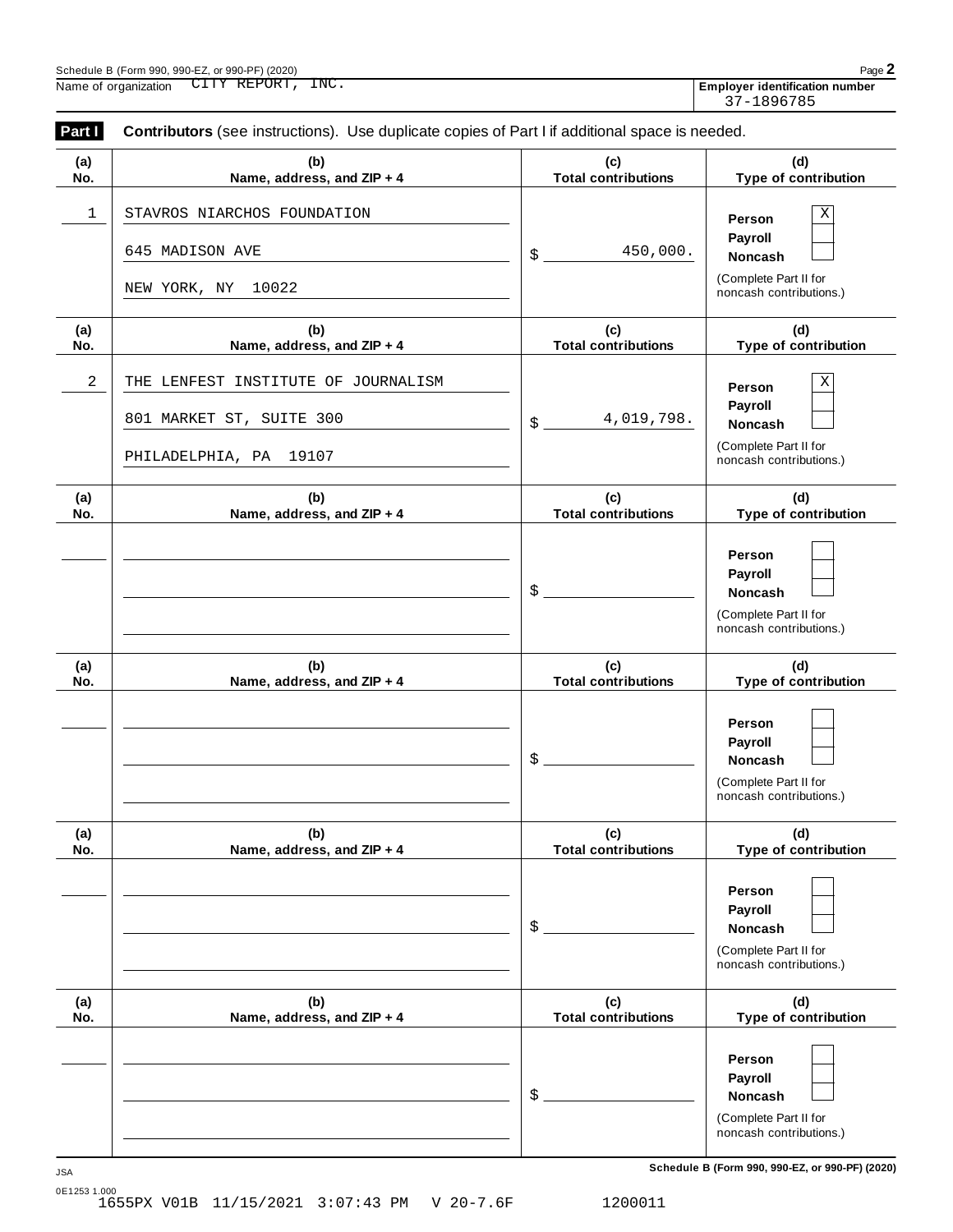| . or 990-PF $^{\circ}$<br>990, 990-EZ<br>(2020)<br>Schedule<br>.00<br>⁄ Form 99∪. | Page |
|-----------------------------------------------------------------------------------|------|
|                                                                                   |      |

Name of organization **Employer identification number** CITY REPORT, INC.

37-1896785

|                                              | Noncash Property (see instructions). Use duplicate copies of Part II if additional space is needed. |                      |
|----------------------------------------------|-----------------------------------------------------------------------------------------------------|----------------------|
| (b)<br>Description of noncash property given | (c)<br>FMV (or estimate)<br>(See instructions.)                                                     | (d)<br>Date received |
|                                              | \$                                                                                                  |                      |
| (b)<br>Description of noncash property given | (c)<br>FMV (or estimate)<br>(See instructions.)                                                     | (d)<br>Date received |
|                                              | \$                                                                                                  |                      |
| (b)<br>Description of noncash property given | (c)<br>FMV (or estimate)<br>(See instructions.)                                                     | (d)<br>Date received |
|                                              | \$                                                                                                  |                      |
| (b)<br>Description of noncash property given | (c)<br>FMV (or estimate)<br>(See instructions.)                                                     | (d)<br>Date received |
|                                              | \$                                                                                                  |                      |
| (b)<br>Description of noncash property given | (c)<br>FMV (or estimate)<br>(See instructions.)                                                     | (d)<br>Date received |
|                                              | \$                                                                                                  |                      |
| (b)<br>Description of noncash property given | (c)<br>FMV (or estimate)<br>(See instructions.)                                                     | (d)<br>Date received |
|                                              |                                                                                                     |                      |
|                                              |                                                                                                     |                      |

**Schedule B (Form 990, 990-EZ, or 990-PF) (2020)** JSA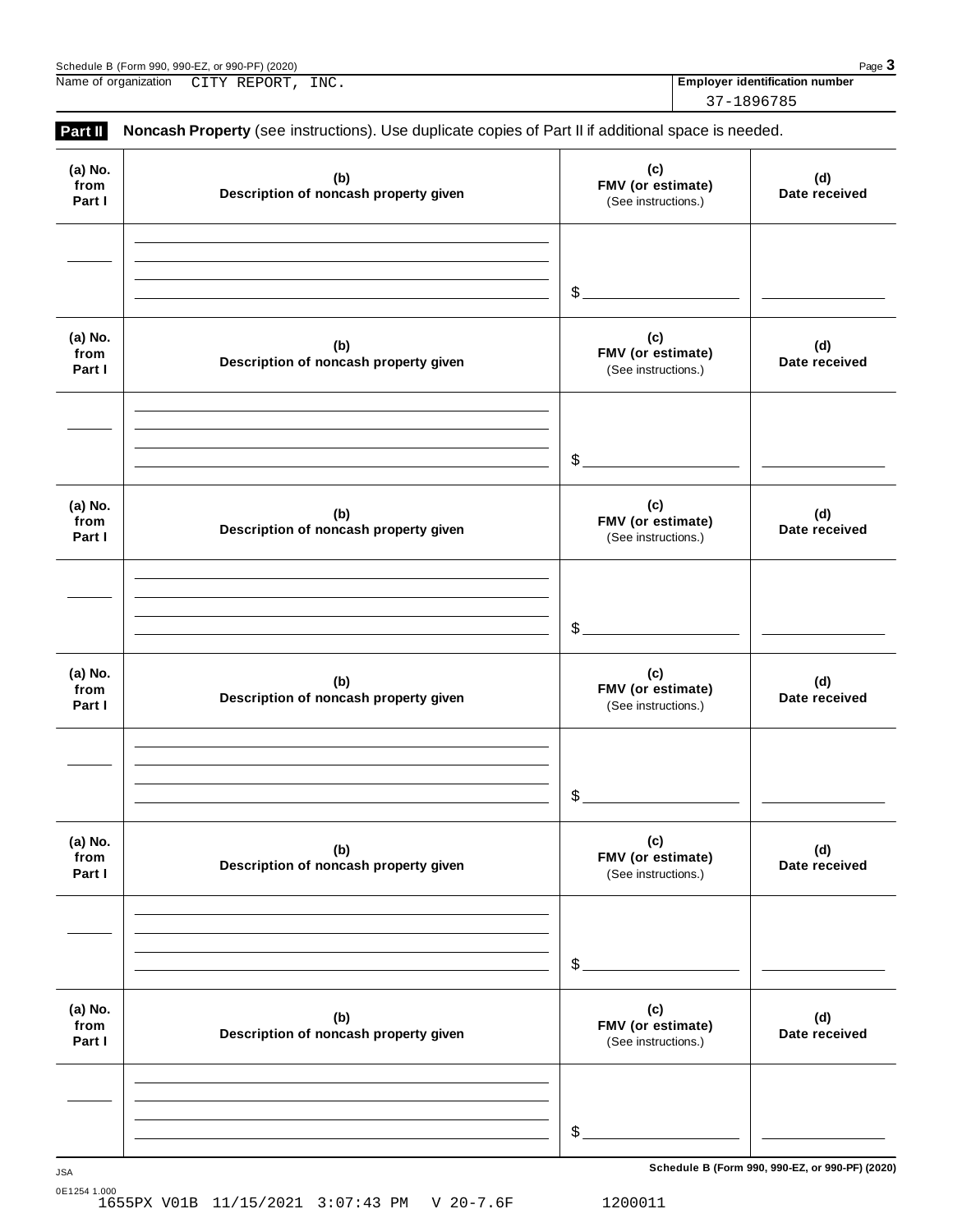|                    | Name of organization CITY REPORT, INC.                                                                                                                                                                                                                                                                                                                                                                                                                                                                                                                     |                      | <b>Employer identification number</b>    |
|--------------------|------------------------------------------------------------------------------------------------------------------------------------------------------------------------------------------------------------------------------------------------------------------------------------------------------------------------------------------------------------------------------------------------------------------------------------------------------------------------------------------------------------------------------------------------------------|----------------------|------------------------------------------|
|                    |                                                                                                                                                                                                                                                                                                                                                                                                                                                                                                                                                            |                      | 37-1896785                               |
| Part III           | Exclusively religious, charitable, etc., contributions to organizations described in section 501(c)(7), (8), or<br>(10) that total more than \$1,000 for the year from any one contributor. Complete columns (a) through (e) and<br>the following line entry. For organizations completing Part III, enter the total of exclusively religious, charitable, etc.,<br>contributions of \$1,000 or less for the year. (Enter this information once. See instructions.) $\triangleright$ \$<br>Use duplicate copies of Part III if additional space is needed. |                      |                                          |
| (a) No.<br>from    | (b) Purpose of gift                                                                                                                                                                                                                                                                                                                                                                                                                                                                                                                                        | (c) Use of gift      | (d) Description of how gift is held      |
| Part I             |                                                                                                                                                                                                                                                                                                                                                                                                                                                                                                                                                            |                      |                                          |
|                    | Transferee's name, address, and ZIP + 4                                                                                                                                                                                                                                                                                                                                                                                                                                                                                                                    | (e) Transfer of gift | Relationship of transferor to transferee |
| (a) No.<br>from    | (b) Purpose of gift                                                                                                                                                                                                                                                                                                                                                                                                                                                                                                                                        | (c) Use of gift      | (d) Description of how gift is held      |
| Part I             |                                                                                                                                                                                                                                                                                                                                                                                                                                                                                                                                                            |                      |                                          |
|                    | Transferee's name, address, and ZIP + 4                                                                                                                                                                                                                                                                                                                                                                                                                                                                                                                    | (e) Transfer of gift | Relationship of transferor to transferee |
| (a) No.<br>from    | (b) Purpose of gift                                                                                                                                                                                                                                                                                                                                                                                                                                                                                                                                        | (c) Use of gift      | (d) Description of how gift is held      |
| Part I             |                                                                                                                                                                                                                                                                                                                                                                                                                                                                                                                                                            |                      |                                          |
|                    |                                                                                                                                                                                                                                                                                                                                                                                                                                                                                                                                                            | (e) Transfer of gift |                                          |
|                    | Transferee's name, address, and ZIP + 4                                                                                                                                                                                                                                                                                                                                                                                                                                                                                                                    |                      | Relationship of transferor to transferee |
| $(a)$ No.<br>`from | (b) Purpose of gift                                                                                                                                                                                                                                                                                                                                                                                                                                                                                                                                        | (c) Use of gift      | (d) Description of how gift is held      |
|                    |                                                                                                                                                                                                                                                                                                                                                                                                                                                                                                                                                            |                      |                                          |
|                    |                                                                                                                                                                                                                                                                                                                                                                                                                                                                                                                                                            |                      |                                          |
|                    |                                                                                                                                                                                                                                                                                                                                                                                                                                                                                                                                                            | (e) Transfer of gift |                                          |
| Part I             | Transferee's name, address, and ZIP + 4                                                                                                                                                                                                                                                                                                                                                                                                                                                                                                                    |                      | Relationship of transferor to transferee |

Schedule B (Form 990, 990-EZ, or 990-PF) (2020)  $P_{\text{E}}(2)$  Page  $4$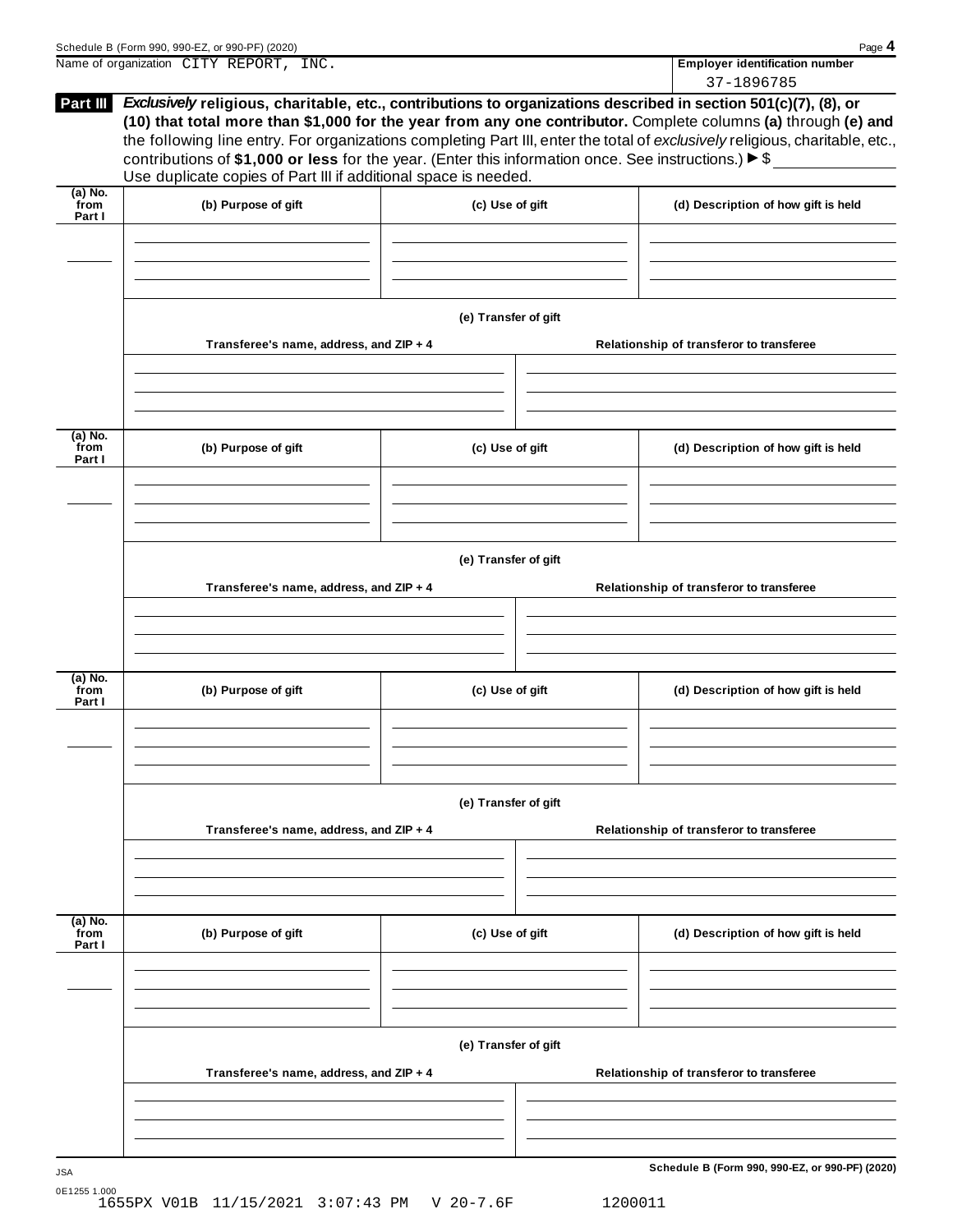| <b>SCHEDULE D</b> |  |
|-------------------|--|
| (Form 990)        |  |

| <b>SCHEDULE D</b><br>(Form 990) |                                                             |  | <b>Supplemental Financial Statements</b>                                                                                                                                                                                                                               |                                                                        |  |  |                |            | OMB No. 1545-0047                                          |  |  |
|---------------------------------|-------------------------------------------------------------|--|------------------------------------------------------------------------------------------------------------------------------------------------------------------------------------------------------------------------------------------------------------------------|------------------------------------------------------------------------|--|--|----------------|------------|------------------------------------------------------------|--|--|
|                                 |                                                             |  | Complete if the organization answered "Yes" on Form 990,<br>Part IV, line 6, 7, 8, 9, 10, 11a, 11b, 11c, 11d, 11e, 11f, 12a, or 12b.                                                                                                                                   |                                                                        |  |  |                | $20$ 20    |                                                            |  |  |
|                                 | Department of the Treasury                                  |  |                                                                                                                                                                                                                                                                        | Attach to Form 990.                                                    |  |  |                |            | Open to Public                                             |  |  |
|                                 | <b>Internal Revenue Service</b><br>Name of the organization |  |                                                                                                                                                                                                                                                                        | Go to www.irs.gov/Form990 for instructions and the latest information. |  |  |                |            | <b>Inspection</b><br><b>Employer identification number</b> |  |  |
|                                 | CITY REPORT, INC.                                           |  |                                                                                                                                                                                                                                                                        |                                                                        |  |  |                | 37-1896785 |                                                            |  |  |
| Part I                          |                                                             |  | Organizations Maintaining Donor Advised Funds or Other Similar Funds or Accounts.                                                                                                                                                                                      |                                                                        |  |  |                |            |                                                            |  |  |
|                                 |                                                             |  | Complete if the organization answered "Yes" on Form 990, Part IV, line 6.                                                                                                                                                                                              |                                                                        |  |  |                |            |                                                            |  |  |
|                                 |                                                             |  |                                                                                                                                                                                                                                                                        | (a) Donor advised funds                                                |  |  |                |            | (b) Funds and other accounts                               |  |  |
| 1                               |                                                             |  | Total number at end of year entitled as a set of the set of the set of the set of the set of the set of the set of the set of the set of the set of the set of the set of the set of the set of the set of the set of the set                                          |                                                                        |  |  |                |            |                                                            |  |  |
| $\mathbf{2}$                    |                                                             |  | Aggregate value of contributions to (during year)                                                                                                                                                                                                                      |                                                                        |  |  |                |            |                                                            |  |  |
| 3                               |                                                             |  | Aggregate value of grants from (during year)                                                                                                                                                                                                                           |                                                                        |  |  |                |            |                                                            |  |  |
| 4                               |                                                             |  | Aggregate value at end of year                                                                                                                                                                                                                                         |                                                                        |  |  |                |            |                                                            |  |  |
| 5                               |                                                             |  | Did the organization inform all donors and donor advisors in writing that the assets held in donor advised                                                                                                                                                             |                                                                        |  |  |                |            |                                                            |  |  |
|                                 |                                                             |  | funds are the organization's property, subject to the organization's exclusive legal control?                                                                                                                                                                          |                                                                        |  |  |                |            | <b>Yes</b><br>No                                           |  |  |
| 6                               |                                                             |  | Did the organization inform all grantees, donors, and donor advisors in writing that grant funds can be used                                                                                                                                                           |                                                                        |  |  |                |            |                                                            |  |  |
|                                 |                                                             |  | only for charitable purposes and not for the benefit of the donor or donor advisor, or for any other purpose                                                                                                                                                           |                                                                        |  |  |                |            |                                                            |  |  |
|                                 |                                                             |  |                                                                                                                                                                                                                                                                        |                                                                        |  |  |                |            | <b>Yes</b><br>No                                           |  |  |
| Part II                         |                                                             |  | <b>Conservation Easements.</b>                                                                                                                                                                                                                                         |                                                                        |  |  |                |            |                                                            |  |  |
|                                 |                                                             |  | Complete if the organization answered "Yes" on Form 990, Part IV, line 7.                                                                                                                                                                                              |                                                                        |  |  |                |            |                                                            |  |  |
| 1                               |                                                             |  | Purpose(s) of conservation easements held by the organization (check all that apply).                                                                                                                                                                                  |                                                                        |  |  |                |            |                                                            |  |  |
|                                 |                                                             |  | Preservation of land for public use (for example, recreation or education)                                                                                                                                                                                             |                                                                        |  |  |                |            | Preservation of a historically important land area         |  |  |
|                                 |                                                             |  | Protection of natural habitat                                                                                                                                                                                                                                          |                                                                        |  |  |                |            | Preservation of a certified historic structure             |  |  |
|                                 |                                                             |  | Preservation of open space                                                                                                                                                                                                                                             |                                                                        |  |  |                |            |                                                            |  |  |
| 2                               |                                                             |  | Complete lines 2a through 2d if the organization held a qualified conservation contribution in the form of a conservation                                                                                                                                              |                                                                        |  |  |                |            |                                                            |  |  |
|                                 |                                                             |  | easement on the last day of the tax year.                                                                                                                                                                                                                              |                                                                        |  |  |                |            | Held at the End of the Tax Year                            |  |  |
| a                               |                                                             |  |                                                                                                                                                                                                                                                                        |                                                                        |  |  | 2a             |            |                                                            |  |  |
| b                               |                                                             |  |                                                                                                                                                                                                                                                                        |                                                                        |  |  | 2b             |            |                                                            |  |  |
| c                               |                                                             |  | Number of conservation easements on a certified historic structure included in (a)                                                                                                                                                                                     |                                                                        |  |  | 2 <sub>c</sub> |            |                                                            |  |  |
| d                               |                                                             |  | Number of conservation easements included in (c) acquired after 7/25/06, and not on a                                                                                                                                                                                  |                                                                        |  |  |                |            |                                                            |  |  |
|                                 |                                                             |  | historic structure listed in the National Register                                                                                                                                                                                                                     |                                                                        |  |  | 2d             |            |                                                            |  |  |
| 3                               |                                                             |  | Number of conservation easements modified, transferred, released, extinguished, or terminated by the organization during the                                                                                                                                           |                                                                        |  |  |                |            |                                                            |  |  |
|                                 | tax year $\blacktriangleright$                              |  |                                                                                                                                                                                                                                                                        |                                                                        |  |  |                |            |                                                            |  |  |
| 4                               |                                                             |  | Number of states where property subject to conservation easement is located $\blacktriangleright$ ____                                                                                                                                                                 |                                                                        |  |  |                |            |                                                            |  |  |
| 5                               |                                                             |  | Does the organization have a written policy regarding the periodic monitoring, inspection, handling of                                                                                                                                                                 |                                                                        |  |  |                |            |                                                            |  |  |
|                                 |                                                             |  |                                                                                                                                                                                                                                                                        |                                                                        |  |  |                |            | <b>Yes</b><br>No                                           |  |  |
| 6                               |                                                             |  | Staff and volunteer hours devoted to monitoring, inspecting, handling of violations, and enforcing conservation easements during the year                                                                                                                              |                                                                        |  |  |                |            |                                                            |  |  |
| 7                               |                                                             |  | Amount of expenses incurred in monitoring, inspecting, handling of violations, and enforcing conservation easements during the year                                                                                                                                    |                                                                        |  |  |                |            |                                                            |  |  |
|                                 |                                                             |  |                                                                                                                                                                                                                                                                        |                                                                        |  |  |                |            |                                                            |  |  |
| 8                               | $\triangleright$ \$                                         |  | Does each conservation easement reported on line 2(d) above satisfy the requirements of section 170(h)(4)(B)(i)                                                                                                                                                        |                                                                        |  |  |                |            |                                                            |  |  |
|                                 |                                                             |  |                                                                                                                                                                                                                                                                        |                                                                        |  |  |                |            | Yes<br><b>No</b>                                           |  |  |
| 9                               |                                                             |  | In Part XIII, describe how the organization reports conservation easements in its revenue and expense statement and                                                                                                                                                    |                                                                        |  |  |                |            |                                                            |  |  |
|                                 |                                                             |  | balance sheet, and include, if applicable, the text of the footnote to the organization's financial statements that describes the                                                                                                                                      |                                                                        |  |  |                |            |                                                            |  |  |
|                                 |                                                             |  | organization's accounting for conservation easements.                                                                                                                                                                                                                  |                                                                        |  |  |                |            |                                                            |  |  |
|                                 | <b>Part III</b>                                             |  | Organizations Maintaining Collections of Art, Historical Treasures, or Other Similar Assets.                                                                                                                                                                           |                                                                        |  |  |                |            |                                                            |  |  |
|                                 |                                                             |  | Complete if the organization answered "Yes" on Form 990, Part IV, line 8.                                                                                                                                                                                              |                                                                        |  |  |                |            |                                                            |  |  |
| 1a                              |                                                             |  | If the organization elected, as permitted under FASB ASC 958, not to report in its revenue statement and balance sheet works of art, historical treasures, or other similar assets held for public exhibition, education, or r                                         |                                                                        |  |  |                |            |                                                            |  |  |
| b                               |                                                             |  | If the organization elected, as permitted under FASB ASC 958, to report in its revenue statement and balance sheet works of<br>art, historical treasures, or other similar assets held for public exhibition, education, or research in furtherance of public service, |                                                                        |  |  |                |            |                                                            |  |  |
|                                 |                                                             |  | provide the following amounts relating to these items:                                                                                                                                                                                                                 |                                                                        |  |  |                |            |                                                            |  |  |
|                                 |                                                             |  |                                                                                                                                                                                                                                                                        |                                                                        |  |  |                |            |                                                            |  |  |
|                                 |                                                             |  |                                                                                                                                                                                                                                                                        |                                                                        |  |  |                |            | $\triangleright$ \$                                        |  |  |
| $\mathbf{2}$                    |                                                             |  | If the organization received or held works of art, historical treasures, or other similar assets for financial gain, provide the                                                                                                                                       |                                                                        |  |  |                |            |                                                            |  |  |
|                                 |                                                             |  | following amounts required to be reported under FASB ASC 958 relating to these items:                                                                                                                                                                                  |                                                                        |  |  |                |            |                                                            |  |  |
| a                               |                                                             |  | the field of the Fame 000 Davis V                                                                                                                                                                                                                                      |                                                                        |  |  |                |            |                                                            |  |  |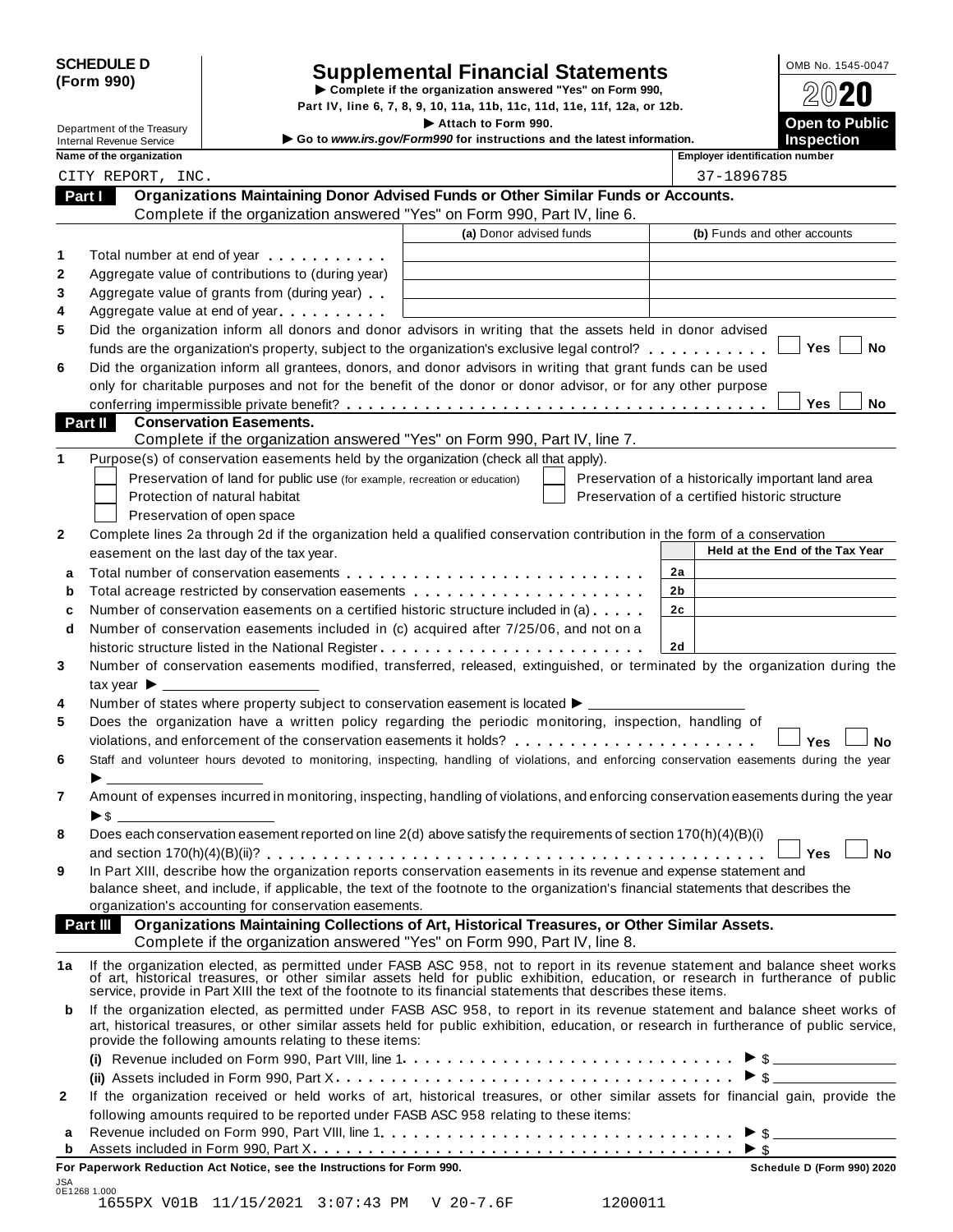CITY REPORT, INC.

|                   | Schedule D (Form 990) 2020                                                                                                                                      |                         |                |                                    |                          |                                                                                                                                                                                                                                      |                     |                   | Page 2    |
|-------------------|-----------------------------------------------------------------------------------------------------------------------------------------------------------------|-------------------------|----------------|------------------------------------|--------------------------|--------------------------------------------------------------------------------------------------------------------------------------------------------------------------------------------------------------------------------------|---------------------|-------------------|-----------|
|                   | Part III Organizations Maintaining Collections of Art, Historical Treasures, or Other Similar Assets (continued)                                                |                         |                |                                    |                          |                                                                                                                                                                                                                                      |                     |                   |           |
| 3                 | Using the organization's acquisition, accession, and other records, check any of the following that make significant use of its                                 |                         |                |                                    |                          |                                                                                                                                                                                                                                      |                     |                   |           |
|                   | collection items (check all that apply):                                                                                                                        |                         |                |                                    |                          |                                                                                                                                                                                                                                      |                     |                   |           |
| a                 | Public exhibition                                                                                                                                               |                         | d              |                                    | Loan or exchange program |                                                                                                                                                                                                                                      |                     |                   |           |
| b                 | Scholarly research                                                                                                                                              |                         | е              |                                    |                          | Other <u>the contract of the contract of the contract of the contract of the contract of the contract of the contract of the contract of the contract of the contract of the contract of the contract of the contract of the con</u> |                     |                   |           |
| c                 | Preservation for future generations                                                                                                                             |                         |                |                                    |                          |                                                                                                                                                                                                                                      |                     |                   |           |
| 4                 | Provide a description of the organization's collections and explain how they further the organization's exempt purpose in Part                                  |                         |                |                                    |                          |                                                                                                                                                                                                                                      |                     |                   |           |
|                   | XIII.                                                                                                                                                           |                         |                |                                    |                          |                                                                                                                                                                                                                                      |                     |                   |           |
| 5                 | During the year, did the organization solicit or receive donations of art, historical treasures, or other similar                                               |                         |                |                                    |                          |                                                                                                                                                                                                                                      |                     |                   |           |
|                   | assets to be sold to raise funds rather than to be maintained as part of the organization's collection?                                                         |                         |                |                                    |                          |                                                                                                                                                                                                                                      | Yes                 |                   | No        |
|                   | <b>Escrow and Custodial Arrangements.</b><br><b>Part IV</b>                                                                                                     |                         |                |                                    |                          |                                                                                                                                                                                                                                      |                     |                   |           |
|                   | Complete if the organization answered "Yes" on Form 990, Part IV, line 9, or reported an amount on Form                                                         |                         |                |                                    |                          |                                                                                                                                                                                                                                      |                     |                   |           |
|                   | 990, Part X, line 21.                                                                                                                                           |                         |                |                                    |                          |                                                                                                                                                                                                                                      |                     |                   |           |
|                   | 1a Is the organization an agent, trustee, custodian or other intermediary for contributions or other assets not                                                 |                         |                |                                    |                          |                                                                                                                                                                                                                                      |                     |                   |           |
|                   |                                                                                                                                                                 |                         |                |                                    |                          |                                                                                                                                                                                                                                      | Yes                 |                   | No        |
| b                 | If "Yes," explain the arrangement in Part XIII and complete the following table:                                                                                |                         |                |                                    |                          |                                                                                                                                                                                                                                      |                     |                   |           |
|                   |                                                                                                                                                                 |                         |                |                                    |                          | Amount                                                                                                                                                                                                                               |                     |                   |           |
| c                 | Beginning balance enterpreteration of the contract of the contract of the contract of the contract of the contr                                                 |                         |                |                                    | 1с                       |                                                                                                                                                                                                                                      |                     |                   |           |
| d                 |                                                                                                                                                                 |                         |                |                                    | 1d                       |                                                                                                                                                                                                                                      |                     |                   |           |
| е                 |                                                                                                                                                                 |                         |                |                                    | 1е                       |                                                                                                                                                                                                                                      |                     |                   |           |
| f                 |                                                                                                                                                                 |                         |                |                                    | 1f                       |                                                                                                                                                                                                                                      |                     |                   |           |
| 2a                | Did the organization include an amount on Form 990, Part X, line 21, for escrow or custodial account liability?                                                 |                         |                |                                    |                          |                                                                                                                                                                                                                                      | <b>Yes</b>          |                   | <b>No</b> |
|                   | <b>b</b> If "Yes," explain the arrangement in Part XIII. Check here if the explanation has been provided on Part XIII                                           |                         |                |                                    |                          |                                                                                                                                                                                                                                      |                     |                   |           |
|                   | <b>Endowment Funds.</b><br>Part V                                                                                                                               |                         |                |                                    |                          |                                                                                                                                                                                                                                      |                     |                   |           |
|                   | Complete if the organization answered "Yes" on Form 990, Part IV, line 10.                                                                                      |                         |                |                                    |                          |                                                                                                                                                                                                                                      |                     |                   |           |
|                   |                                                                                                                                                                 | (a) Current year        | (b) Prior year |                                    | (c) Two years back       | (d) Three years back                                                                                                                                                                                                                 | (e) Four years back |                   |           |
| 1a                | Beginning of year balance                                                                                                                                       |                         |                |                                    |                          |                                                                                                                                                                                                                                      |                     |                   |           |
| b                 | Contributions <b>Contributions</b>                                                                                                                              |                         |                |                                    |                          |                                                                                                                                                                                                                                      |                     |                   |           |
|                   | Net investment earnings, gains,                                                                                                                                 |                         |                |                                    |                          |                                                                                                                                                                                                                                      |                     |                   |           |
|                   | and losses                                                                                                                                                      |                         |                |                                    |                          |                                                                                                                                                                                                                                      |                     |                   |           |
|                   | Grants or scholarships <b>State of State State</b>                                                                                                              |                         |                |                                    |                          |                                                                                                                                                                                                                                      |                     |                   |           |
|                   | Other expenditures for facilities                                                                                                                               |                         |                |                                    |                          |                                                                                                                                                                                                                                      |                     |                   |           |
|                   | and programs                                                                                                                                                    |                         |                |                                    |                          |                                                                                                                                                                                                                                      |                     |                   |           |
| f                 | Administrative expenses                                                                                                                                         |                         |                |                                    |                          |                                                                                                                                                                                                                                      |                     |                   |           |
|                   | End of year balance                                                                                                                                             |                         |                |                                    |                          |                                                                                                                                                                                                                                      |                     |                   |           |
| g<br>$\mathbf{2}$ | Provide the estimated percentage of the current year end balance (line 1g, column (a)) held as:                                                                 |                         |                |                                    |                          |                                                                                                                                                                                                                                      |                     |                   |           |
| a                 | Board designated or quasi-endowment >                                                                                                                           |                         | %              |                                    |                          |                                                                                                                                                                                                                                      |                     |                   |           |
| b                 | Permanent endowment >                                                                                                                                           | %                       |                |                                    |                          |                                                                                                                                                                                                                                      |                     |                   |           |
| c                 | Term endowment >                                                                                                                                                | $\frac{0}{6}$           |                |                                    |                          |                                                                                                                                                                                                                                      |                     |                   |           |
|                   | The percentages on lines 2a, 2b, and 2c should equal 100%.                                                                                                      |                         |                |                                    |                          |                                                                                                                                                                                                                                      |                     |                   |           |
|                   | 3a Are there endowment funds not in the possession of the organization that are held and administered for the                                                   |                         |                |                                    |                          |                                                                                                                                                                                                                                      |                     |                   |           |
|                   | organization by:                                                                                                                                                |                         |                |                                    |                          |                                                                                                                                                                                                                                      |                     | $\overline{Y}$ es | No        |
|                   |                                                                                                                                                                 |                         |                |                                    |                          |                                                                                                                                                                                                                                      | 3a(i)               |                   |           |
|                   |                                                                                                                                                                 |                         |                |                                    |                          |                                                                                                                                                                                                                                      | 3a(ii)              |                   |           |
| b                 | If "Yes" on line 3a(ii), are the related organizations listed as required on Schedule R?                                                                        |                         |                |                                    |                          |                                                                                                                                                                                                                                      | 3 <sub>b</sub>      |                   |           |
| 4                 | Describe in Part XIII the intended uses of the organization's endowment funds.                                                                                  |                         |                |                                    |                          |                                                                                                                                                                                                                                      |                     |                   |           |
|                   | Land, Buildings, and Equipment.<br>Complete if the organization answered "Yes" on Form 990, Part IV, line 11a. See Form 990, Part X, line 10.<br><b>Part VI</b> |                         |                |                                    |                          |                                                                                                                                                                                                                                      |                     |                   |           |
|                   |                                                                                                                                                                 |                         |                |                                    |                          |                                                                                                                                                                                                                                      |                     |                   |           |
|                   | Description of property                                                                                                                                         | (a) Cost or other basis | (investment)   | (b) Cost or other basis<br>(other) |                          | (c) Accumulated<br>depreciation                                                                                                                                                                                                      | (d) Book value      |                   |           |
| 1a                |                                                                                                                                                                 |                         |                |                                    |                          |                                                                                                                                                                                                                                      |                     |                   |           |
| b                 |                                                                                                                                                                 |                         |                |                                    |                          |                                                                                                                                                                                                                                      |                     |                   |           |
| c                 | Leasehold improvements entitled and the set of the set of the set of the set of the set of the set of the set o                                                 |                         |                |                                    |                          |                                                                                                                                                                                                                                      |                     |                   |           |
| d                 | Equipment                                                                                                                                                       |                         |                |                                    |                          |                                                                                                                                                                                                                                      |                     |                   |           |
| е                 |                                                                                                                                                                 |                         |                |                                    |                          |                                                                                                                                                                                                                                      |                     |                   |           |
|                   | Total. Add lines 1a through 1e. (Column (d) must equal Form 990, Part X, column (B), line 10c.)                                                                 |                         |                |                                    |                          |                                                                                                                                                                                                                                      |                     |                   |           |
|                   |                                                                                                                                                                 |                         |                |                                    |                          |                                                                                                                                                                                                                                      |                     |                   |           |

**Schedule D (Form 990) 2020**

JSA 0E1269 1.000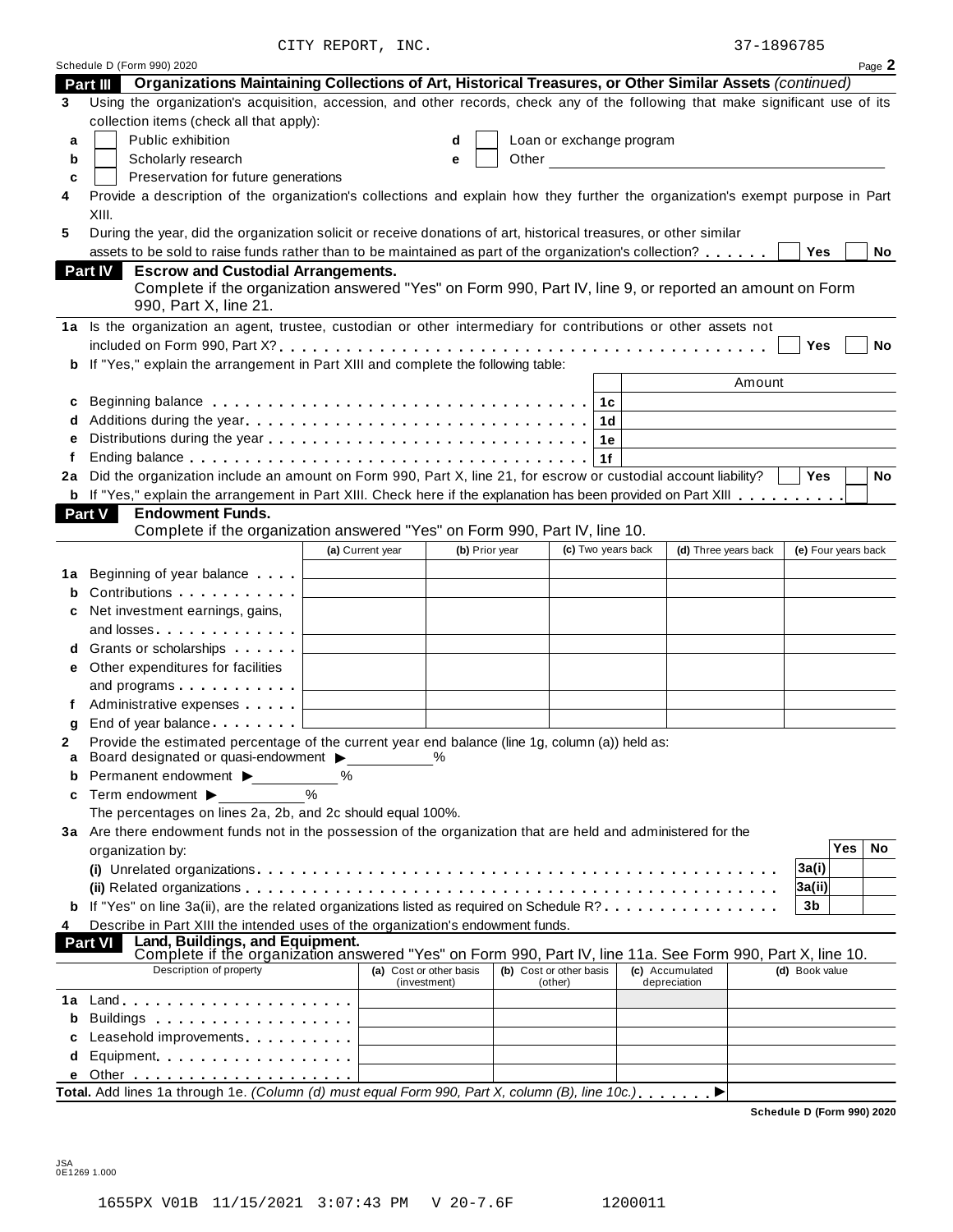| Schedule D (Form 990) 2020                                                                                                                                                                                                                                                                               |                              |                                                                                                            | Page 3 |
|----------------------------------------------------------------------------------------------------------------------------------------------------------------------------------------------------------------------------------------------------------------------------------------------------------|------------------------------|------------------------------------------------------------------------------------------------------------|--------|
| <b>Investments - Other Securities.</b><br>Part VII                                                                                                                                                                                                                                                       |                              | Complete if the organization answered "Yes" on Form 990, Part IV, line 11b. See Form 990, Part X, line 12. |        |
| (a) Description of security or category<br>(including name of security)                                                                                                                                                                                                                                  | (b) Book value               | (c) Method of valuation:<br>Cost or end-of-year market value                                               |        |
| (1) Financial derivatives <b>All Accords</b> Fig. 2.1 <b>Contracts</b> Fig. 2.1 <b>Contracts</b> Fig. 2.1 <b>Contracts</b> Fig. 2.1 <b>Contracts</b> Fig. 2.1 <b>Contracts</b> Fig. 2.1 <b>Contracts</b> Fig. 2.1 <b>Contracts</b> Fig. 2.1 <b>Contracts</b> Fig. 2.1 <b>Cont</b>                        |                              |                                                                                                            |        |
| (2) Closely held equity interests                                                                                                                                                                                                                                                                        |                              |                                                                                                            |        |
| $(3)$ Other $(3)$                                                                                                                                                                                                                                                                                        |                              |                                                                                                            |        |
| (A)                                                                                                                                                                                                                                                                                                      |                              |                                                                                                            |        |
| (B)                                                                                                                                                                                                                                                                                                      |                              |                                                                                                            |        |
| (C)                                                                                                                                                                                                                                                                                                      |                              |                                                                                                            |        |
| (D)                                                                                                                                                                                                                                                                                                      |                              |                                                                                                            |        |
| (E)                                                                                                                                                                                                                                                                                                      |                              |                                                                                                            |        |
| (F)                                                                                                                                                                                                                                                                                                      |                              |                                                                                                            |        |
| (G)                                                                                                                                                                                                                                                                                                      |                              |                                                                                                            |        |
| (H)                                                                                                                                                                                                                                                                                                      |                              |                                                                                                            |        |
| Total. (Column (b) must equal Form 990, Part X, col. (B) line 12.) $\blacktriangleright$                                                                                                                                                                                                                 |                              |                                                                                                            |        |
| <b>Investments - Program Related.</b><br><b>Part VIII</b>                                                                                                                                                                                                                                                |                              | Complete if the organization answered "Yes" on Form 990, Part IV, line 11c. See Form 990, Part X, line 13. |        |
| (a) Description of investment                                                                                                                                                                                                                                                                            | (b) Book value               | (c) Method of valuation:                                                                                   |        |
|                                                                                                                                                                                                                                                                                                          |                              | Cost or end-of-year market value                                                                           |        |
| (1)                                                                                                                                                                                                                                                                                                      |                              |                                                                                                            |        |
| (2)                                                                                                                                                                                                                                                                                                      |                              |                                                                                                            |        |
| (3)                                                                                                                                                                                                                                                                                                      |                              |                                                                                                            |        |
| (4)                                                                                                                                                                                                                                                                                                      |                              |                                                                                                            |        |
| (5)                                                                                                                                                                                                                                                                                                      |                              |                                                                                                            |        |
| (6)                                                                                                                                                                                                                                                                                                      |                              |                                                                                                            |        |
| (7)                                                                                                                                                                                                                                                                                                      |                              |                                                                                                            |        |
| (8)                                                                                                                                                                                                                                                                                                      |                              |                                                                                                            |        |
| (9)                                                                                                                                                                                                                                                                                                      |                              |                                                                                                            |        |
| Total. (Column (b) must equal Form 990, Part X, col. (B) line 13.) $\blacktriangleright$                                                                                                                                                                                                                 |                              |                                                                                                            |        |
| <b>Part IX</b><br><b>Other Assets.</b>                                                                                                                                                                                                                                                                   |                              |                                                                                                            |        |
|                                                                                                                                                                                                                                                                                                          |                              | Complete if the organization answered "Yes" on Form 990, Part IV, line 11d. See Form 990, Part X, line 15. |        |
|                                                                                                                                                                                                                                                                                                          | (a) Description              | (b) Book value                                                                                             |        |
| (1)                                                                                                                                                                                                                                                                                                      |                              |                                                                                                            |        |
| (2)                                                                                                                                                                                                                                                                                                      |                              |                                                                                                            |        |
| (3)                                                                                                                                                                                                                                                                                                      |                              |                                                                                                            |        |
| (4)                                                                                                                                                                                                                                                                                                      |                              |                                                                                                            |        |
| (5)                                                                                                                                                                                                                                                                                                      |                              |                                                                                                            |        |
| (6)                                                                                                                                                                                                                                                                                                      |                              |                                                                                                            |        |
| (7)                                                                                                                                                                                                                                                                                                      |                              |                                                                                                            |        |
| (8)                                                                                                                                                                                                                                                                                                      |                              |                                                                                                            |        |
| (9)                                                                                                                                                                                                                                                                                                      |                              |                                                                                                            |        |
| Total. (Column (b) must equal Form 990, Part X, col. (B) line 15.)                                                                                                                                                                                                                                       |                              |                                                                                                            |        |
| <b>Other Liabilities.</b><br><b>Part X</b>                                                                                                                                                                                                                                                               |                              |                                                                                                            |        |
| line 25.                                                                                                                                                                                                                                                                                                 |                              | Complete if the organization answered "Yes" on Form 990, Part IV, line 11e or 11f. See Form 990, Part X,   |        |
| 1.                                                                                                                                                                                                                                                                                                       | (a) Description of liability | (b) Book value                                                                                             |        |
| Federal income taxes<br>(1)                                                                                                                                                                                                                                                                              |                              |                                                                                                            |        |
| (2)                                                                                                                                                                                                                                                                                                      |                              |                                                                                                            |        |
| (3)                                                                                                                                                                                                                                                                                                      |                              |                                                                                                            |        |
| (4)                                                                                                                                                                                                                                                                                                      |                              |                                                                                                            |        |
| (5)                                                                                                                                                                                                                                                                                                      |                              |                                                                                                            |        |
| (6)                                                                                                                                                                                                                                                                                                      |                              |                                                                                                            |        |
| (7)                                                                                                                                                                                                                                                                                                      |                              |                                                                                                            |        |
| (8)                                                                                                                                                                                                                                                                                                      |                              |                                                                                                            |        |
| (9)                                                                                                                                                                                                                                                                                                      |                              |                                                                                                            |        |
|                                                                                                                                                                                                                                                                                                          |                              |                                                                                                            |        |
|                                                                                                                                                                                                                                                                                                          |                              |                                                                                                            |        |
| 2. Liability for uncertain tax positions. In Part XIII, provide the text of the footnote to the organization's financial statements that reports the<br>organization's liability for uncertain tax positions under FASB ASC 740. Check here if the text of the footnote has been provided in Part XIII . |                              |                                                                                                            |        |
|                                                                                                                                                                                                                                                                                                          |                              |                                                                                                            |        |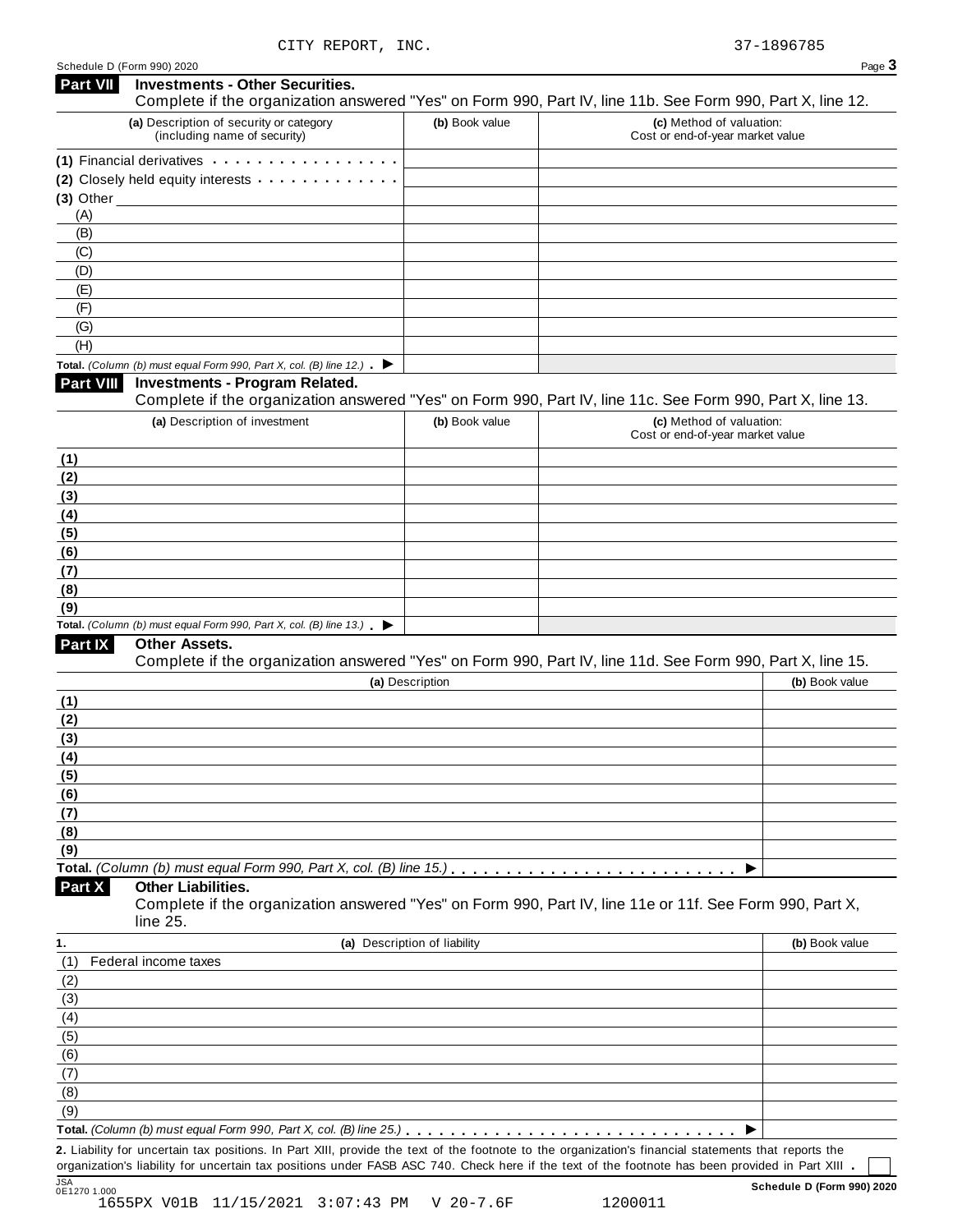|  | CITY REPORT, | INC. |
|--|--------------|------|
|--|--------------|------|

| Part XI      | Schedule D (Form 990) 2020                                                                                                                                         |              | Page 4       |
|--------------|--------------------------------------------------------------------------------------------------------------------------------------------------------------------|--------------|--------------|
|              | Reconciliation of Revenue per Audited Financial Statements With Revenue per Return.<br>Complete if the organization answered "Yes" on Form 990, Part IV, line 12a. |              |              |
| 1            | Total revenue, gains, and other support per audited financial statements                                                                                           | $\mathbf{1}$ | 5, 342, 565. |
| $\mathbf{2}$ | Amounts included on line 1 but not on Form 990, Part VIII, line 12:                                                                                                |              |              |
| a            | 2a                                                                                                                                                                 |              |              |
| b            | 13,858.<br>2 <sub>b</sub><br>Donated services and use of facilities                                                                                                |              |              |
| c            | 2 <sub>c</sub><br>Recoveries of prior year grants                                                                                                                  |              |              |
| d            |                                                                                                                                                                    |              |              |
| e            |                                                                                                                                                                    | 2e           | 13,858.      |
| 3            |                                                                                                                                                                    | 3            | 5,328,707.   |
| 4            | Amounts included on Form 990, Part VIII, line 12, but not on line 1:                                                                                               |              |              |
| a            | 4а<br>Investment expenses not included on Form 990, Part VIII, line 7b                                                                                             |              |              |
| b            | 4b                                                                                                                                                                 |              |              |
|              |                                                                                                                                                                    | 4c           |              |
| 5.           | Total revenue. Add lines 3 and 4c. (This must equal Form 990, Part I, line 12.)                                                                                    | 5            | 5,328,707.   |
| Part XII     | Reconciliation of Expenses per Audited Financial Statements With Expenses per Return.                                                                              |              |              |
|              | Complete if the organization answered "Yes" on Form 990, Part IV, line 12a.                                                                                        |              |              |
| 1            |                                                                                                                                                                    | 1            | 4,420,256.   |
| 2            | Amounts included on line 1 but not on Form 990, Part IX, line 25:                                                                                                  |              |              |
| a            | 13,858.<br>2a                                                                                                                                                      |              |              |
| b            | 2 <sub>b</sub>                                                                                                                                                     |              |              |
| c            | 2c                                                                                                                                                                 |              |              |
| d            | 2d                                                                                                                                                                 |              |              |
| е            |                                                                                                                                                                    | 2e           | 13,858.      |
| 3            |                                                                                                                                                                    | 3            | 4,406,398.   |
| 4            |                                                                                                                                                                    |              |              |
| a            | Amounts included on Form 990, Part IX, line 25, but not on line 1:<br>4a<br>Investment expenses not included on Form 990, Part VIII, line 7b                       |              |              |
| b            | 4b                                                                                                                                                                 |              |              |
| C            |                                                                                                                                                                    | 4с           |              |
| 5.           | Total expenses. Add lines 3 and 4c. (This must equal Form 990, Part I, line 18.)                                                                                   | 5            | 4,406,398.   |

Provide the descriptions required for Part II, lines 3, 5, and 9; Part III, lines 1a and 4; Part IV, lines 1b and 2b; Part V, line 4; Part X, line 2; Part XI, lines 2d and 4b; and Part XII, lines 2d and 4b. Also complete this part to provide any additional information.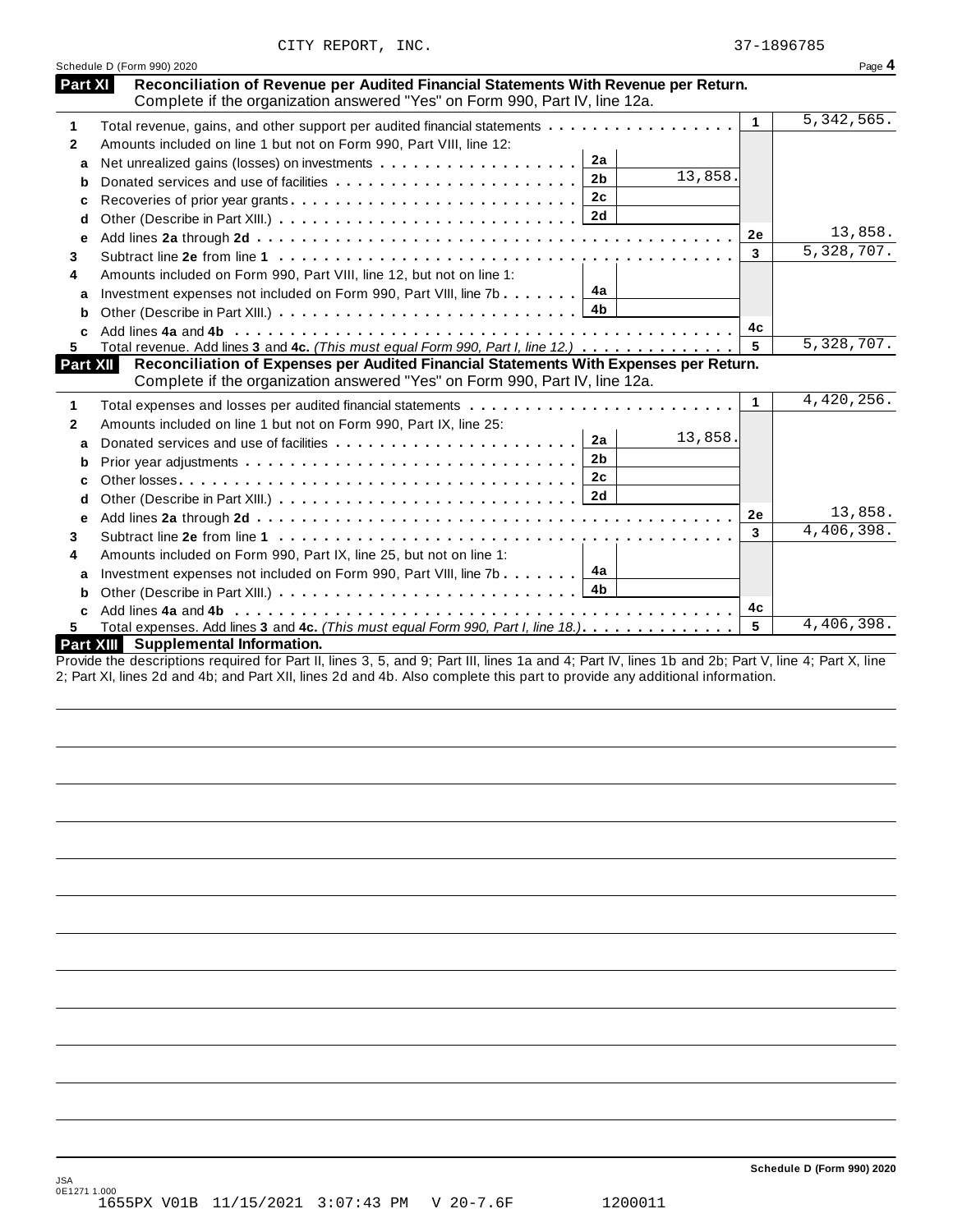**Part XIII Supplemental Information** *(continued)*

**Schedule D (Form 990) 2020**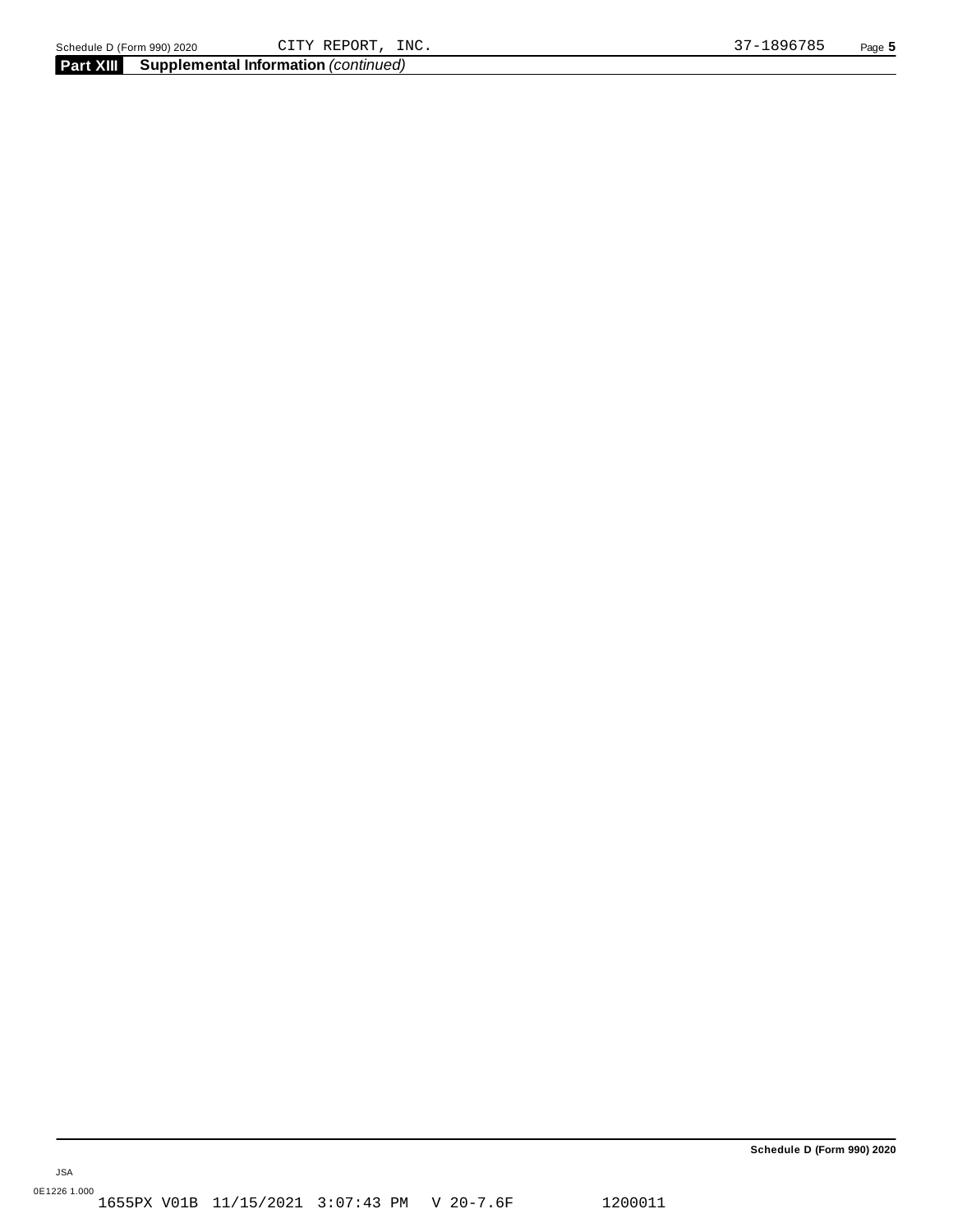|                | <b>SCHEDULE J</b>                                                                                                                                       | <b>Compensation Information</b>                                                                                                                                                                                     | OMB No. 1545-0047                          |     |              |
|----------------|---------------------------------------------------------------------------------------------------------------------------------------------------------|---------------------------------------------------------------------------------------------------------------------------------------------------------------------------------------------------------------------|--------------------------------------------|-----|--------------|
|                | (Form 990)                                                                                                                                              | For certain Officers, Directors, Trustees, Key Employees, and Highest                                                                                                                                               |                                            |     |              |
|                |                                                                                                                                                         | <b>Compensated Employees</b><br>> Complete if the organization answered "Yes" on Form 990, Part IV, line 23.                                                                                                        |                                            |     |              |
|                | Attach to Form 990.<br>Department of the Treasury<br>Go to www.irs.gov/Form990 for instructions and the latest information.<br>Internal Revenue Service |                                                                                                                                                                                                                     | <b>Open to Public</b><br><b>Inspection</b> |     |              |
|                | Employer identification number<br>Name of the organization                                                                                              |                                                                                                                                                                                                                     |                                            |     |              |
|                | CITY REPORT, INC.                                                                                                                                       | 37-1896785                                                                                                                                                                                                          |                                            |     |              |
| Part I         |                                                                                                                                                         | <b>Questions Regarding Compensation</b>                                                                                                                                                                             |                                            |     |              |
|                |                                                                                                                                                         |                                                                                                                                                                                                                     |                                            | Yes | No           |
|                |                                                                                                                                                         | 1a Check the appropriate box(es) if the organization provided any of the following to or for a person listed on Form                                                                                                |                                            |     |              |
|                |                                                                                                                                                         | 990, Part VII, Section A, line 1a. Complete Part III to provide any relevant information regarding these items.                                                                                                     |                                            |     |              |
|                |                                                                                                                                                         | First-class or charter travel<br>Housing allowance or residence for personal use                                                                                                                                    |                                            |     |              |
|                |                                                                                                                                                         | Travel for companions<br>Payments for business use of personal residence                                                                                                                                            |                                            |     |              |
|                |                                                                                                                                                         | Tax indemnification and gross-up payments<br>Health or social club dues or initiation fees                                                                                                                          |                                            |     |              |
|                |                                                                                                                                                         | Discretionary spending account<br>Personal services (such as maid, chauffeur, chef)                                                                                                                                 |                                            |     |              |
| b              |                                                                                                                                                         | If any of the boxes on line 1a are checked, did the organization follow a written policy regarding payment                                                                                                          |                                            |     |              |
|                |                                                                                                                                                         | or reimbursement or provision of all of the expenses described above? If "No," complete Part III to                                                                                                                 |                                            |     |              |
|                |                                                                                                                                                         |                                                                                                                                                                                                                     | 1b                                         |     |              |
| 2              |                                                                                                                                                         | Did the organization require substantiation prior to reimbursing or allowing expenses incurred by all                                                                                                               |                                            |     |              |
|                |                                                                                                                                                         | directors, trustees, and officers, including the CEO/Executive Director, regarding the items checked on line                                                                                                        |                                            |     |              |
|                |                                                                                                                                                         |                                                                                                                                                                                                                     | $\mathbf{2}$                               |     |              |
| 3              |                                                                                                                                                         | Indicate which, if any, of the following the organization used to establish the compensation of the                                                                                                                 |                                            |     |              |
|                |                                                                                                                                                         | organization's CEO/Executive Director. Check all that apply. Do not check any boxes for methods used by a<br>related organization to establish compensation of the CEO/Executive Director, but explain in Part III. |                                            |     |              |
|                |                                                                                                                                                         | Written employment contract                                                                                                                                                                                         |                                            |     |              |
|                |                                                                                                                                                         | Compensation committee<br>Independent compensation consultant<br>Compensation survey or study                                                                                                                       |                                            |     |              |
|                | Χ                                                                                                                                                       | $\mathbf X$<br>Form 990 of other organizations<br>Approval by the board or compensation committee                                                                                                                   |                                            |     |              |
|                |                                                                                                                                                         |                                                                                                                                                                                                                     |                                            |     |              |
| 4              |                                                                                                                                                         | During the year, did any person listed on Form 990, Part VII, Section A, line 1a, with respect to the filing<br>organization or a related organization:                                                             |                                            |     |              |
| a              |                                                                                                                                                         |                                                                                                                                                                                                                     | 4a                                         |     | Χ            |
| b              |                                                                                                                                                         | Participate in or receive payment from a supplemental nonqualified retirement plan?                                                                                                                                 | 4b                                         |     | $\mathbf X$  |
| c              |                                                                                                                                                         | Participate in or receive payment from an equity-based compensation arrangement?                                                                                                                                    | 4c                                         |     | $\mathbf X$  |
|                |                                                                                                                                                         | If "Yes" to any of lines 4a-c, list the persons and provide the applicable amounts for each item in Part III.                                                                                                       |                                            |     |              |
|                |                                                                                                                                                         |                                                                                                                                                                                                                     |                                            |     |              |
|                |                                                                                                                                                         | Only section 501(c)(3), 501(c)(4), and 501(c)(29) organizations must complete lines 5-9.                                                                                                                            |                                            |     |              |
| 5              |                                                                                                                                                         | For persons listed on Form 990, Part VII, Section A, line 1a, did the organization pay or accrue any                                                                                                                |                                            |     |              |
|                |                                                                                                                                                         | compensation contingent on the revenues of:                                                                                                                                                                         |                                            |     |              |
|                |                                                                                                                                                         |                                                                                                                                                                                                                     | 5a                                         |     | Χ            |
| b              |                                                                                                                                                         |                                                                                                                                                                                                                     | 5b                                         |     | $\mathbf{X}$ |
|                |                                                                                                                                                         | If "Yes" on line 5a or 5b, describe in Part III.                                                                                                                                                                    |                                            |     |              |
| 6              |                                                                                                                                                         | For persons listed on Form 990, Part VII, Section A, line 1a, did the organization pay or accrue any                                                                                                                |                                            |     |              |
|                |                                                                                                                                                         | compensation contingent on the net earnings of:                                                                                                                                                                     |                                            |     |              |
| a              |                                                                                                                                                         |                                                                                                                                                                                                                     | 6a                                         |     | Χ            |
| b              |                                                                                                                                                         |                                                                                                                                                                                                                     | 6b                                         |     | X            |
|                |                                                                                                                                                         | If "Yes" on line 6a or 6b, describe in Part III.                                                                                                                                                                    |                                            |     |              |
| $\overline{7}$ |                                                                                                                                                         | For persons listed on Form 990, Part VII, Section A, line 1a, did the organization provide any nonfixed                                                                                                             |                                            |     |              |
|                |                                                                                                                                                         | payments not described on lines 5 and 6? If "Yes," describe in Part III.                                                                                                                                            | $\overline{7}$                             |     | Χ            |
| 8              |                                                                                                                                                         | Were any amounts reported on Form 990, Part VII, paid or accrued pursuant to a contract that was subject                                                                                                            |                                            |     |              |
|                |                                                                                                                                                         | to the initial contract exception described in Regulations section 53.4958-4(a)(3)? If "Yes," describe                                                                                                              |                                            |     |              |
|                |                                                                                                                                                         |                                                                                                                                                                                                                     | 8                                          |     | Χ            |
| 9              |                                                                                                                                                         | If "Yes" on line 8, did the organization also follow the rebuttable presumption procedure described in                                                                                                              |                                            |     |              |
|                |                                                                                                                                                         |                                                                                                                                                                                                                     | 9                                          |     |              |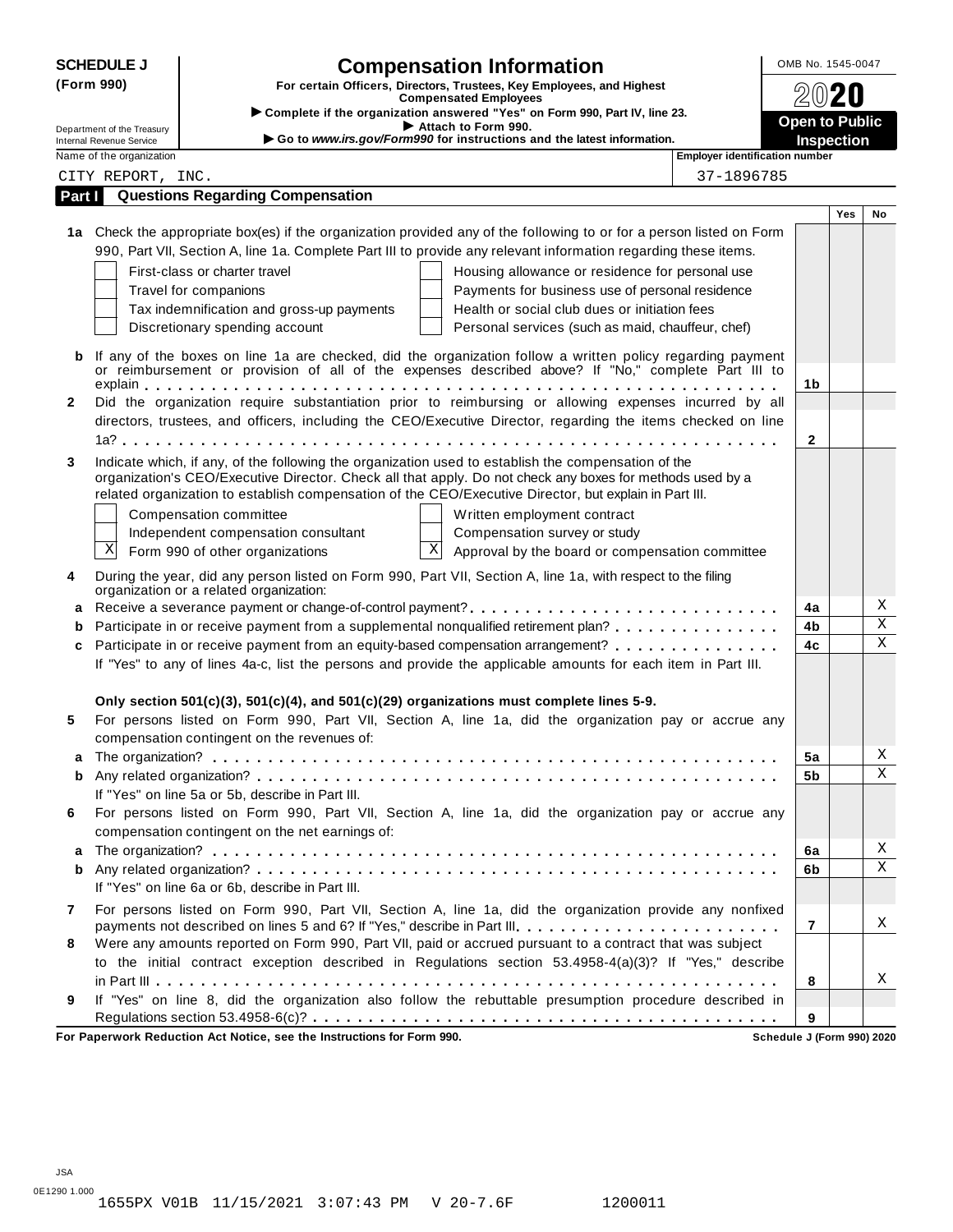Schedule <sup>J</sup> (Form 990) <sup>2020</sup> Page **2**

#### **Part II Officers, Directors, Trustees, Key Employees, and Highest Compensated Employees.** Use duplicate copies ifadditional space is needed.

For each individual whose compensation must be reported on Schedule J, report compensation from the organization on row (i) and from related organizations, described in the instructions, on row (ii). Do not list any individuals that aren't listed on Form 990, Part VII.

Note: The sum of columns (B)(i)-(iii) for each listed individual must equal the total amount of Form 990, Part VII, Section A, line 1a, applicable column (D) and (E) amounts for that individual.

|                        |                              | (B) Breakdown of W-2 and/or 1099-MISC compensation |                                        |                                           | (C) Retirement and             | (D) Nontaxable   | (E) Total of columns | (F) Compensation                                           |
|------------------------|------------------------------|----------------------------------------------------|----------------------------------------|-------------------------------------------|--------------------------------|------------------|----------------------|------------------------------------------------------------|
| (A) Name and Title     |                              | (i) Base<br>compensation                           | (ii) Bonus & incentive<br>compensation | (iii) Other<br>reportable<br>compensation | other deferred<br>compensation | benefits         | $(B)(i)-(D)$         | in column (B) reported<br>as deferred on prior<br>Form 990 |
| <b>JEREMIAH HESTER</b> | (i)                          | 240,757.                                           | $\mathsf{O}$ .                         | $\overline{0}$ .                          | 8,012.                         | 49,372.          | 298,141              |                                                            |
| 1EDITOR IN CHIEF       | (i)                          | $\mathbf 0$                                        | $\mathbf 0$ .                          | $\overline{0}$ .                          | 0.                             | $0$ .            | $\mathbf{0}$ .       |                                                            |
| JOHN WOTOWICZ          | (i)                          | 275,000                                            | $\mathsf{O}$ .                         | $\mathsf 0$ .                             | $\mathsf{O}$ .                 | 0.               | 275,000              |                                                            |
| 2PUBLISHER             | (i)                          | $\mathsf{O}$                                       | $\mathbf 0$ .                          | 0.                                        | $\mathsf{O}$ .                 | 0.               | $\mathbf 0$ .        |                                                            |
| ALYSSA KATZ            | (i)                          | 151,739                                            | $\mathsf{O}$ .                         | $0$ .                                     | 6,399                          | 49,464.          | 207,602.             |                                                            |
| 3DEPUTY EDITOR         | (i)                          | $\mathsf{O}$                                       | $\mathsf{O}$ .                         | $0$ .                                     | $\mathsf{O}$ .                 | $\overline{0}$ . | $\mathsf{O}$ .       |                                                            |
| HASANI GITTENS         | (i)                          | 162,599                                            | $\mathbf 0$                            | 0.                                        | $0$ .                          | 16,100.          | 178,699.             |                                                            |
| 4DEPUTY DIRECTOR       | (i)                          | 0                                                  | $\mathbf 0$                            | 0.                                        | $\mathbf{0}$                   | $0$ .            | $\mathbf 0$ .        |                                                            |
|                        | (i)                          |                                                    |                                        |                                           |                                |                  |                      |                                                            |
| 5                      | (i)                          |                                                    |                                        |                                           |                                |                  |                      |                                                            |
|                        | (i)                          |                                                    |                                        |                                           |                                |                  |                      |                                                            |
| 6                      | (i)                          |                                                    |                                        |                                           |                                |                  |                      |                                                            |
|                        | (i)                          |                                                    |                                        |                                           |                                |                  |                      |                                                            |
| $\overline{7}$         | (i)                          |                                                    |                                        |                                           |                                |                  |                      |                                                            |
|                        | (i)                          |                                                    |                                        |                                           |                                |                  |                      |                                                            |
| 8                      | (i)                          |                                                    |                                        |                                           |                                |                  |                      |                                                            |
|                        | (i)                          |                                                    |                                        |                                           |                                |                  |                      |                                                            |
| 9                      | (i)                          |                                                    |                                        |                                           |                                |                  |                      |                                                            |
|                        | (i)                          |                                                    |                                        |                                           |                                |                  |                      |                                                            |
| 10                     | (i)                          |                                                    |                                        |                                           |                                |                  |                      |                                                            |
|                        | (i)                          |                                                    |                                        |                                           |                                |                  |                      |                                                            |
| 11                     | (i)                          |                                                    |                                        |                                           |                                |                  |                      |                                                            |
|                        | (i)                          |                                                    |                                        |                                           |                                |                  |                      |                                                            |
| 12                     | (i)                          |                                                    |                                        |                                           |                                |                  |                      |                                                            |
|                        | (i)                          |                                                    |                                        |                                           |                                |                  |                      |                                                            |
| 13                     | (i)                          |                                                    |                                        |                                           |                                |                  |                      |                                                            |
|                        | $\qquad \qquad \textbf{(i)}$ |                                                    |                                        |                                           |                                |                  |                      |                                                            |
| 14                     | (i)                          |                                                    |                                        |                                           |                                |                  |                      |                                                            |
|                        | (i)                          |                                                    |                                        |                                           |                                |                  |                      |                                                            |
| 15                     | (i)                          |                                                    |                                        |                                           |                                |                  |                      |                                                            |
|                        | (i)                          |                                                    |                                        |                                           |                                |                  |                      |                                                            |
| 16                     | (i)                          |                                                    |                                        |                                           |                                |                  |                      |                                                            |

**Schedule J (Form 990) 2020**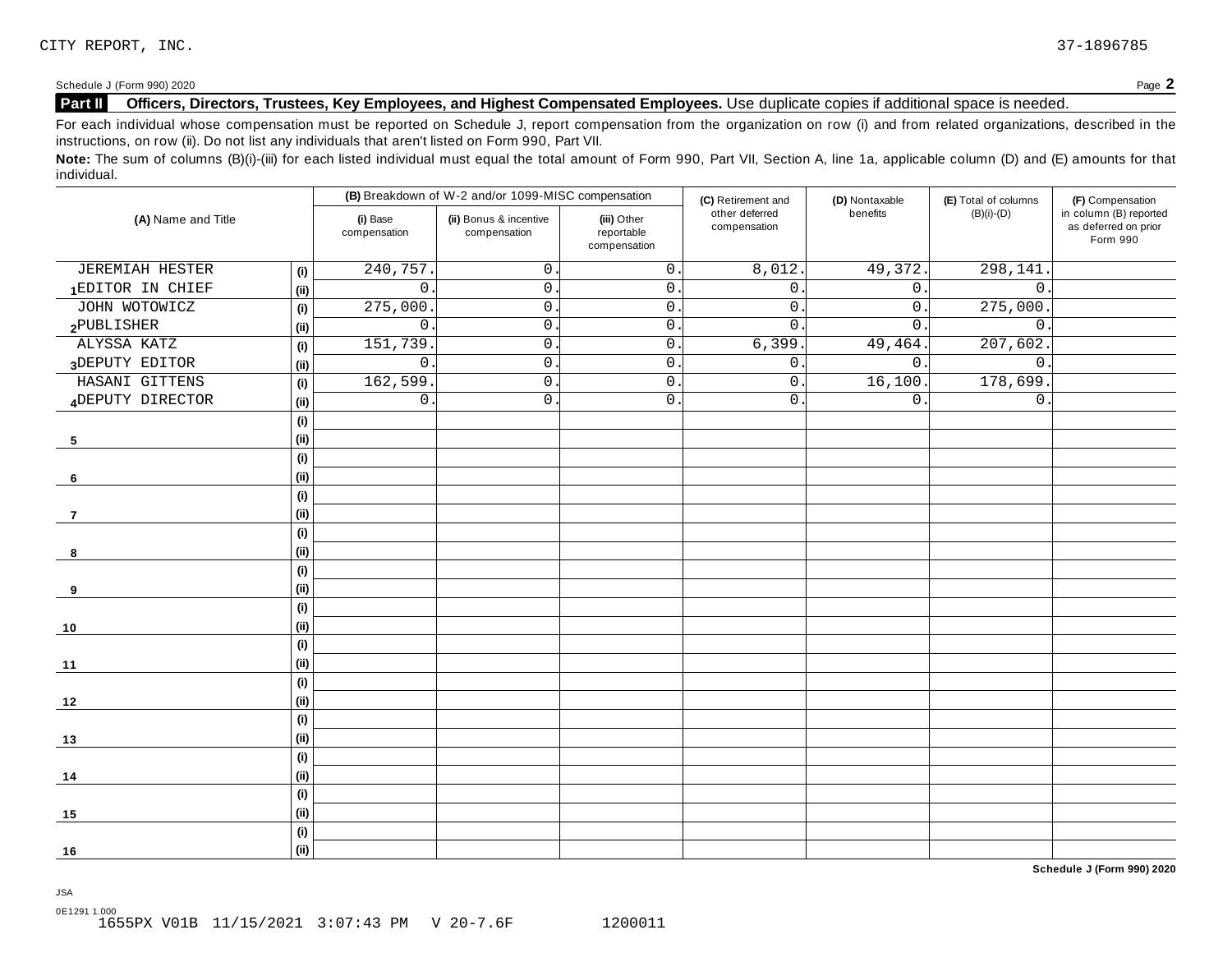Schedule J (Form 990) 2020 Page **3**

#### **Part III Supplemental Information**

Provide the information, explanation, or descriptions required for Part I, lines 1a, 1b, 3, 4a, 4b, 4c, 5a, 5b, 6a, 6b, 7, and 8, and for Part II. Also complete this part for any additional information.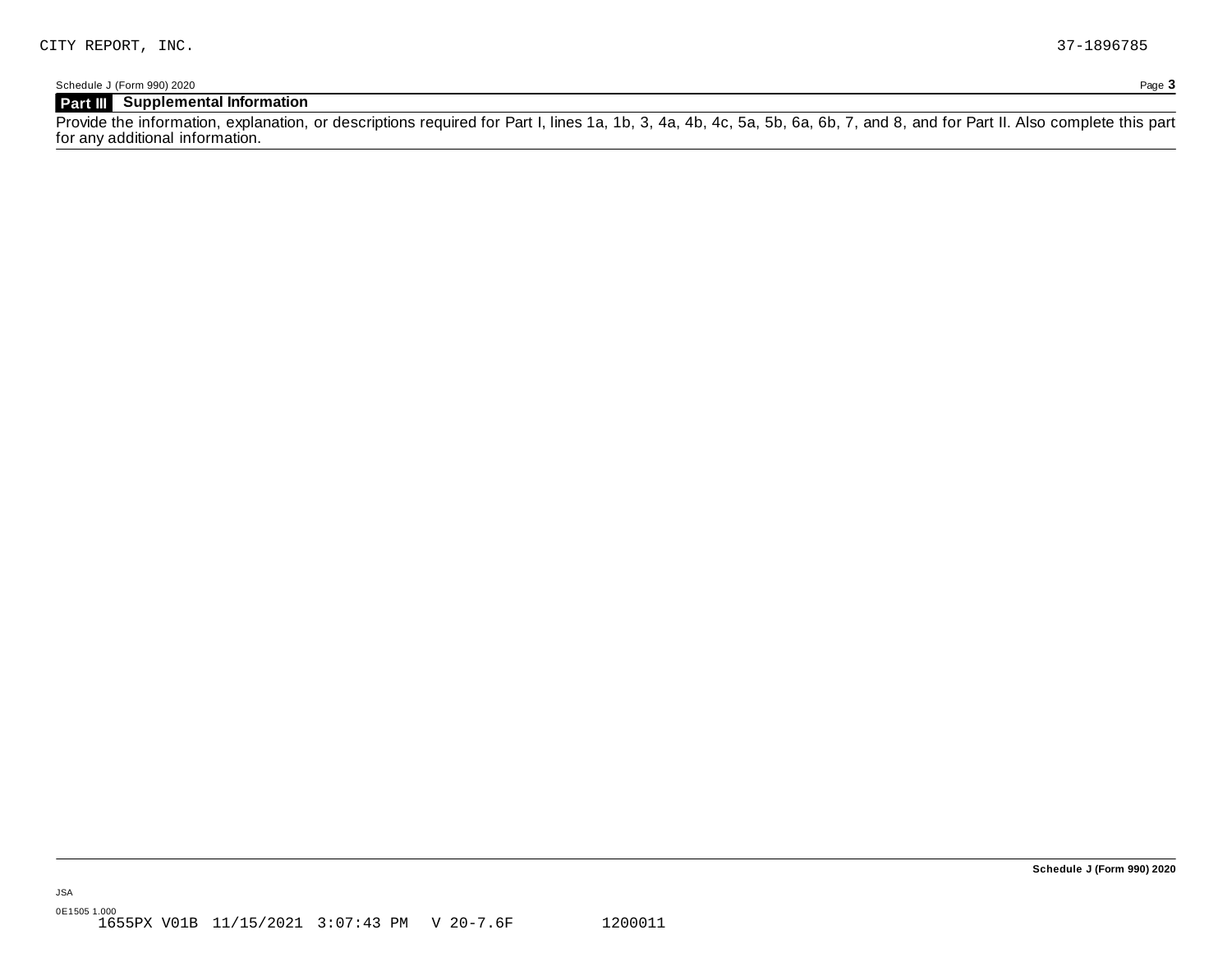#### **SCHEDULE O** Supplemental Information to Form 990 or 990-EZ DMB No. 1545-0047

**(Form 990 or 990-EZ) Complete to provide information for responses to specific questions on** plete to provide information for responses to specific questions on  $\bigotimes_{\mathbb{Z}}\mathbb{Q}$  20 **EVECT**<br>
Attach to Form 990 or 990-EZ.<br>
and the Communication of the Communication of the Communication of the Communication of the Communication of the Communication of the Communication of the Communication of the Commu Department of the Treasury <br>Depen to Public<br>Name of the organization<br>Name of the organization<br>Name of the organization<br>Name of the organization<br>Name of the organization<br>Name of the organization<br>Name of the organization<br>Na



Department of the Treasury<br>Internal Revenue Service CITY REPORT, INC. 37-1896785

FORM 990, PART III, LINE 3

THE CITY MOVED TO AN ALL REMOTE NEWSROOM, CONDUCTING PLANNING AND EDITING FUNCTIONS OVER VIDEO CONFERENCE, SLACK, AND VIA GOOGLE DOCS. IT ALSO SHIFTED SOME OF ITS REPORTING, AND ALL OPEN NEWSROOM EVENTS (MEETINGS BETWEEN COMMUNITY MEMBERS AND ITS JOURNALISTS) TO REMOTE FORMATS.

#### FORM 990, PART VI, SECTION B, LINE 11B

CITY REPORT, INC.'S PUBLISHER AND EDITOR IN CHIEF AS WELL AS ITS OUTSOURCED FINANCIAL CONSULTANT WILL REVIEW THE FORM 990 FOLLOWED BY A REVIEW BY THE EXECUTIVE COMMITTEE OF THE BOARD.

```
FORM 990, PART VI, SECTION B, LINE 12C
```
DIRECTORS AND OFFICERS ARE REQUIRED TO COMPLETE A CONFLICT OF INTEREST DISCLOSURE STATEMENT ANNUALLY AND UPDATE THEIR DISCLOSURE STATEMENT PROMPTLY IF THERE IS ANY MATERIAL CHANGE IN THE INFORMATION PROVIDED. IF A CONFLICT ARISES, THE INTERESTED PARTY SHOULD PROMPTLY DISCLOSE THE MATERIAL FACTS OF ANY ACTUAL OR POSSIBLE CONFLICT OF INTEREST PRIOR TO ANY DELIBERATION OR VOTING. THE PERSON WITH A CONFLICT OF INTEREST MAY PARTICIPATE IN THE DISCUSSION RELATED TO THE TRANSACTION BUT SHALL NOT PARTICIPATE IN AND SHALL REFRAIN FROM IMPROPERLY INFLUENCING THE DELIBERATIONS OR VOTING ON THE MATTER.

FORM 990, PART VI, SECTION B, LINE 15 COMPENSATION OF THE OFFICERS OF CITY REPORT INC. WAS DETERMINED BY THE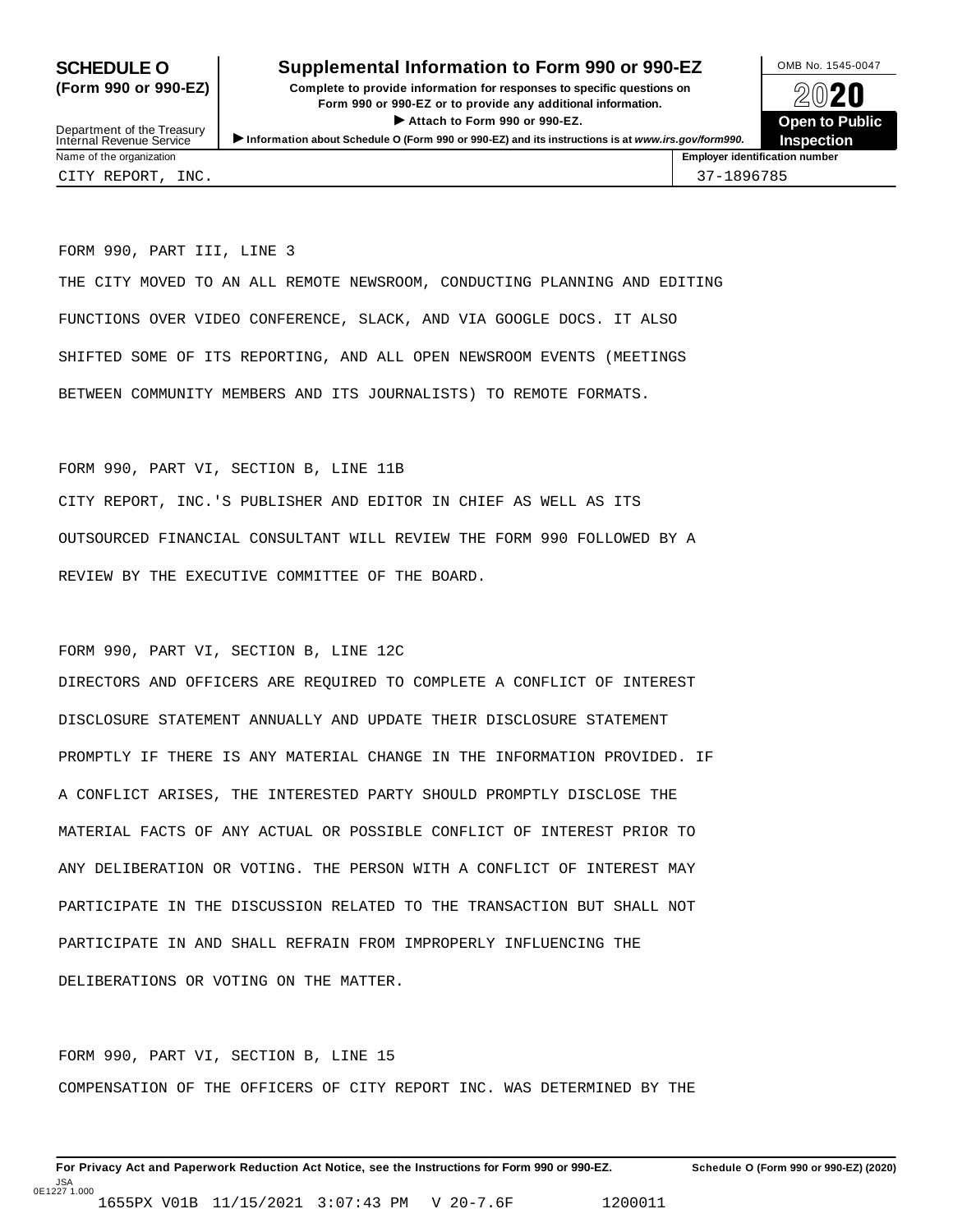<span id="page-37-0"></span>BOARD AT THE INCEPTION OF THE ORGANIZATION IN 2018 BASED UPON A REVIEW OF COMPENSATION FOR COMPARABLE POSITIONS AT COMPARABLE ORGANIZATIONS. THE BOARD WILL CONDUCT PERIODIC REVIEWS OF OFFICER COMPENSATION.

FORM 990, PART VI, SECTION C, LINE 19 A SUMMARY OF THE CONFLICT OF INTEREST POLICY APPEARS ON THE ORGANIZATION'S WEBSITE. THE AUDITED FINANCIAL STATEMENTS WILL APPEAR ON THE ORGANIZATION'S WEBSITE.

ATTACHMENT 1

#### FORM 990, PART III - PROGRAM SERVICE, LINE 4A

CITY REPORT, INC. (THE CITY) WAS INCORPORATED IN FEBRUARY 2018 AND LAUNCHED IN APRIL 2019 AS AN INDEPENDENT, NONPROFIT, DIGITAL NEWS PLATFORM DEDICATED TO HARD-HITTING REPORTING THAT SERVES THE PEOPLE OF NEW YORK, PRODUCING CONSISTENT, HIGH-QUALITY AND HIGH-IMPACT ACCOUNTABILITY REPORTING. OUR WORK IS FREE TO ALL AND DOES NOT REQUIRE A SUBSCRIPTION. INSTEAD OF CHARGING FOR ACCESS, WE RELY ON THE SUPPORT OF MEMBERS, DONORS AND SPONSORS.

LOCAL REPORTING IS THE CRITICAL LINK BETWEEN THE POLICIES, SPENDING AND OTHER ACTIONS OF LOCAL GOVERNMENT, THE PRIVATE SECTOR AND CITIZENS. WITHOUT THIS REPORTING, ACCOUNTABILITY DISAPPEARS, CITIZENS DISCONNECT AND DEMOCRACY FAILS.

THE CITY WAS FOUNDED TO RESPOND TO THE CRISIS IN LOCAL NEWS ACROSS THE FIVE BOROUGHS. THE CLOSURE OF MULTIPLE LOCAL NEWS PLATFORMS COMBINED WITH THE DRAMATIC DOWNSIZING OF MANY OTHER REPORTING TEAMS HAS HAD A CATASTROPHIC IMPACT ON BROAD, CONSISTENT REPORTING

JSA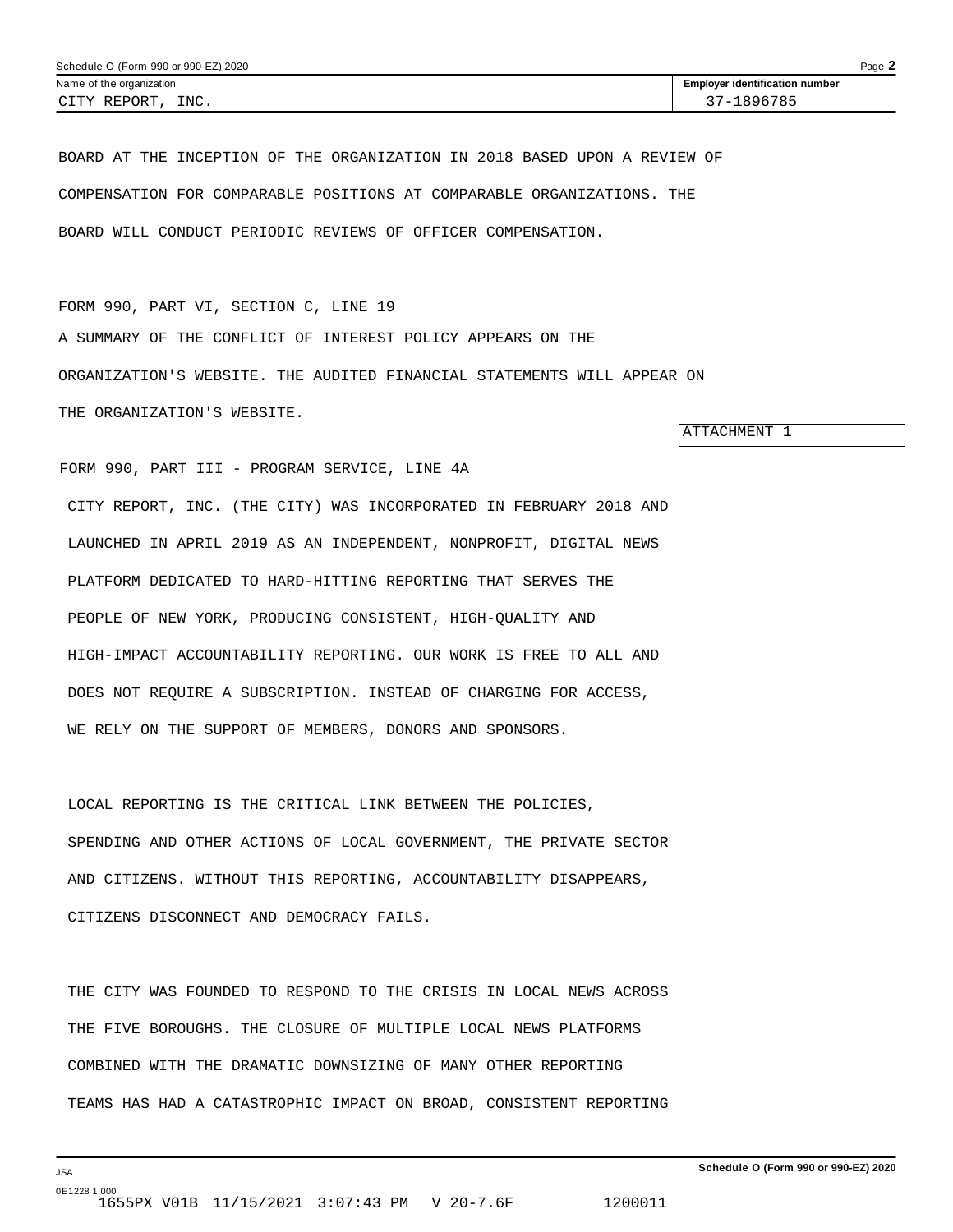ATTACHMENT 1 (CONT'D)

ON LOCAL AFFAIRS IN THE NATION'S LARGEST CITY. AT A TIME WHEN NEW YORK CITY'S POPULATION (9 MILLION) AND BUDGET (\$95 BILLION) ARE LARGER THAN EVER, THE NUMBER OF LOCAL REPORTERS HAS PLUMMETED.

LOCAL REPORTING IS MORE IMPORTANT THAN EVER FOR NEW YORK CITY AS IT FACES THE DAUNTING CHALLENGES OF RECOVERY FROM THE CORONAVIRUS CRISIS, POLICE-COMMUNITY TENSIONS AND THE NOVEMBER 2021 ELECTIONS WHICH WILL FILL NEARLY EVERY MAJOR CITY AND BOROUGH OFFICE. NO MATTER WHAT YOU THINK IS NEW YORK'S MOST IMPORTANT PRIORITY OR PRESSING NEED, IT WILL NOT BE FULLY OR EFFECTIVELY ADDRESSED WITHOUT LOCAL REPORTING.

WITH 2000+ STORIES NOW UNDER THEIR BELT, THE CITY'S DIVERSE TEAM OF 20 JOURNALISTS ARE IN ALL FIVE BOROUGHS DELIVERING ESSENTIAL REPORTING AND INFORMATION AND HOLDING THE CITY'S LEADERS AND INSTITUTIONS TO ACCOUNT WHERE THEY ARE FAILING TO DELIVER. THE CITY'S TEAM IS REPORTING ACROSS A WIDE RANGE OF TOPICS INCLUDING ECONOMY, JUSTICE, PUBLIC SAFETY, TRANSPORTATION, HEALTH, HOUSING, EDUCATION, POLITICS, GOVERNMENT AND ENVIRONMENT. THE CITY'S DATA REPORTING TEAM DEVELOPED ONE OF NEW YORK'S MOST FOLLOWED CORONAVIRUS TRACKERS WHICH ALSO SERVES AS A CORE RESOURCE FOR EXTENSIVE REPORTING ON THE IMPACT OF THE CORONAVIRUS CRISIS. RAPID AUDIENCE GROWTH IS EVIDENCE OF THE CITY'S EMERGENCE AS THE GO-TO ESSENTIAL SOURCE OF REPORTING ON THE IMPACT OF THE CRISIS AND CRITICAL INFORMATION FOR NEW YORKERS.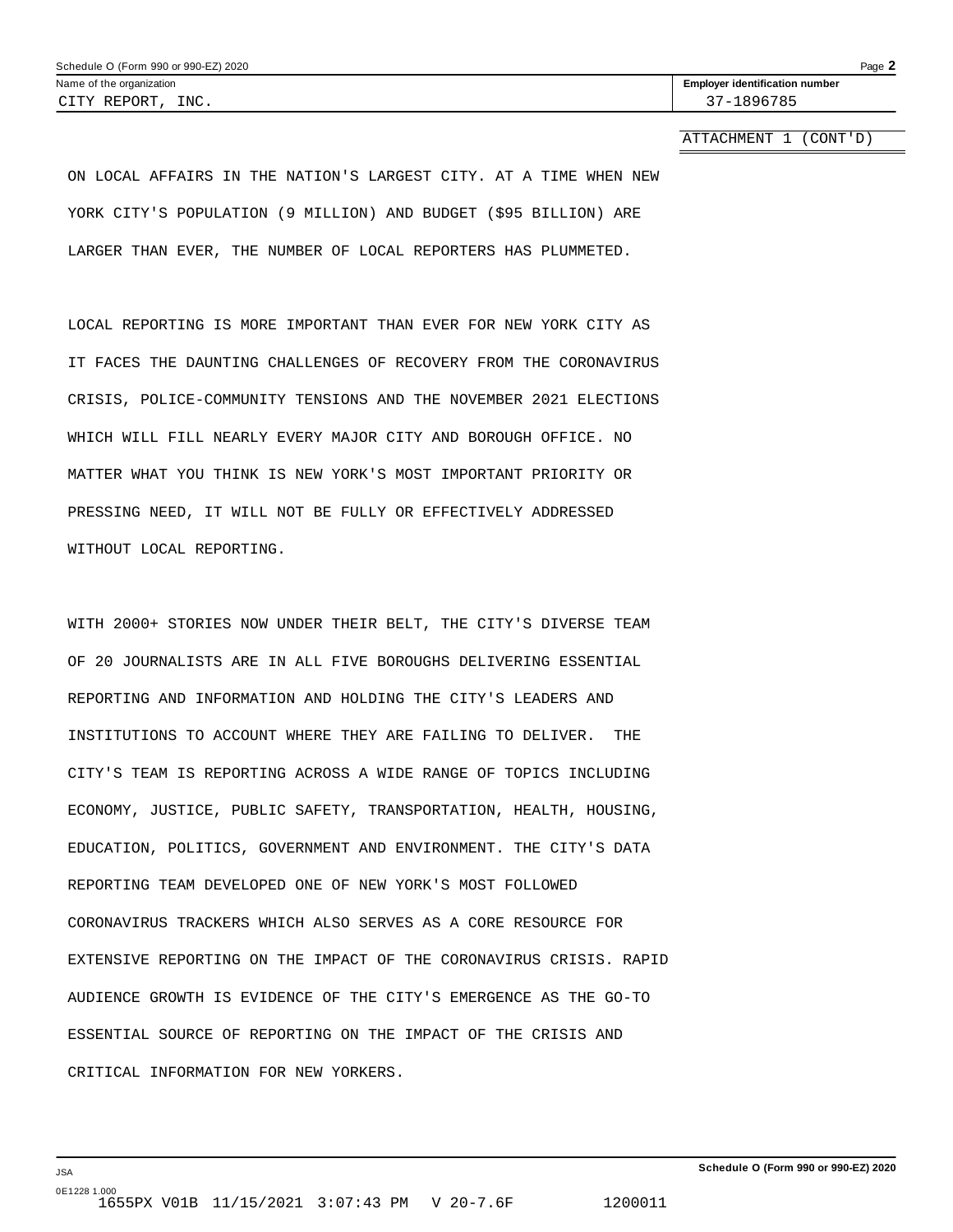ATTACHMENT 1 (CONT'D)

<span id="page-39-0"></span>THE CITY DRIVES ENGAGEMENT WITH NEW YORKERS THROUGH BOTH PHYSICAL AND VIRTUAL PROGRAMS INCLUDING ITS INNOVATIVE OPEN NEWSROOM, NEWSLETTERS AND SURVEYS. THE CITY IS ALSO A RESOURCE AND PARTNER TO OTHER NEWS ORGANIZATIONS, COLLABORATING TO JOINTLY PRODUCE HIGH-QUALITY ACCOUNTABILITY REPORTING, AND ENCOURAGING REPUBLICATION AND REUSE OF OUR STORIES THROUGHOUT THE BROADER NONPROFIT AND FOR-PROFIT NEWS MEDIA ECOSYSTEM.

THE CITY RECEIVED EXTRAORDINARY LAUNCH SUPPORT FROM LEAD FOUNDING DONORS.

THE CITY'S EDITORIAL TEAM IS SUPPORTED BY A FIRST RATE TEAM OF BUSINESS AND ORGANIZATION-FOCUSED COLLEAGUES WHO HAVE ESTABLISHED A WORLD-CLASS, TECHNOLOGY-ENABLED MEDIA COMPANY FOUNDATION THAT PROPELS AND AMPLIFIES THE IMPACT OF THE CITY'S WORK.

|                                                                       | ATTACHMENT 2            |              |
|-----------------------------------------------------------------------|-------------------------|--------------|
| 990, PART VII- COMPENSATION OF THE FIVE HIGHEST PAID IND. CONTRACTORS |                         |              |
| NAME AND ADDRESS                                                      | DESCRIPTION OF SERVICES | COMPENSATION |
| VOX MEDIA                                                             | MEDIA                   | 135,000.     |

JSA

WASHINGTON, DC 20036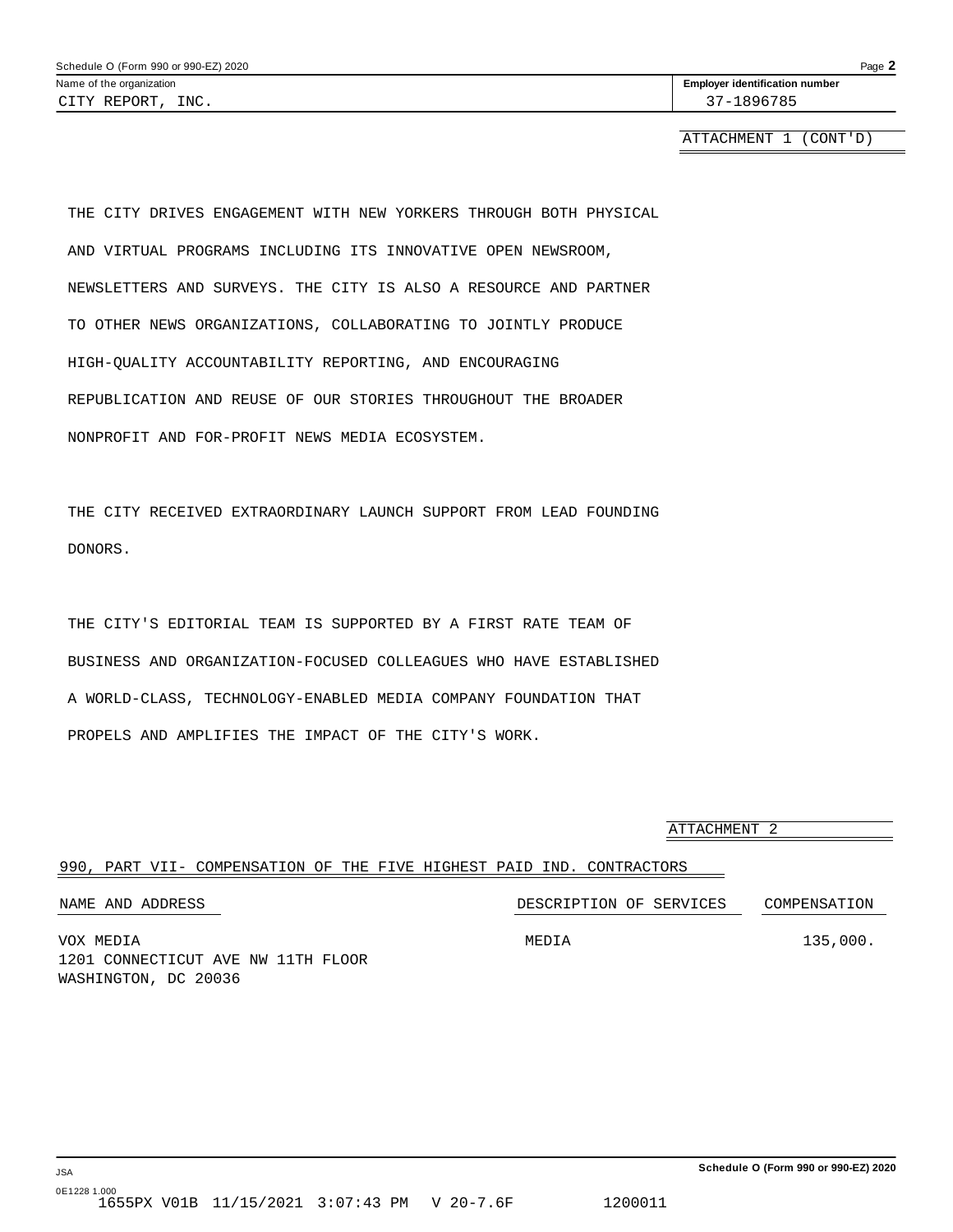



1155 Avenue of the Americas, Suite 1200 **|** New York, NY 10036-2711 **|**  212.867.4000

### CITY REPORT, INC. Instructions for Filing Form CHAR500 New York State Annual Filing for Charitable Organizations For the year ended December 31, 2020

The original return should be signed (use full name) and dated on page 1 by two authorized officers of the organization, including the chief fiscal officer.

File the signed return by November 15, 2021 with:

 NYS Office of the AG, Charities Bureau Registration Section 28 Liberty Street New York, NY 10005

A check or money order payable to "Department of Law" in the amount of \$275 should be attached to the return. Be sure to include the federal EIN and "2020 Form CHAR500" on the check.

To document the timely filing of your tax return(s), we suggest that you obtain and retain proof of mailing. Proof of mailing can be accomplished by sending the tax return(s) by registered or certified mail (metered by the U.S. Postal Service) or through the use of an IRS approved delivery method provided by an IRS designated private delivery service.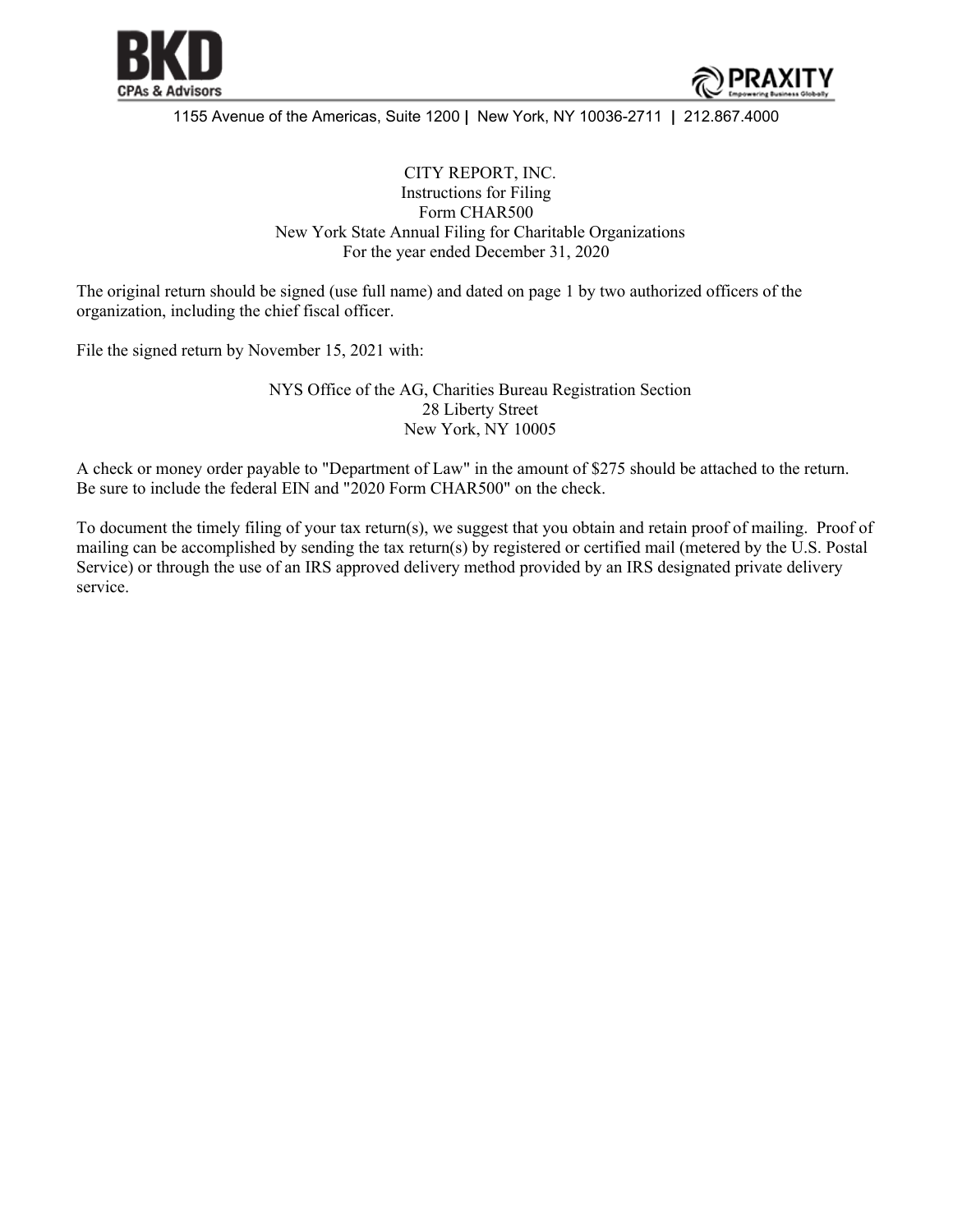# CHAR500<br>**CHAR500 2020**<br>**2020 2020**

NYS Annual Filing for Charitable Organizations www.CharitiesNYS.com

Send with fee and attachments to: NYS Office of the Attorney General Charities Bureau Registration Section 28 Liberty Street New York, NY 10005

| 1. General Information                                                                                   |                                                                                                                     |                                                                                                                                                           |                                |                                                                                                                                                                                                                                                                                                                                                                                                                                                                |
|----------------------------------------------------------------------------------------------------------|---------------------------------------------------------------------------------------------------------------------|-----------------------------------------------------------------------------------------------------------------------------------------------------------|--------------------------------|----------------------------------------------------------------------------------------------------------------------------------------------------------------------------------------------------------------------------------------------------------------------------------------------------------------------------------------------------------------------------------------------------------------------------------------------------------------|
| For Fiscal Year Beginning (mm/dd/yyyy)<br>Check if Applicable:                                           | 01                                                                                                                  | 01                                                                                                                                                        | / 2020 and Ending (mm/dd/yyyy) | $12$ , $31$ , $2020$                                                                                                                                                                                                                                                                                                                                                                                                                                           |
| Address Change                                                                                           | Name of Organization:<br>CITY REPORT, INC.                                                                          |                                                                                                                                                           |                                | Employer Identification Number (EIN):<br>37-1896785                                                                                                                                                                                                                                                                                                                                                                                                            |
| Name Change                                                                                              | Mailing Address:                                                                                                    |                                                                                                                                                           |                                | NY Registration Number:                                                                                                                                                                                                                                                                                                                                                                                                                                        |
| Initial Filing                                                                                           | 35 WEST 31ST STREET                                                                                                 |                                                                                                                                                           |                                | $46 - 86 - 39$                                                                                                                                                                                                                                                                                                                                                                                                                                                 |
| <b>Final Filing</b>                                                                                      | City / State / Zip:                                                                                                 |                                                                                                                                                           |                                | Telephone:                                                                                                                                                                                                                                                                                                                                                                                                                                                     |
| Amended Filing                                                                                           | NEW YORK, NY 10001                                                                                                  |                                                                                                                                                           |                                | $(917) 671 - 0404$                                                                                                                                                                                                                                                                                                                                                                                                                                             |
| Reg ID Pending                                                                                           | Website:                                                                                                            |                                                                                                                                                           |                                | Email:                                                                                                                                                                                                                                                                                                                                                                                                                                                         |
|                                                                                                          | WWW.THECITY.NYC                                                                                                     |                                                                                                                                                           |                                |                                                                                                                                                                                                                                                                                                                                                                                                                                                                |
| Check your organization's<br>registration category:                                                      | 7A only                                                                                                             | ΧI<br>DUAL (7A & EPTL)<br>EPTL only                                                                                                                       | EXEMPT*                        | Confirm your Registration Category in the<br>Charities Registry at www.CharitiesNYS.com.                                                                                                                                                                                                                                                                                                                                                                       |
| 2. Certification                                                                                         |                                                                                                                     |                                                                                                                                                           |                                |                                                                                                                                                                                                                                                                                                                                                                                                                                                                |
| signatories.                                                                                             |                                                                                                                     |                                                                                                                                                           |                                | See instructions for certification requirements. Improper certification is a violation of law that may be subject to penalties. The certification requires two                                                                                                                                                                                                                                                                                                 |
|                                                                                                          | they are true, correct and complete in accordance with the laws of the State of New York applicable to this report. |                                                                                                                                                           |                                | We certify under penalties of perjury that we reviewed this report, including all attachments, and to the best of our knowledge and belief,                                                                                                                                                                                                                                                                                                                    |
| President or Authorized Officer:                                                                         | Signature                                                                                                           |                                                                                                                                                           | Print Name and Title           | Date                                                                                                                                                                                                                                                                                                                                                                                                                                                           |
|                                                                                                          |                                                                                                                     |                                                                                                                                                           |                                |                                                                                                                                                                                                                                                                                                                                                                                                                                                                |
| Chief Financial Officer or Treasurer:                                                                    |                                                                                                                     |                                                                                                                                                           |                                |                                                                                                                                                                                                                                                                                                                                                                                                                                                                |
| 3. Annual Reporting Exemption                                                                            | Signature                                                                                                           |                                                                                                                                                           | Print Name and Title           | Date<br>Check the exemption(s) that apply to your filing. If your organization is claiming an exemption under one category (7A or EPTL only filers) or both<br>categories (DUAL filers) that apply to your registration, complete only parts 1, 2, and 3, and submit the certified Char500. No fee, schedules, or additional                                                                                                                                   |
|                                                                                                          |                                                                                                                     |                                                                                                                                                           |                                | attachments are required. If you cannot claim an exemption or are a DUAL filer that claims only one exemption, you must file applicable schedules and<br>3a. 7A filing exemption: Total contributions from NY State including residents, foundations, government agencies, etc. did not exceed \$25,000<br>and the organization did not engage a professional fund raiser (PFR) or fund raising counsel (FRC) to solicit contributions during the fiscal year. |
| fiscal year.                                                                                             |                                                                                                                     |                                                                                                                                                           |                                | 3b. EPTL filing exemption: Gross receipts did not exceed \$25,000 and the market value of assets did not exceed \$25,000 at any time during the                                                                                                                                                                                                                                                                                                                |
| attachments and pay applicable fees.<br><b>4. Schedules and Attachments</b>                              |                                                                                                                     |                                                                                                                                                           |                                |                                                                                                                                                                                                                                                                                                                                                                                                                                                                |
| See the following page<br>for a checklist of<br>schedules and<br>attachments to<br>complete your filing. | $\mathbf{X}$<br>Yes<br>No<br>X<br>Yes<br>No                                                                         | for fund raising activity in NY State? If yes, complete Schedule 4a.<br>4b. Did the organization receive government grants? If yes, complete Schedule 4b. |                                | 4a. Did your organization use a professional fund raiser, fund raising counsel or commercial co-venturer                                                                                                                                                                                                                                                                                                                                                       |
| <b>5. Fee</b>                                                                                            |                                                                                                                     |                                                                                                                                                           |                                |                                                                                                                                                                                                                                                                                                                                                                                                                                                                |
| See the checklist on the                                                                                 | 7A filing fee:                                                                                                      | EPTL filing fee:                                                                                                                                          | Total fee:                     |                                                                                                                                                                                                                                                                                                                                                                                                                                                                |
| next page to calculate your                                                                              |                                                                                                                     |                                                                                                                                                           |                                | Make a single check or money order                                                                                                                                                                                                                                                                                                                                                                                                                             |
| fee(s). Indicate fee(s) you<br>are submitting here:                                                      | \$<br>25.                                                                                                           | 250.                                                                                                                                                      | \$<br>275.                     | payable to:<br>"Department of Law"                                                                                                                                                                                                                                                                                                                                                                                                                             |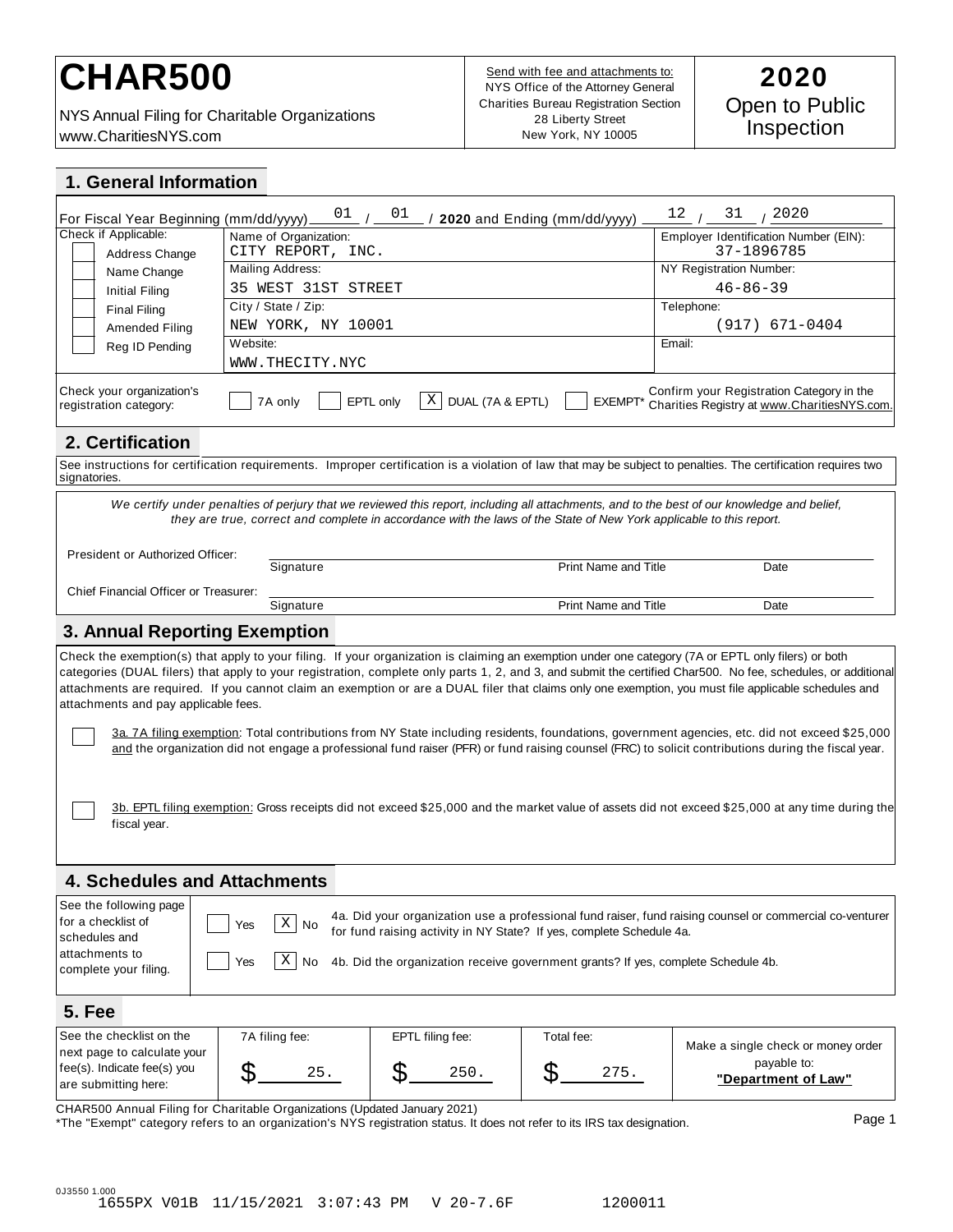|  | <b>CHAR500</b> |  |
|--|----------------|--|
|--|----------------|--|

| Simply submit the certified CHAR500 with no fee, schedule, or additional attachments IF |  |  |
|-----------------------------------------------------------------------------------------|--|--|

CHAR500<br>- Your organization is registered as 7A only and you marked the 7A filing exemption in Part 3.<br>- Your organization is registered as EPTL only and you marked the EPTL filing exemption in Part 3.

Annual Filing Checklist **Filing Checklist** Figure organization is registered as DUAL and you marked <u>both</u> the 7A and EPTL filing exemption in Part 3.

# **Checklist of Schedules and Attachments**

| Check the schedules you must submit with your CHAR500 as described in Part 4:                                                                                                                                              |                                                                                                                                                                           |
|----------------------------------------------------------------------------------------------------------------------------------------------------------------------------------------------------------------------------|---------------------------------------------------------------------------------------------------------------------------------------------------------------------------|
| If you answered "yes" in Part 4a, submit Schedule 4a: Professional Fund Raisers (PFR), Fund Raising Counsel (FRC), Commercial Co-Venturers (CCV)                                                                           |                                                                                                                                                                           |
| If you answered "yes" in Part 4b, submit Schedule 4b: Government Grants                                                                                                                                                    |                                                                                                                                                                           |
| Check the financial attachments you must submit with your CHAR500:                                                                                                                                                         |                                                                                                                                                                           |
| Χ<br>IRS Form 990, 990-EZ, or 990-PF, and 990-T if applicable                                                                                                                                                              |                                                                                                                                                                           |
| All additional IRS Form 990 Schedules, including Schedule B (Schedule of Contributors). Schedule B of public charities is exempt from disclosure<br>$\mathbf X$<br>and will not be available for public review.            |                                                                                                                                                                           |
| Our organization was eligible for and filed an IRS 990-N e-postcard. Our revenue exceeded \$25,000 and/or our assets exceeded \$25,000 in the<br>filing year. We have included an IRS Form 990-EZ for state purposes only. |                                                                                                                                                                           |
| If you are a 7A only or DUAL filer, submit the applicable independent Certified Public Accountant's Review or Audit Report:                                                                                                |                                                                                                                                                                           |
| Review Report if you received total revenue and support greater than \$250,000 and up to \$750,000.                                                                                                                        |                                                                                                                                                                           |
| Χ<br>Audit Report if you received total revenue and support greater than \$750,000                                                                                                                                         |                                                                                                                                                                           |
| No Review Report or Audit Report is required because total revenue and support is less than \$250,000                                                                                                                      |                                                                                                                                                                           |
| We are a DUAL filer and checked box 3a, no Review Report or Audit Report is required                                                                                                                                       |                                                                                                                                                                           |
| <b>Calculate Your Fee</b>                                                                                                                                                                                                  |                                                                                                                                                                           |
| For 7A and DUAL filers, calculate the 7A fee:                                                                                                                                                                              | Is my Registration Category 7A, EPTL, DUAL or EXEMPT?                                                                                                                     |
| \$0, if you checked the 7A exemption in Part 3a                                                                                                                                                                            | Organizations are assigned a Registration Category upon<br>registration with the NY Charities Bureau:                                                                     |
| Х<br>\$25, if you did not check the 7A exemption in Part 3a                                                                                                                                                                | <b>7A</b> filers are registered to solicit contributions in New York<br>under Article 7-A of the Executive Law ("7A")                                                     |
| For EPTL and DUAL filers, calculate the EPTL fee:                                                                                                                                                                          |                                                                                                                                                                           |
| \$0, if you checked the EPTL exemption in Part 3b                                                                                                                                                                          | <b>EPTL</b> filers are registered under the Estates, Powers & Trusts<br>Law ("EPTL") because they hold assets and/or conduct<br>activities for charitable purposes in NY. |
| \$25, if the NET WORTH is less than \$50,000                                                                                                                                                                               |                                                                                                                                                                           |
|                                                                                                                                                                                                                            | <b>DUAL</b> filers are registered under both 7A and EPTL.                                                                                                                 |
| \$50, if the NET WORTH is \$50,000 or more but less than \$250,000                                                                                                                                                         | <b>EXEMPT</b> filers have registered with the NY Charities Bureau                                                                                                         |
| \$100, if the NET WORTH is \$250,000 or more but less than \$1,000,000                                                                                                                                                     | and meet conditions in <b>Schedule E - Registration</b><br><b>Exemption for Charitable Organizations.</b> These                                                           |
| Χ<br>\$250, if the NET WORTH is \$1,000,000 or more but less than \$10,000,000                                                                                                                                             | organizations are not required to file annual financial reports<br>but may do so voluntarily.                                                                             |
| \$750, if the NET WORTH is \$10,000,000 or more but less than \$50,000,000                                                                                                                                                 | Confirm your Registration Category and learn more about NY<br>law at www.CharitiesNYS.com.                                                                                |
| \$1500, if the NET WORTH is \$50,000,000 or more                                                                                                                                                                           |                                                                                                                                                                           |
| <b>Send Your Filing</b>                                                                                                                                                                                                    | Where do I find my organization's NET WORTH?<br>NET WORTH for fee purposes is calculated on:                                                                              |
| Send your CHAR500, all schedules and attachments, and total fee to:                                                                                                                                                        | - IRS From 990 Part I, line 22                                                                                                                                            |
| NYS Office of the Attorney General                                                                                                                                                                                         | - IRS Form 990 EZ Part I line 21                                                                                                                                          |
| <b>Charities Bureau Registration Section</b>                                                                                                                                                                               | - IRS Form 990 PF, calculate the difference between                                                                                                                       |
| 28 Liberty Street                                                                                                                                                                                                          | Total Assets at Fair Market Value (Part II, line 16(c)) and                                                                                                               |
| New York, NY 10005                                                                                                                                                                                                         | Total Liabilities (Part II, line 23(b)).                                                                                                                                  |
| <u>Need Assistance?</u>                                                                                                                                                                                                    |                                                                                                                                                                           |
| Visit: www.CharitiesNYS.com                                                                                                                                                                                                |                                                                                                                                                                           |
| (212) 416-8401<br>Call:                                                                                                                                                                                                    |                                                                                                                                                                           |
| Email: Charities.Bureau@ag.ny.gov                                                                                                                                                                                          |                                                                                                                                                                           |
| CHAR500 Annual Filing for Charitable Organizations (Updated January 2021)                                                                                                                                                  | Page 2                                                                                                                                                                    |

0J3551 1.000 1655PX V01B 11/15/2021 3:07:43 PM V 20-7.6F 1200011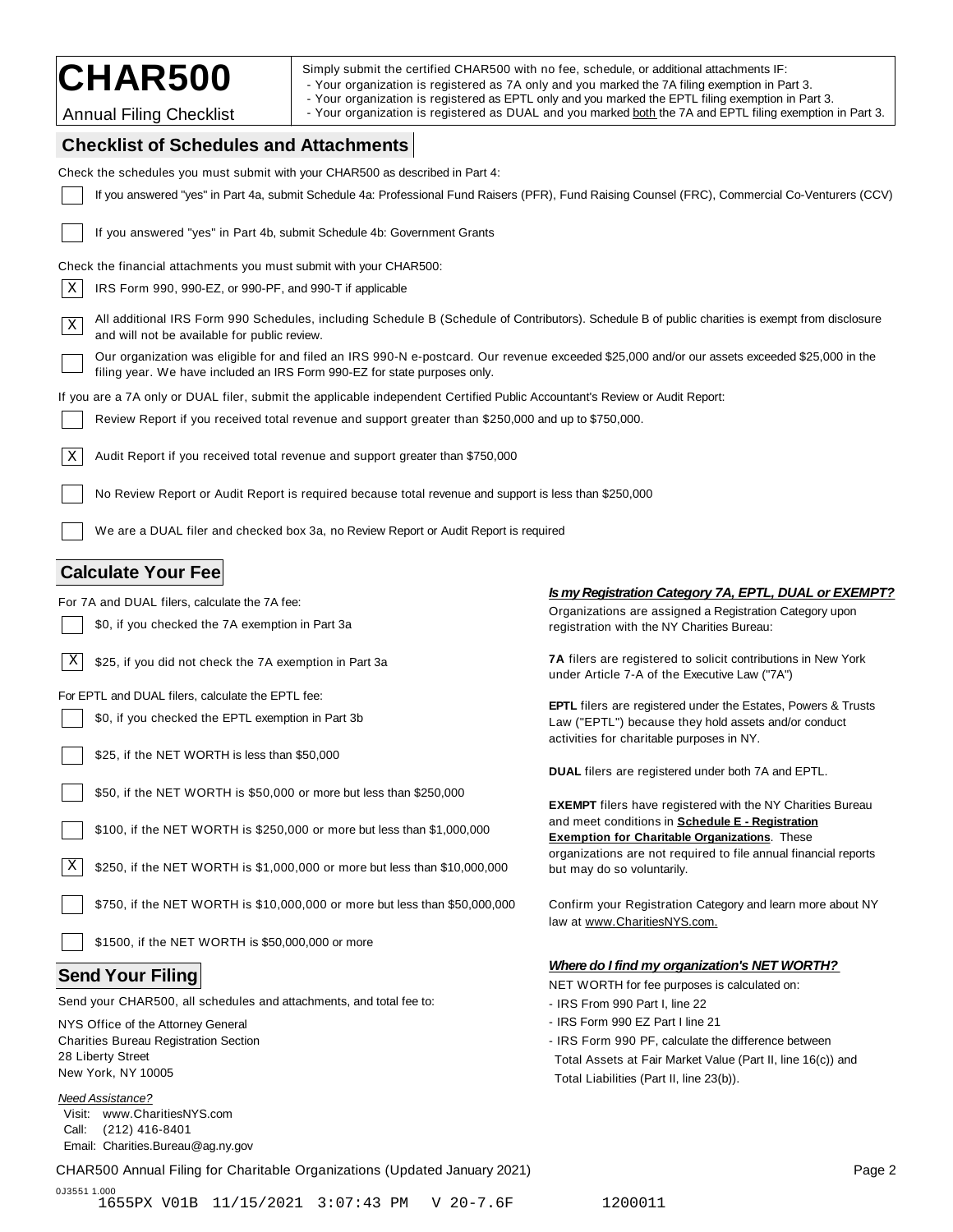# **CHAR500 2020**

#### Schedule 4a: Professional Fund Raisers, Fund Raising Counsels, Commercial Co-Venturers www.CharitiesNYS.com

# Open to Public Inspection

If you checked the box in question 4a in Part 4 on the CHAR500 Annual Filing for Charitable Organizations, complete this schedule for EACH Professional Fund Raiser (PFR), Fund Raising Counsel (FRC) or Commercial Co-Venturer (CCV) that the organization engaged for fund raising activity in NY State. The PFR or FRC should provide its NY Registration Number to you. Include this schedule with your certified CHAR500 NYS Annual Filing for Charitable Organizations and use additional pages if necessary.

# **Definitions**

A **Professional Fund Raiser (PFR)**, in addition to other activities, conducts solicitation of contributions and/or handles the donations (Article 7A, 171-a.4). A **Fund Raising Counsel (FRC)** does not solicit or handle contributions but limits activities to advising or assisting a charitable organization to perform such functions for itself (Article 7A, 171-a.9).

A **Commercial Co-Venturer (CCV)** is an individual or for-profit company that is regularly and primarily engaged in trade or commerce other than raising funds for a charitable organization and who advertises that the purchase or use of goods, services, entertainment or any other thing of value will benefit a charitable organization (Article 7A, 171-a.6).

**Professional fund raising** does not include activities by an organization's development staff, volunteers, or a grantwriter who has been hired solely to draft applications for funding from a government agency or tax exempt organization.

# **1. Organization Information**

| Name of Organization: | NY Registration Number: |
|-----------------------|-------------------------|
| INC.<br>CITY REPORT   | $46 - 86 - 39$          |
|                       |                         |

# **2. Professional Fund Raiser, Fund Raising Counsel, Commercial Co-Venturer Information**

|                                        | Name of FRP:        | NY Registration Number: |
|----------------------------------------|---------------------|-------------------------|
| <b>Fund Raising Professional type:</b> |                     |                         |
| Professional Fund Raiser               | Mailing Address:    | Telephone:              |
| <b>Fund Raising Counsel</b>            | City / State / Zip: |                         |
| <b>Commercial Co-Venturer</b>          |                     |                         |
|                                        |                     |                         |

## **3. Contract Information**

| Contract Start Date: | l Contract End Date: |
|----------------------|----------------------|
|                      |                      |
|                      |                      |

## **4. Description of Services**

Services provided by FRP:

## **5. Description of Compensation**

| Compensation arrangement with FRP: | Amount Paid to FRP: |
|------------------------------------|---------------------|
|                                    |                     |
|                                    |                     |
|                                    |                     |
|                                    |                     |
|                                    |                     |
|                                    |                     |

## **6. Commercial Co-Venturer (CCV) Report**

If services were provided by a CCV, did the CCV provide the charitable organization with the interim or closing report(s) required by Section 173(a) part 3 of the Executive Law Article 7A?  $Yes \mid \text{No}$ 

CHAR500 Schedule 4a: Professional Fund Raisers, Fund Raising Counsels, Commercial Co-Venturers (Updated January 2021) Page 1 0J3552 1.000

1655PX V01B 11/15/2021 3:07:43 PM V 20-7.6F 1200011